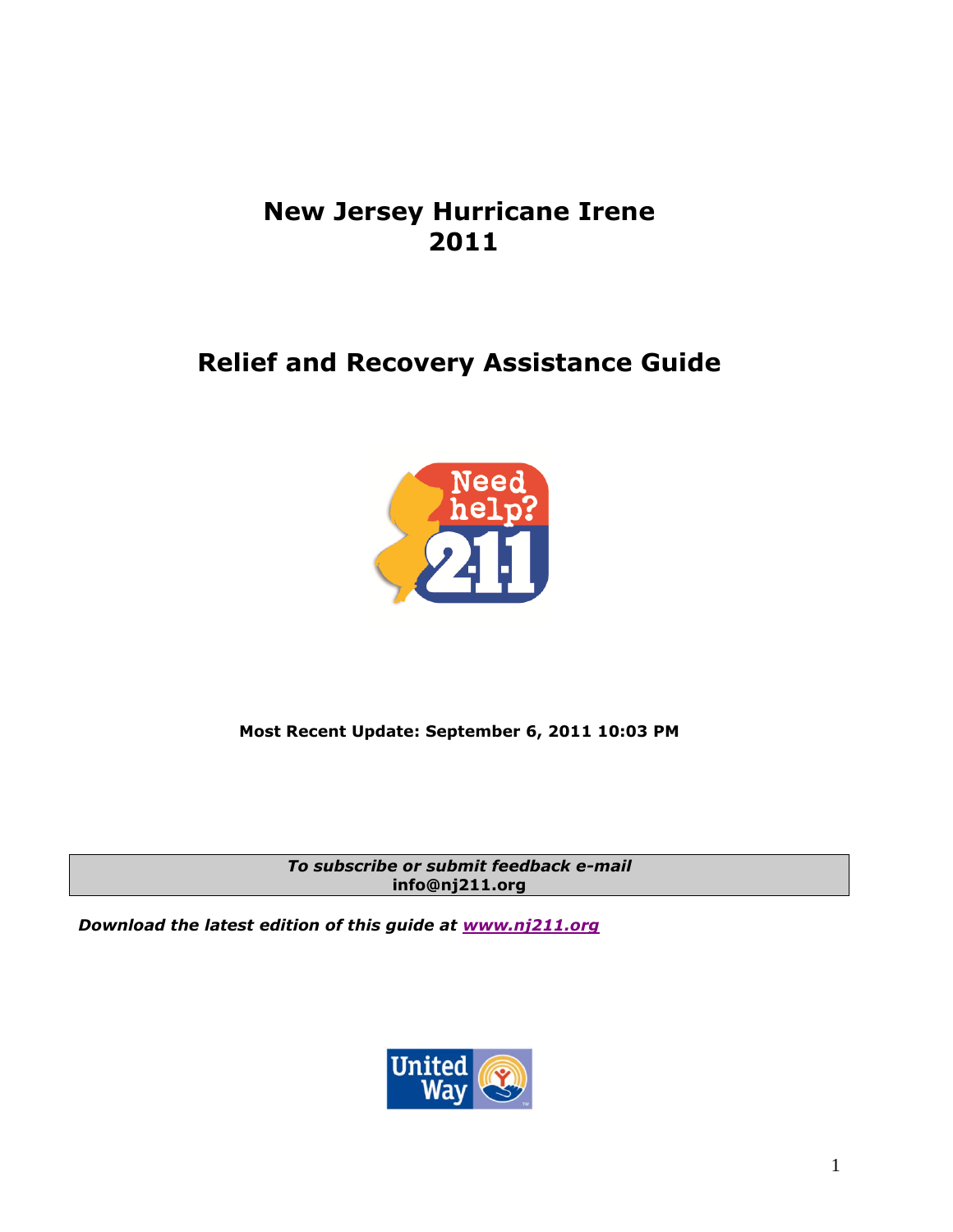## **TABLE OF CONTENTS**

| Supplemental Security Income (SSI) and Social Security Disability Insurance |  |
|-----------------------------------------------------------------------------|--|
|                                                                             |  |
|                                                                             |  |
|                                                                             |  |
|                                                                             |  |
|                                                                             |  |
|                                                                             |  |
|                                                                             |  |
|                                                                             |  |
|                                                                             |  |
|                                                                             |  |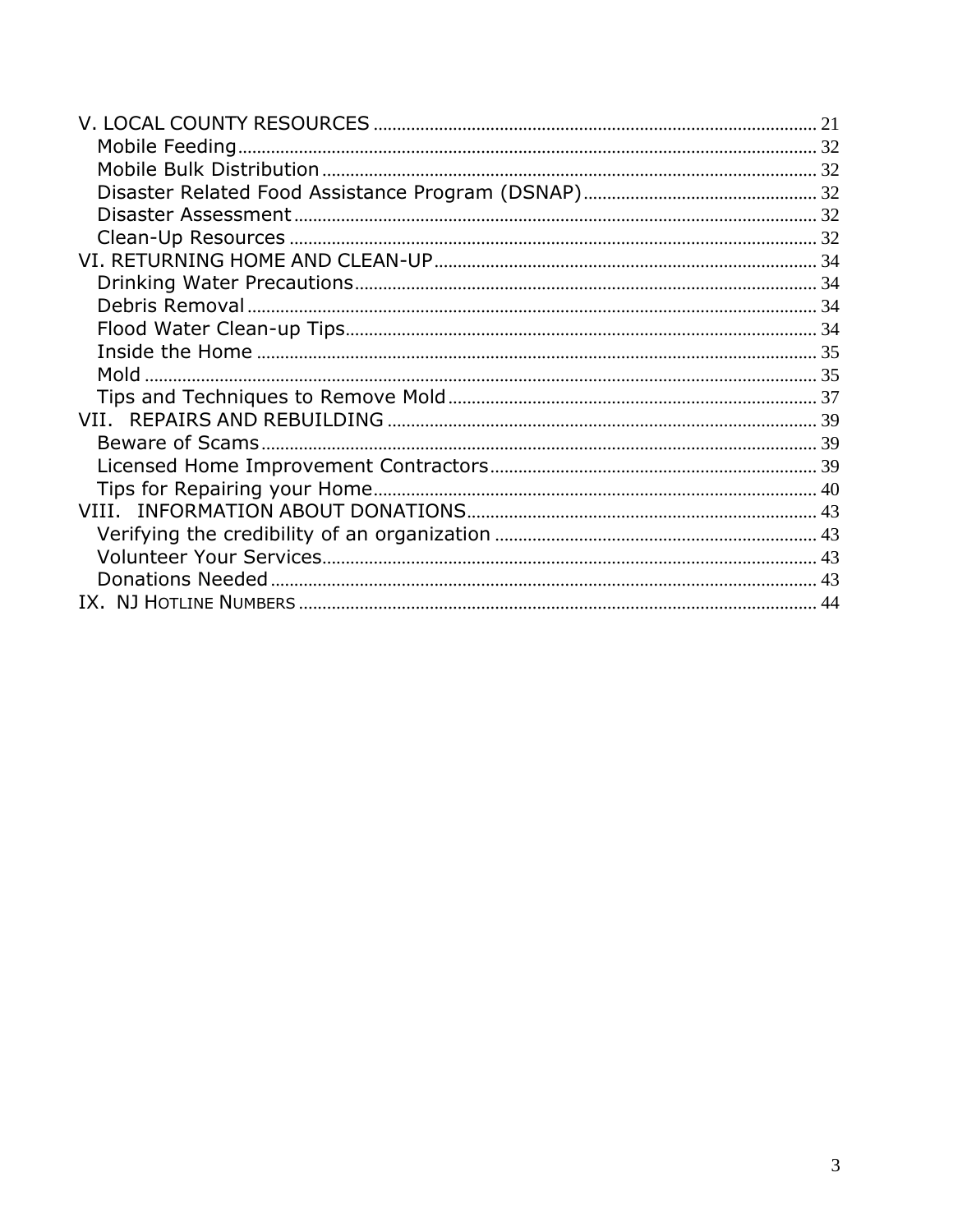#### <span id="page-3-0"></span>**I. PURPOSE**

The purpose of this Assistance Guide is to connect New Jersey residents affected by Hurricane Irene. The Guide lists information on many programs and agencies. Updates and verification are on-going. Updates are available at [www.nj211.org.](http://www.nj211.org/)

The Guide is arranged in sections based on needs and the types of services provided. Where applicable there are tables arranged to show help available statewide and within the counties. Phone numbers and specific information regarding service eligibility, hours etc. may also be outlined.

You are welcome to call "2-1-1" 24 hours a day, seven days a week for help in finding available disaster assistance services. Language translation and TTY services are offered to any caller. You can also visit  $www.nj211.org$  to review the flood resource section, search the database of services in your local community or to chat live with an experienced community resource specialist. 2-1-1 will help identify with you the best local resources to fit your individual needs after a disaster or for life's everyday situations.

Emotional support for people affected by disasters or other overwhelming events is available by calling New Jersey Mental Health Cares' Disaster Mental Health Helpline (877) 294-HELP (4357), where experienced crisis counselors can be reached. A TTY line is also available at (877) 294-4356. The line is staffed from 9:00 AM – 5:00 PM weekdays. You may leave a message at other times and a mental health professional will return your call.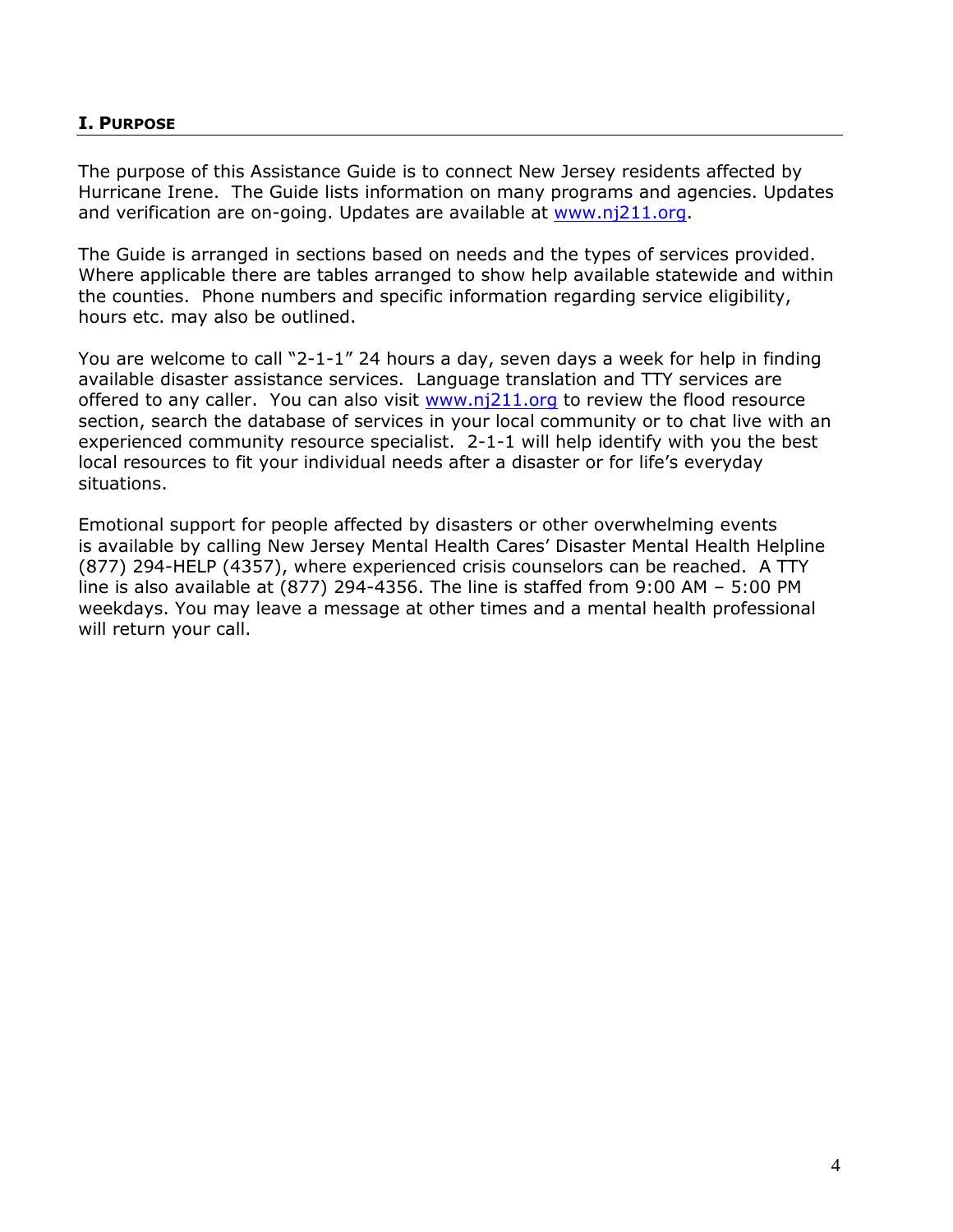# <span id="page-4-0"></span>**II. GETTING STARTED**

#### <span id="page-4-1"></span>**Governor Christie Declares State of Emergency**

On August 25, 2011 Governor Christie signed an executive order declaring a state of emergency in anticipation of severe weather conditions throughout the state as a result of Hurricane Irene.

By declaring a state of emergency the Governor has broadened the power of the NJ State Police including traffic control, limiting access to areas affected by the storm, and the ability to issue evacuation orders. This declaration gives the NJ Office of Emergency Management the ability to mobilize and deploy resources throughout the state including NJ State Police, NJ Department of Military and Veterans Affairs, NJ Department of Environmental Protection and NJ Department of Transportation, as well as county and municipal emergency management officials in impacted areas throughout the state.

#### <span id="page-4-2"></span>**President Obama Signs Disaster Declaration**

**On August 31st President Obama issued a Presidential Disaster Declaration for the State of New Jersey (FEMA-4021-DR) due to damage caused by Hurricane Irene. While the President's action originally made federal funding available for a** limited number of counties in New Jersey, the declaration was extended on September 4 th and now includes all counties in the state. This declaration makes **federal funding available to affected individuals throughout New Jersey. Federal funding will also be available to state and eligible local governments and certain private nonprofit organizations** on a cost-sharing basis for emergency work and the repair or replacement of facilities damaged by Hurricane Irene.

#### <span id="page-4-3"></span>**Insurance Claims**

**If your home has suffered damage, call the agent who handles your insurance to file a claim. If you have suffered damage related to flooding conditions and do not know if you have flood insurance, you can call the National Flood Insurance Program at 1-800-638-6620 to confirm your current flood insurance**  and to find out where to submit your claim. If you are unable to stay at home, make sure to say where you can be reached. To make filing your claim easier, take photos of the house and save damaged personal property. If necessary, place these items outside the home. An insurance adjuster will need to see what is damaged in order to process your claim. If FEMA assistance is available to you because you live in the area included in the declaration you are expected to contact your insurance company first. FEMA may only help with damage not covered by your insurance policy.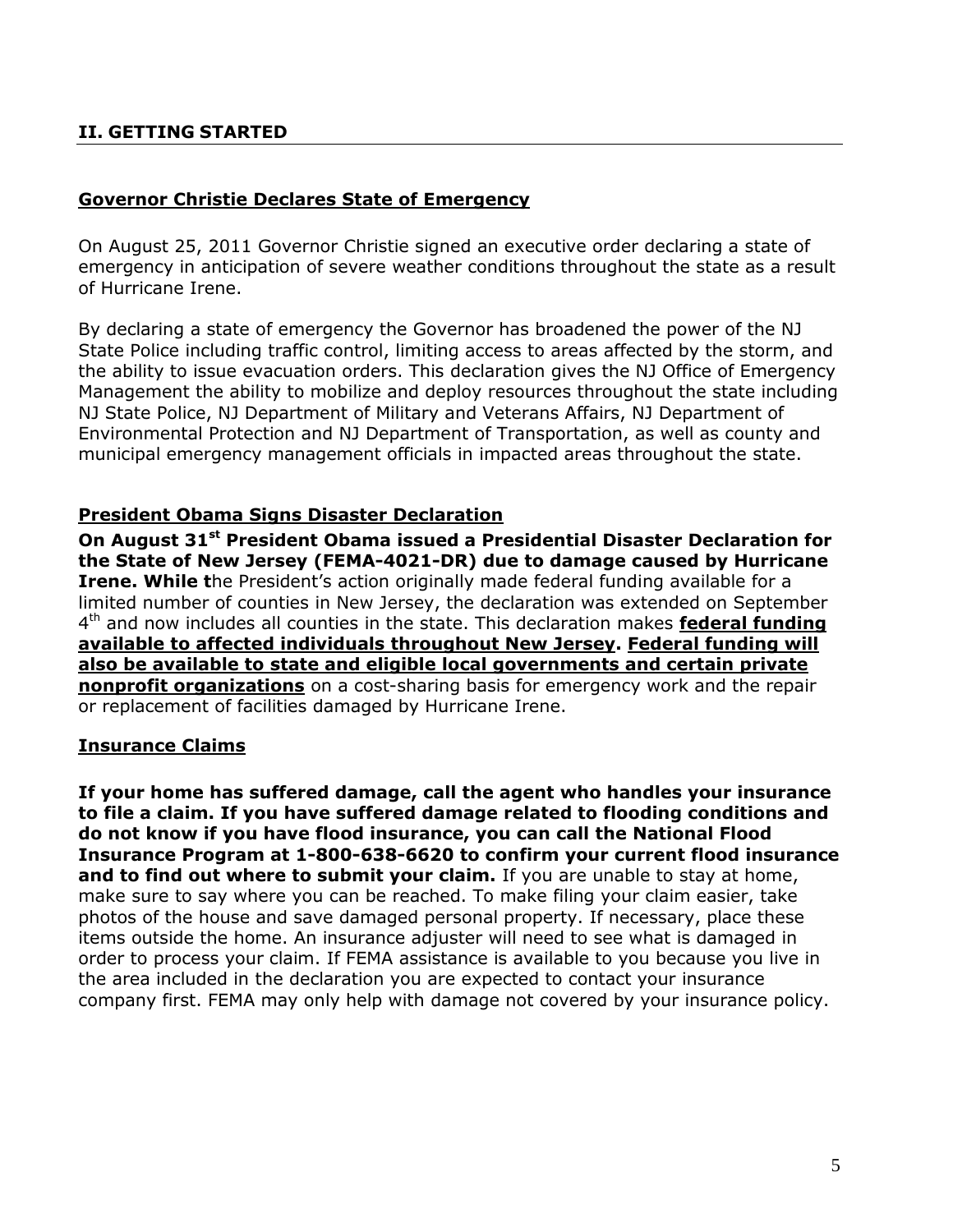## <span id="page-5-0"></span>**Disaster Recovery Centers**

Disaster Recovery Centers (DRCs) are opening to assist individuals, households and businesses affected by Hurricane Irene. DRCs are planned for all designated counties and openings will be announced as arrangements are finalized. Each DRC will be staffed with Federal Emergency Management Agency (FEMA), U.S. Small Business Administration and state agency disaster recovery specialists who are ready to help survivors through the process.

Residents are encouraged to register with FEMA **before** visiting a center. Through a partnership with State and Municipal governments, DRCs are providing the disaster survivors an opportunity to talk with experienced personnel about: disaster assistance, low interest rate federal disaster loans, disaster crisis counseling, voluntary agencies disaster assistance available and preventive measures to mitigate damages to property and life.

When a disaster survivor visits a DRC, they will be greeted by a FEMA employee who will ensure the survivor has registered with FEMA before speaking to the organizations available in the DRC. This is why is important for survivors to register with FEMA before they arrive to the center.

## **At the Disaster Recovery Center, visitors can expect to:**

- Receive information about different types of state and federal disaster assistance.
- Get help completing low-interest loan applications from the U.S. Small Business Administration (SBA) for homeowners, renters and business owners.
- Inquire about the status of applications for federal assistance.
- Clarification of any written correspondence received
- Possibly receive referrals to voluntary agencies to help with immediate unmet needs.
- Learn cost-effective mitigation measures to reduce the impact of future disasters.

See the following pages for a complete listing of DRC locations and hours. Centers are open from 10 AM to 6 PM Monday through Sunday unless otherwise noted.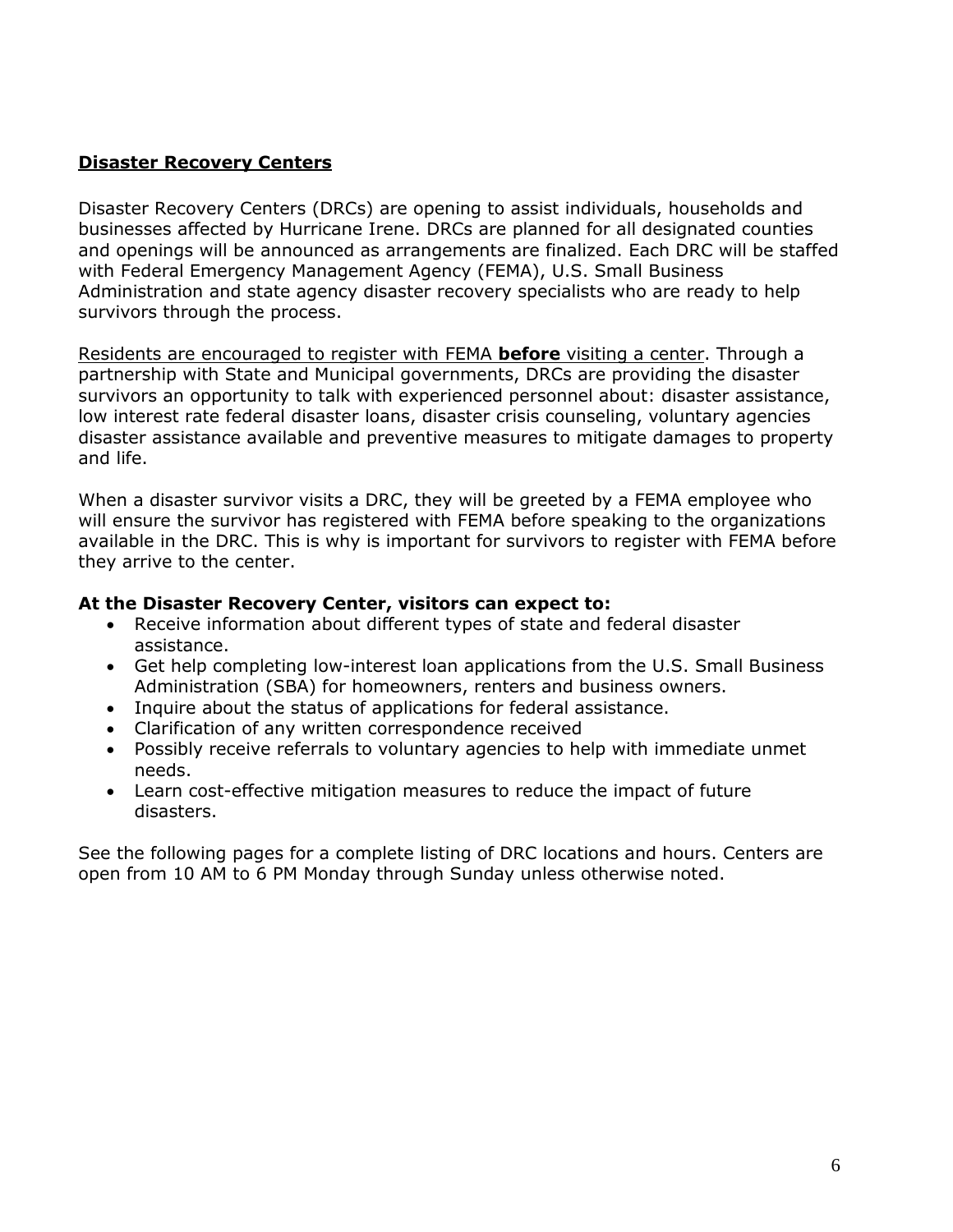| <b>COUNTY</b>     | <b>LOCATION</b>                                                                               | <b>HOURS</b>            |
|-------------------|-----------------------------------------------------------------------------------------------|-------------------------|
| <b>ATLANTIC</b>   |                                                                                               | <b>AWAITING DETAILS</b> |
| <b>BERGEN</b>     |                                                                                               | <b>AWAITING DETAILS</b> |
| <b>BURLINGTON</b> |                                                                                               | <b>AWAITING DETAILS</b> |
| <b>CAMDEN</b>     |                                                                                               | <b>AWAITING DETAILS</b> |
| <b>CAPE MAY</b>   |                                                                                               | <b>AWAITING DETAILS</b> |
| <b>CUMBERLAND</b> |                                                                                               | <b>AWAITING DETAILS</b> |
| <b>ESSEX</b>      |                                                                                               | <b>AWAITING DETAILS</b> |
| <b>GLOUCESTER</b> |                                                                                               | <b>AWAITING DETAILS</b> |
| <b>HUDSON</b>     |                                                                                               | <b>AWAITING DETAILS</b> |
| <b>HUNTERDON</b>  |                                                                                               | <b>AWAITING DETAILS</b> |
| <b>MERCER</b>     |                                                                                               | <b>AWAITING DETAILS</b> |
| <b>MIDDLESEX</b>  |                                                                                               | <b>AWAITING DETAILS</b> |
| <b>MONMOUTH</b>   |                                                                                               | <b>AWAITING DETAILS</b> |
| <b>MORRIS</b>     |                                                                                               | <b>AWAITING DETAILS</b> |
| <b>OCEAN</b>      |                                                                                               | <b>AWAITING DETAILS</b> |
| <b>PASSAIC</b>    | Urban Enterprise Zone Office<br>(Museum)<br>2 Market Street, 2nd Floor<br>Patterson, NJ 07501 | <b>OPEN</b>             |
| <b>SALEM</b>      |                                                                                               | <b>AWAITING DETAILS</b> |
| <b>SOMERSET</b>   |                                                                                               | <b>AWAITING DETAILS</b> |
| <b>SUSSEX</b>     |                                                                                               | <b>AWAITING DETAILS</b> |
| <b>UNION</b>      |                                                                                               | <b>AWAITING DETAILS</b> |
| <b>WARREN</b>     |                                                                                               | <b>AWAITING DETAILS</b> |

<span id="page-6-0"></span>**FEMA Assistance Programs**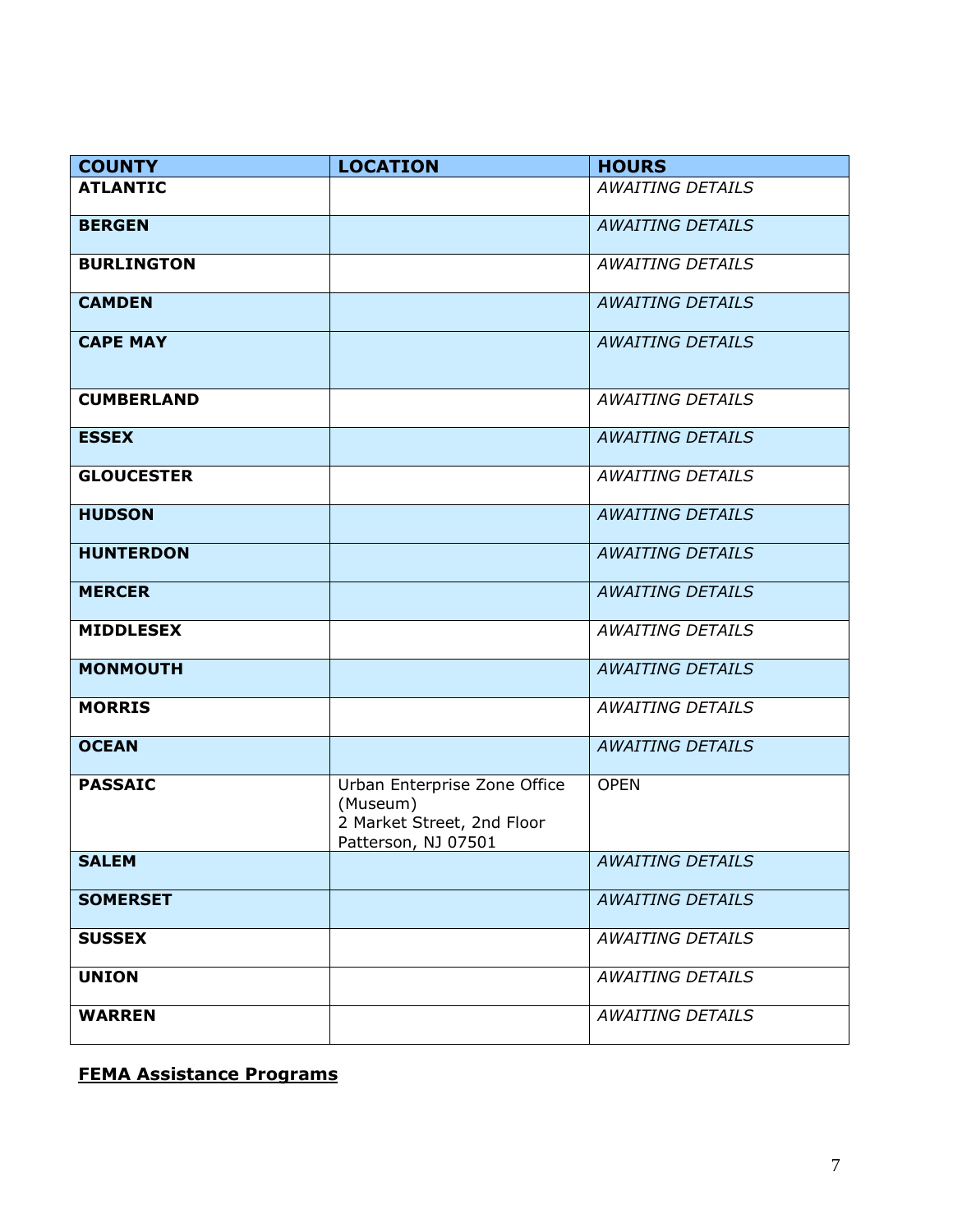<span id="page-7-0"></span>**Individual Assistance** is disaster assistance directed to families, individuals and businesses within a declared disaster area. Assistance can include grants for temporary housing and home repairs, low-cost loans to cover uninsured property losses, and other programs to help individuals and business owners recover from the effects of the disaster. Specific information on what is covered under individual assistance is available [here.](http://www.fema.gov/assistance/process/assistance.shtm) [http://www.fema.gov/assistance/process/assistance.shtm]

<span id="page-7-1"></span>**Public Assistance** provides assistance to states, local governments, and certain nonprofit organizations for emergency work and the repair or replacement of disasterdamaged facilities. More information is available [here.](http://www.fema.gov/government/grant/pa/index.shtm) [http://www.fema.gov/government/grant/pa/index.shtm]

<span id="page-7-2"></span>**Hazard Mitigation Grant Program** which provides assistance to State and local governments and certain private, nonprofit organizations for actions taken to prevent or reduce long term risk to life and property from natural hazards, is available to all counties in the State of New Jersey. All are eligible to apply for assistance under the Hazard Mitigation Grant Program.

# <span id="page-7-3"></span>**Filing for FEMA Assistance**

#### **If you have been impacted by the recent storm you must first register with FEMA to get assistance!**

You may [apply online](http://www.disasterassistance.gov/daip_en.portal) [http://www.disasterassistance.gov/daip\_en.portal] and or by calling 1-800-621-3362; TTY users can call 1-800-462-7585. The call takes about 20 minutes. If call volume is high, you may have trouble getting through. In that case it is recommended that you call during off-hours (after 5:00 PM and before 8:00 AM.) The system is automated. Please have a pen and paper ready whether you file on the phone or online. You will also need the following information:

- Five Digit Zip Code
- Current Contact Telephone Number
- Social Security Number
- Current Mailing Address and Address of Damaged Property
- Date the Damage Occurred
- Directions to the Property
- Brief Description of Damaged Property
- Insurance Information and Policy Number(s)
- Family Gross Income
- A Bank Routing Number if you want funds deposited directly to your bank account. Lookup your bank routing number online here.

*Note: FEMA verifies the name and social security number of those registering for disaster assistance. If the name and social security number on file with the Social Security Administration does not match the information you provide, you will be asked to submit a copy of an original document, e.g. marriage license, military ID, tax documents, etc., for proof of identity. A need to review and update identity documentation may cause delays in delivery of assistance.*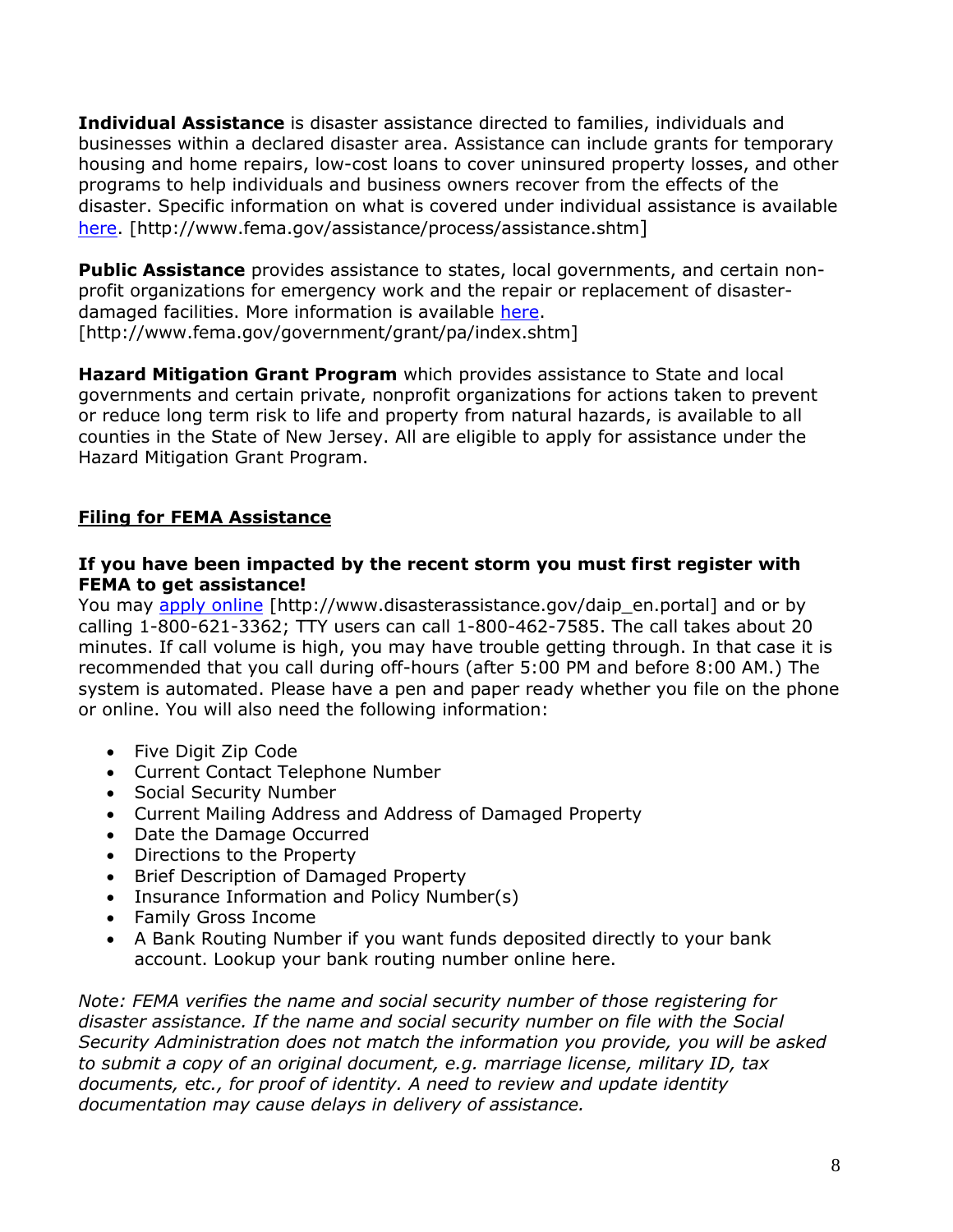**Be sure to get a FEMA application number.** After you've completed your application for assistance, you will receive a FEMA application number. **Write down this number and keep it for future reference**. If you do not have a FEMA Registration Number, you will not receive services. You can also use the number for identification at banks, airlines, etc. if your identification has been destroyed.

**Ask for help in filing if you need to.** If you or someone you know needs help filling out a FEMA application due to age or disability, help is available by calling NJ Ease at 1- 877-222-3737.

#### **FEMA Assistance for Immigrant Families**

FEMA helps the Household; the Family. If anyone in the family qualifies (eg. a child born in the United States, or a father with a green card), then the FAMILY qualifies for FEMA help.

## **FEMA Outreach Efforts Continue**

Residents of the affected Counties who have made application for Federal Assistance or who plan on making application for federal assistance will be contacted by fully credentialed Inspectors to schedule an appointment to inspect damage and to determine eligibility for any funded programs. The New Jersey Office of Emergency Management has established Community Relations teams with our FEMA partners. These teams will be visiting the affected areas of the State to conduct further outreach to those residents who may be eligible and may be in need of assistance due to the most recent disaster.

# <span id="page-8-0"></span>**After Applying for FEMA Assistance**

Inspectors contracted by the Federal Emergency Management Agency are contacting New Jersey residents who have applied for disaster assistance. These inspectors have approved FEMA identification badges that include the inspectors name and photo, and the name of the company under contract with FEMA. They will ask for information to verify your name and address and registration with FEMA. **They will NOT ask for a Social Security number nor ask to be paid for the inspection. The FEMA inspection is FREE, so beware of fraudulent individuals attempting to charge for an inspection.**

The inspection generally takes 30 - 40 minutes, during which the inspector will assess disaster-related damage for both real and personal property and may take photos of the interior and exterior of the damaged dwelling. The inspector will then enter damage-related information into a handheld computer and send that data electronically to FEMA. The inspector does not determine whether a registrant is eligible for assistance, or the amount of a FEMA grant the individual may receive.

## <span id="page-8-1"></span>**What to do if FEMA Assistance is Denied**

A denial letter does not necessarily mean that an applicant is ineligible for assistance. It may mean that the information provided is incomplete. Make sure that you have submitted sufficient documentation of identity, ownership, and disaster damage.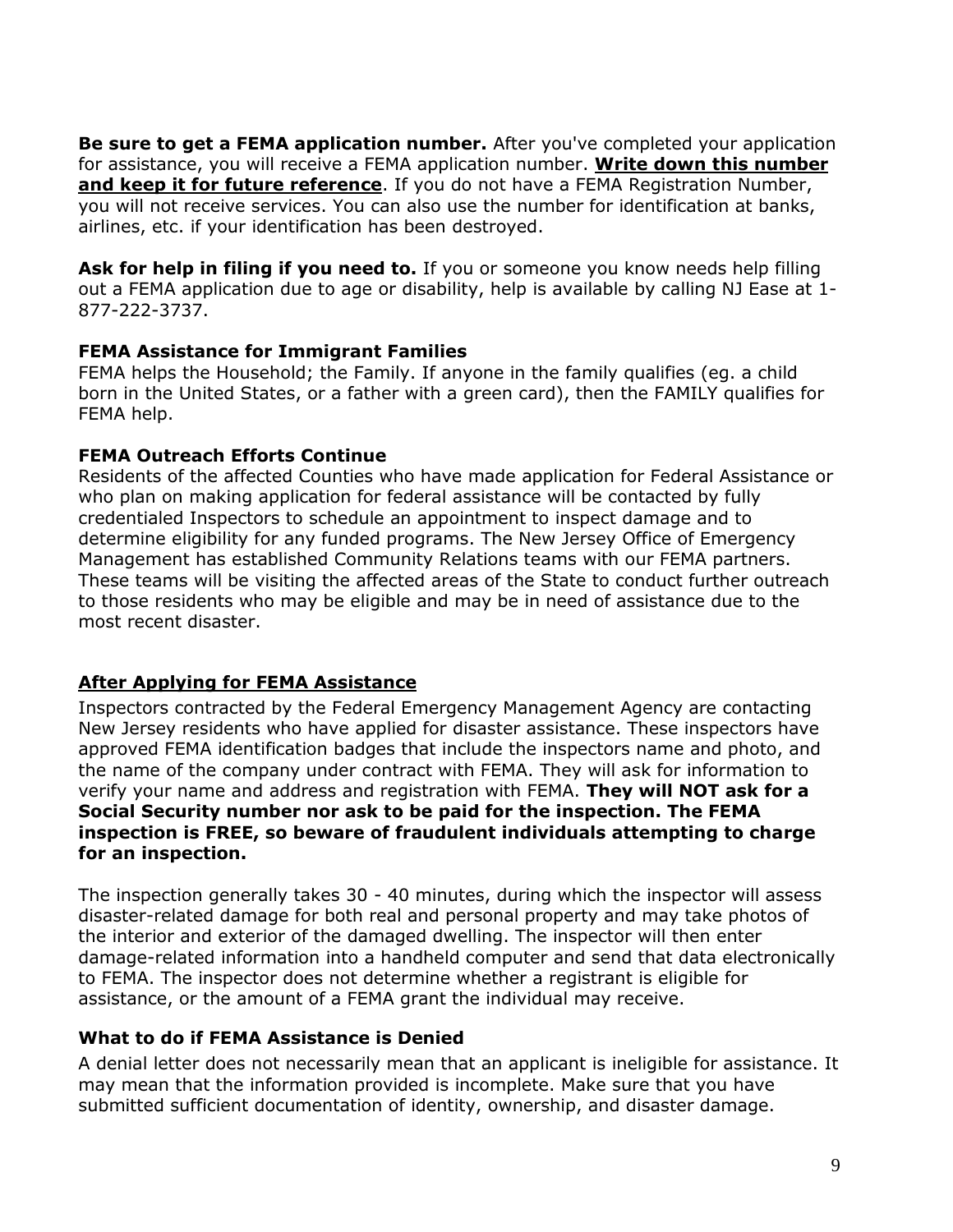Complete and return the U. S. Small Business Administration loan application as this is an essential part of the recovery process as well. A letter from FEMA that states you have been denied assistance because you are "INS-insured" is an indication that there is an insurance issue. Call the FEMA helpline to update insurance information as soon as it becomes available.

For more information on how to appeal a denial letter stating that you are ineligible for disaster assistance click [here](http://www.fema.gov/assistance/process/case_review.shtm)

[http://www.fema.gov/assistance/process/case\_review.shtm] and read about the process that must be followed to appeal this decision from FEMA. Applicants have 60 days from the date of their determination letter to appeal the FEMA decision. All appeals must be in writing and should include the disaster identification registration number.

# <span id="page-9-0"></span>**Report False Damage Claims**

If you suspect someone is filing false damage claims, please report it. Help FEMA make sure that disaster aid goes only to those who deserve it. It is a violation of federal law to file a false claim.

Report a false damage claim: Call (800) 323-8603 or E-mail: [DHSOIGHOTLINE@dhs.gov](mailto:DHSOIGHOTLINE@dhs.gov) .

# <span id="page-9-1"></span>**SBA Loans**

SBA provides low interest disaster loans to homeowners, renters, businesses of all sizes and private, non-profit organizations to repair or replace real estate, personal property, machinery & equipment, inventory and business assets that have been damaged or destroyed in a declared disaster.

**The disaster declaration for Individual Assistance has been expanded to include all of the counties of New Jersey, which makes all residents of the state who were affected by the hurricane, eligible for both Physical and Economic Injury Disaster Loans from the SBA.** Small businesses and most private, non-profit organizations in adjacent counties are also eligible to apply only for SBA Economic Injury Disaster Loans.

**The disaster declaration for Public Assistance has been expanded to include all counties in the state as well** and entitles residents to apply for certain SBA loans as well.

Interest rates for these loans are low with terms up to 30 years. Loan amounts and terms are set by the SBA and are based on each applicant's financial condition.

To be considered for all forms of disaster assistance call the Federal Emergency Management Agency (FEMA) at 800-621-FEMA (3362). The locations of Disaster Recovery Centers and the loan application process can be obtained by calling the SBA Customer Service Center at 800-659-2955 (800-877-8339 for the hearing impaired),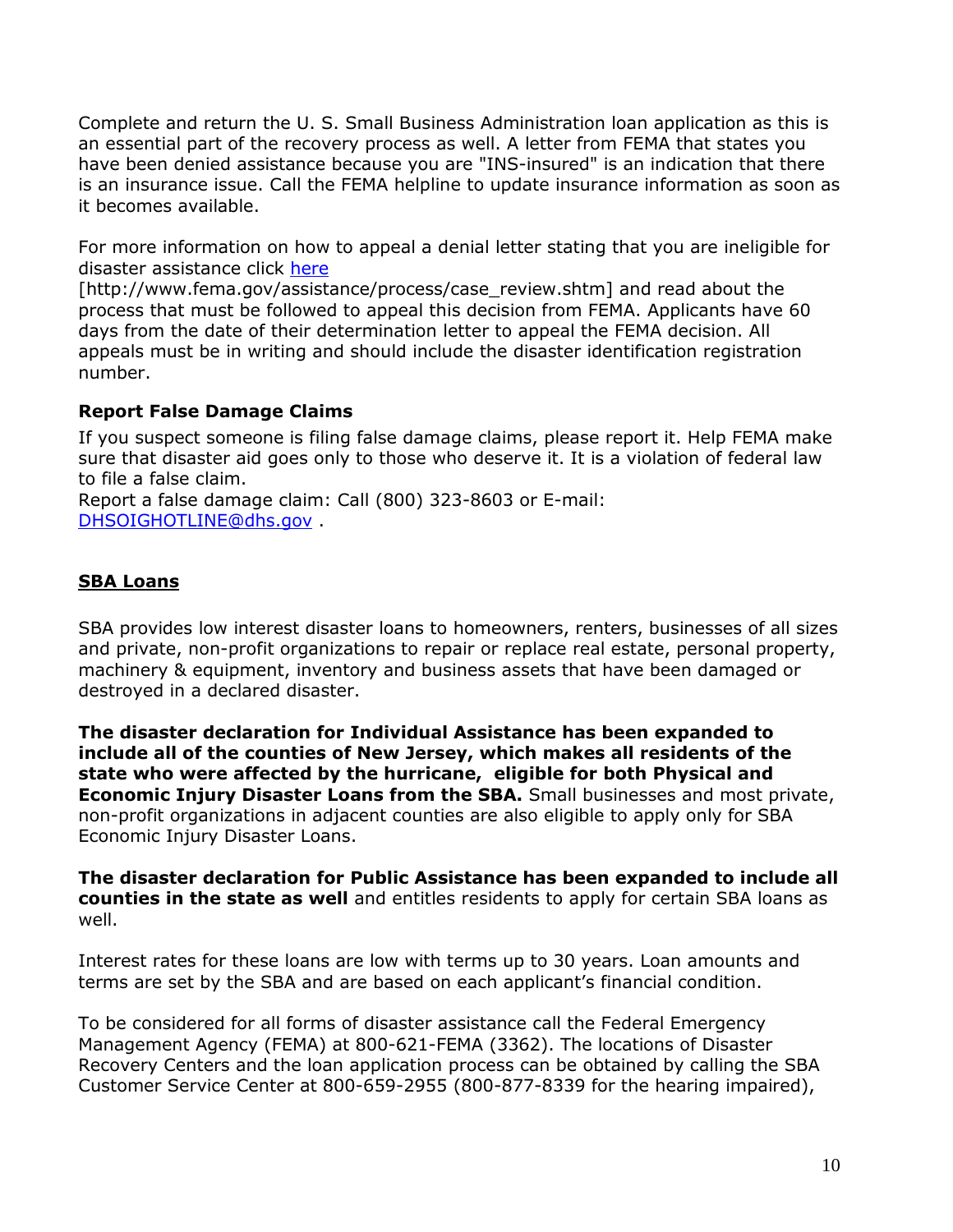Monday through Friday from 8 a.m. to 6 p.m. EDT or by sending an e-mail to [disastercustomerservice@sba.gov.](mailto:disastercustomerservice@sba.gov)

Those affected by this disaster may complete loan applications online by visiting SBA's secure [Web site.](https://disasterloan.sba.gov/ela/) [https://disasterloan.sba.gov/ela/]

# <span id="page-10-0"></span>**Microloan Program for Small Businesses**

UCEDC, a Community Development Financial Institution and US Small Business Administration (SBA) microlender, provides access to capital to underserved populations and communities. While available to all small business owners in New Jersey, their microloan program especially supports borrowers with little to no credit history, low-income borrowers, and women and minority entrepreneurs. Loan officers are prepared to give hurricane-affected businesses top priority in the application process. Business owners can call UCEDC at 908-527-1166 to see if they qualify or they can go [online.](http://www.ucedc.com/content/loan-products) [ http://www.ucedc.com/content/loan-products]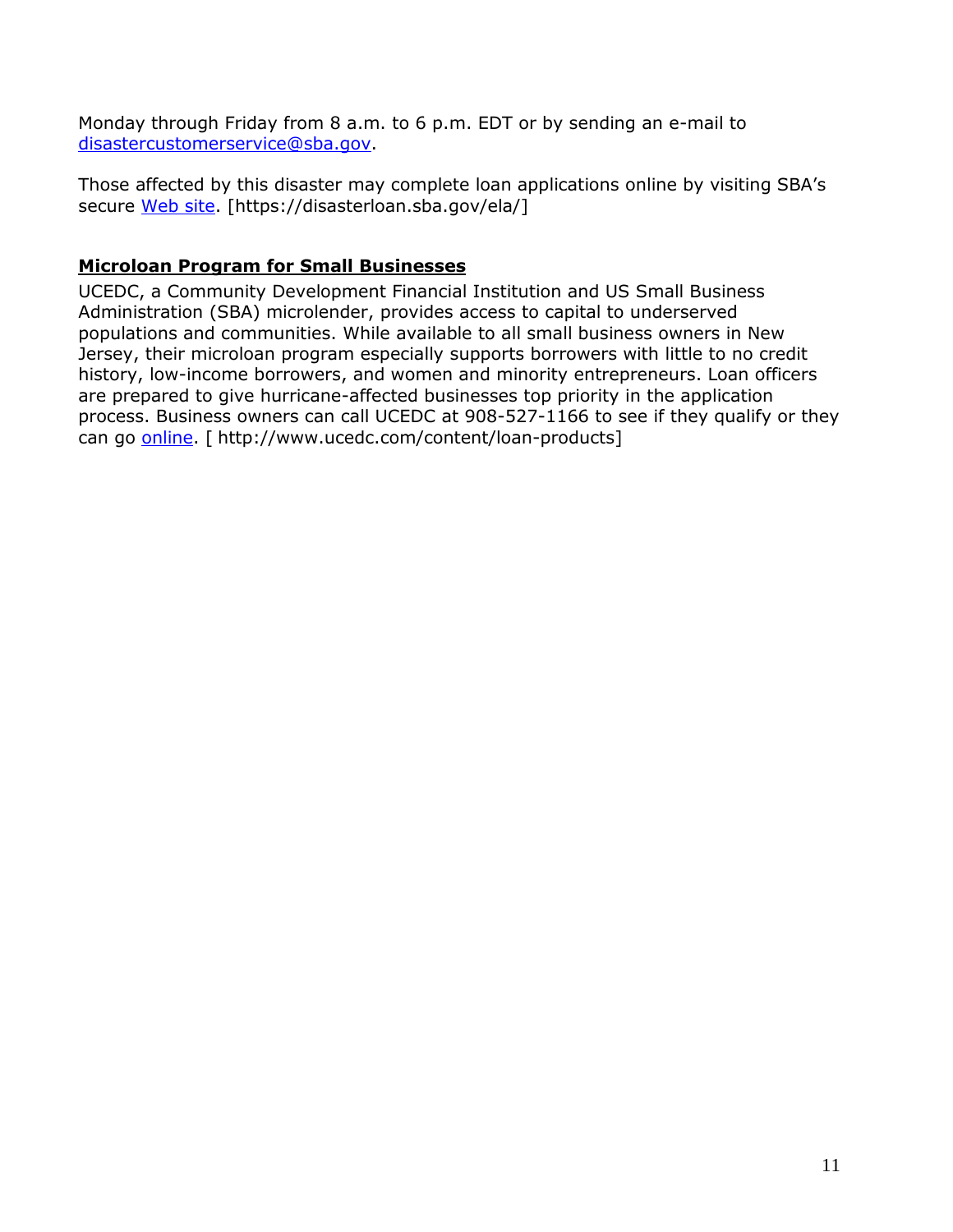# <span id="page-11-0"></span>**III. IMMEDIATE ASSISTANCE**

The American Red Cross and the Salvation Army are considered First Responders in an emergency. Necessities such as shelter, food, clothing, or cleaning materials can often be obtained from these organizations. Clean-up plans are now being developed and will be announced as soon as they are finalized. Check [www.nj211.org](http://www.nj211.org/) for the most current information.

# <span id="page-11-1"></span>**American Red Cross**

The Red Cross provides immediate emergency assistance to people affected by disaster, such as; shelter, food and water, health and mental health services to address basic human needs.

 The goal of Red Cross disaster relief is to enable individuals and families to resume their normal daily activities independently.

The Red Cross also feeds emergency workers, handles inquiries from concerned family members outside the disaster area, provides blood and blood products to disaster victims, and helps those affected by disaster to access other available resources.

To locate your local Red Cross Chapter, go to [www.redcross.org](http://www.redcross.org/) and enter your zip code under "Find the Red Cross Nearest You". To access a current list of emergency shelters that are open now go to [http://app.redcross.org/nss-app/.](http://app.redcross.org/nss-app/)

## <span id="page-11-2"></span>**Information and Referral**

**Call 2-1-1 by simply dialing 2-1-1 from any phone** to learn about your local community resources. Each county has specific services set up for individuals and families affected by the recent flooding. An experienced call specialist can help you find the best and most current service available to meet your needs.

## <span id="page-11-3"></span>**Disaster Mental Health Hotline**

Crisis counselors will provide outreach and education services about coping with the emotional difficulties in the aftermath of emergencies such as these. Stress can surface in many forms and often appears weeks or months after a traumatic event. It may include anger, fatigue, loss of appetite, sleeplessness, nightmares, depression, inability to concentrate, hyperactivity and/or increased alcohol or drug use. If you or someone you know is experiencing distress or feeling overwhelmed by painful emotions related to recent events, call the **New Jersey** *MentalHealthCares***' Disaster Mental Health Helpline (877) 294-HELP (4357)** where experienced crisis counselors can be reached. A TTY line is available at (877) 294-4356. Translation services are available as well.

An informative guide on Managing the Emotional Consequences of Storms and Floods is also available (in English and Spanish) by following this link to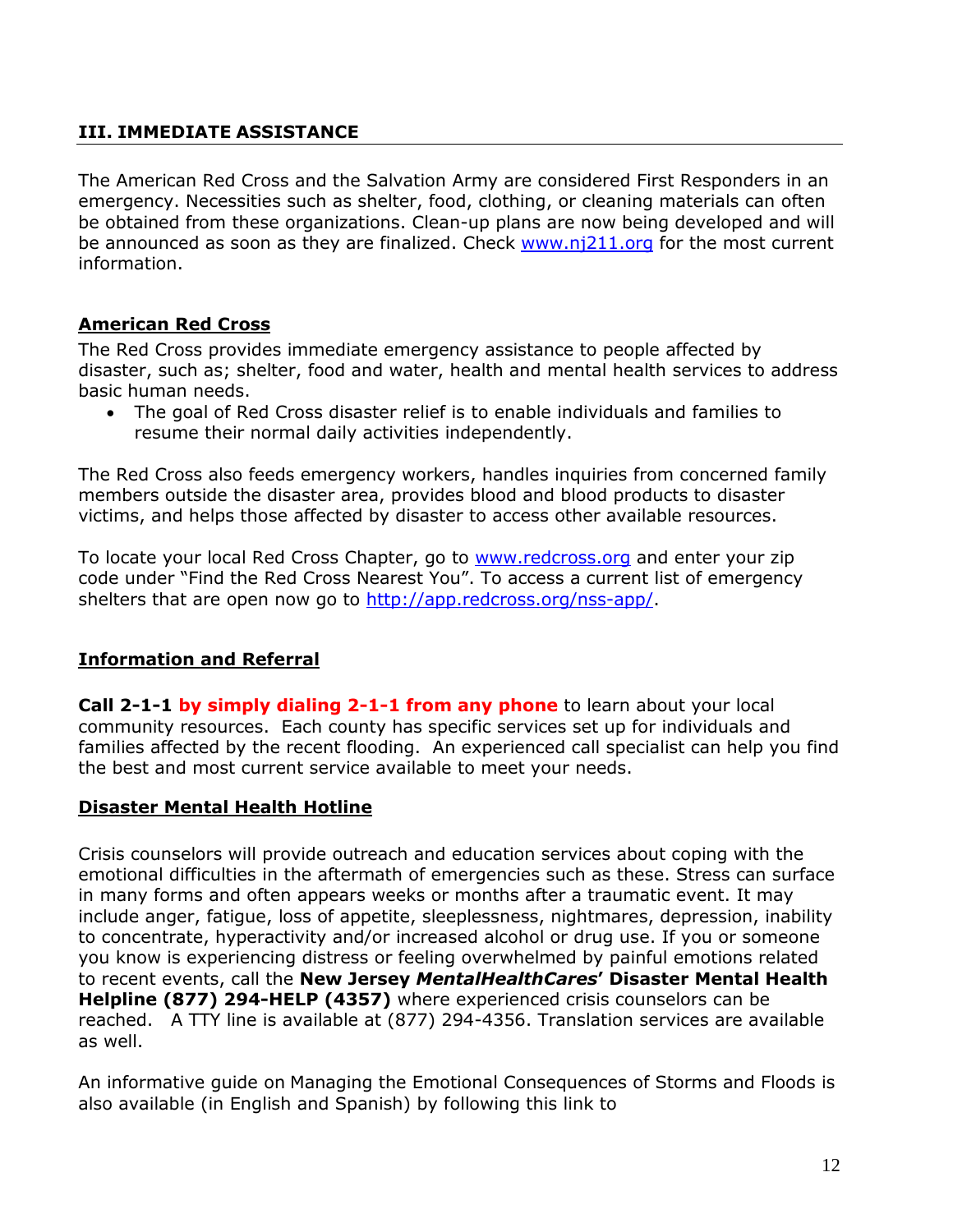[http://www.state.nj.us/humanservices/dmhs/disaster/#4.](http://www.state.nj.us/humanservices/dmhs/disaster/#4)

# <span id="page-12-0"></span>**NJ HELPS**

For complete information on all state social services and on-line applications please visit http://www.njhelps.org.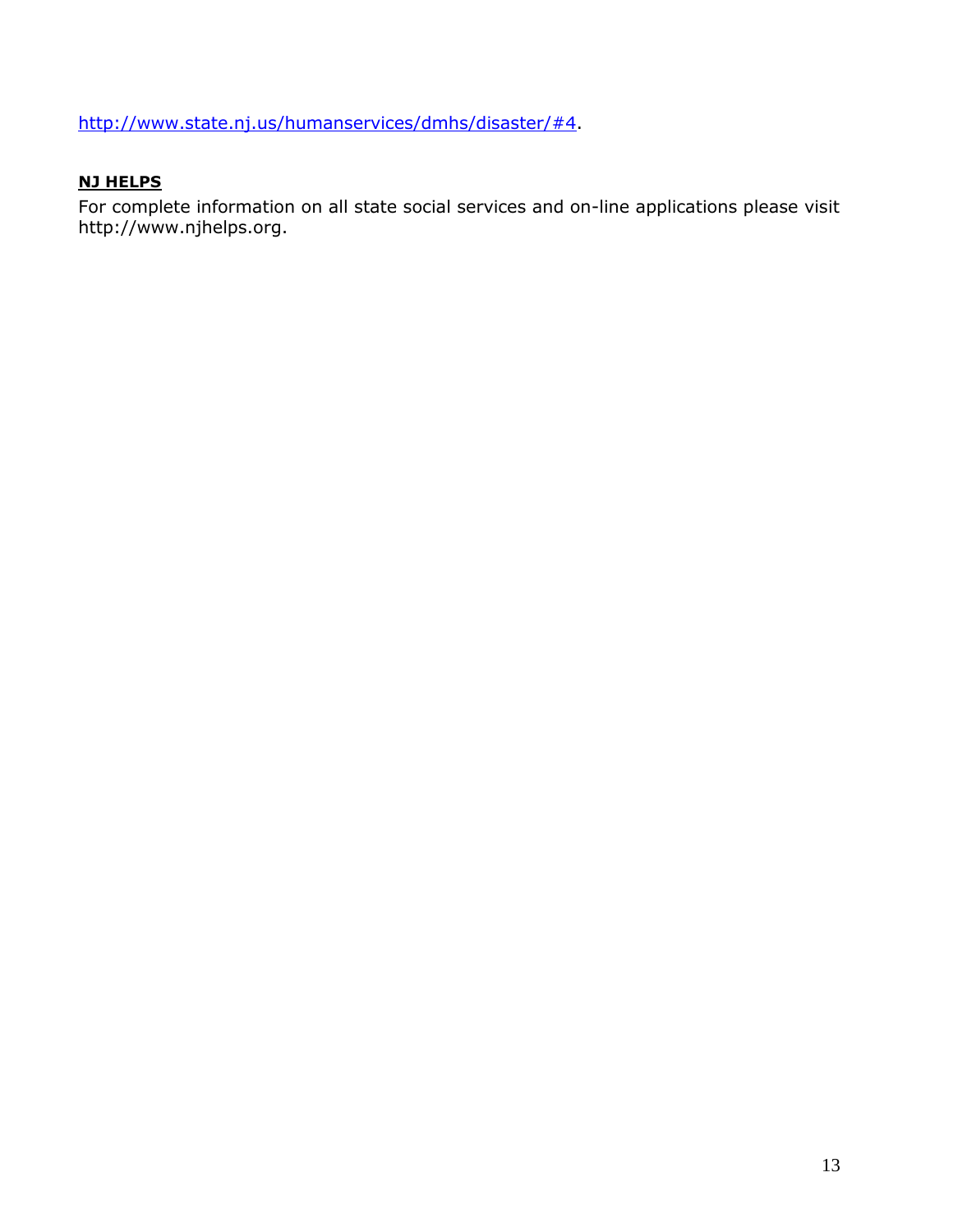# <span id="page-13-0"></span>**IV. MORE FEDERAL AND STATE DISASTER ASSISTANCE**

# <span id="page-13-1"></span>**Evacuation Routes**

Evacuation routes for areas throughout NJ are available at [www.nj511.org](http://www.nj511.org/) or by dialing 5-1-1. Other emergency evacuation information may be available in the Local Resource section of this resource guide.

## <span id="page-13-2"></span>**Emergency Shelter**

A nearly real-time listing of Red Cross emergency shelters throughout the state is accessible at<http://app.redcross.org/nss-app/> or by calling your [local Red Cross](http://www.redcross.org/cgi-bin/chapts-new.asp#NJ)  [chapter](http://www.redcross.org/cgi-bin/chapts-new.asp#NJ) [http://www.redcross.org/cgi-bin/chapts-new.asp#NJ]. A comprehensive list of shelters that has been organized by county is also available in the Local Resource section of this resource guide and is based upon information received from the American Red Cross, Salvation Army and active network of volunteer organizations in our state.

If you are evacuated, you need to bring your pets with you. Some shelters are pet friendly, but many are not. Additionally, some counties have deployed their County Animal Response Team to shelter animals. The NJ Department of Agriculture recommends that you ask a dependable friend or relative who lives some distance from the evacuation area if you and your pets can stay with them until the all clear is given.

An alternative is to find a pet friendly motel. Following are links to websites that can help you do just that.

<http://www.pet-friendly-hotels.net/pet-friendly-hotels-newjersey.html> [http://www.bringfido.com/lodging/state/new\\_jersey/](http://www.bringfido.com/lodging/state/new_jersey/) [http://www.funnewjersey.com/upload\\_user/Weekend\\_Getaways/HOTELS.HTM](http://www.funnewjersey.com/upload_user/Weekend_Getaways/HOTELS.HTM)

# <span id="page-13-3"></span>**Health Concerns**

In response to general health concerns in the aftermath of Hurricane Irene, the Department of Health and Senior Services opened a toll-free Public Health Call Center to provide callers with information about prevention and treatment of mold, disposal of spoiled food due to power outages and water concerns.

"We have opened this hotline for the public because we recognize that this event is not over and many New Jerseyans are still working to clean up their homes and businesses in the aftermath of flooding," said Health and Senior Services Commissioner Mary O'Dowd.

To reach health experts in the Public Health Information Call Center, the toll free number is: 1-866-234-0964.

The call center will be open from 8 am to 8 pm Monday through Friday.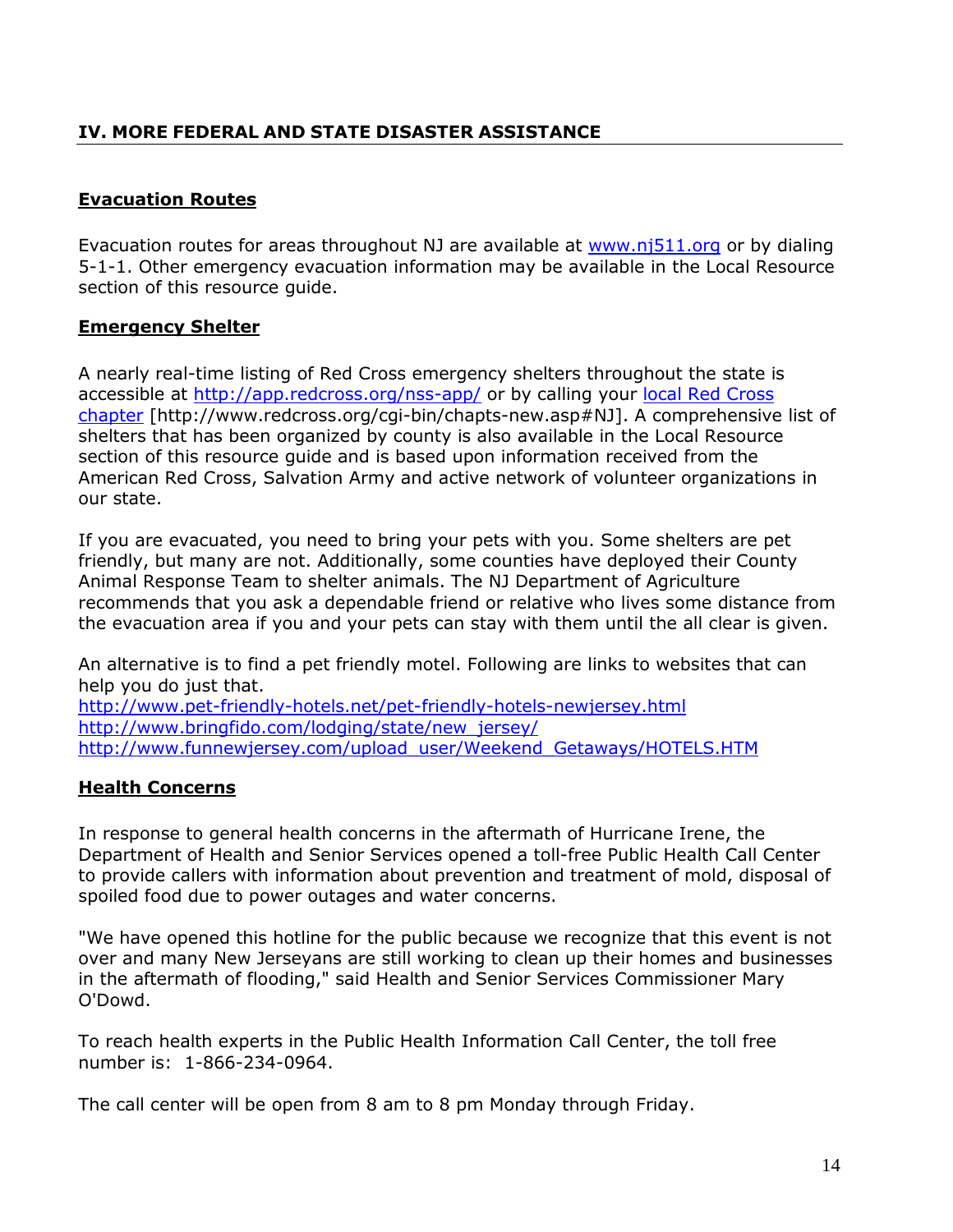The call center is being staffed by health experts from the Department's Division of Epidemiology, Environmental and Occupational Health who can answer questions about prevention/treatment of mold growth in flooded homes and businesses, disposal of food spoiled as a result of power outages and concerns about water that needs to be treated to make it safe for drinking and other uses.

Additional information about hurricane and flood recovery is available at [www.state.nj.us/health/er/natural.shtml.](www.state.nj.us/health/er/natural.shtml)

# <span id="page-14-0"></span>**Business Recovery Assistance Services**

To support the recovery of New Jersey's businesses a series of business assistance services for those affected by the storm is now available. Information for all services may be accessed through [New Jersey's Business Action Center](http://www.nj.gov/njbusiness/) (BAC), by calling 1-866-534-7789 or through their website. [http://www.nj.gov/njbusiness].

The business recovery assistance services are designed to support businesses and workers who may be temporarily unable to perform their jobs due to the storm. These services include:

- Access to lines of credit of up to \$500,000 for businesses that need access to cash to improve their damaged property while awaiting insurance proceeds;
- Grant awards for businesses to assist with on-the-job training costs for new workers hired specifically to assist in disaster-related activities, such as landscaping and tree removal, construction, insurance claims, building supplies sales, materials transport, utility work, call and claims centers staffing, and infrastructure clearing and repair.
- Availability of the Business Resource Centers at any of the 17 local One-Stop Career Centers across the state as temporary hubs for businesses to access telephone and internet services as well as for job seekers and displaced workers seeking workforce development and unemployment assistance.
- The availability of Disaster Unemployment Benefits to provide income security for those displaced workers suffering temporary storm-related job loss.
- Dispatch of Rapid Response team members to identified Disaster Recovery Centers to assist displaced workers
- Availability of services through New Jersey Youth Corps to assist non-profit, public and governmental entities in a variety of ways for disaster relief and clean-up.

In addition, BAC's Business Call Center is also the one-stop resource for more information on how to get businesses back up and running. The Call Center staff can assist with the following services:

• Arranging business facility inspections for buildings suffering major flood damage, as such conditions require structural integrity inspections before utility service can be restored. These inspections are handled in local code enforcement offices and by local code enforcement officials. Anticipating an enormous increase in such work, the Department of Community Affairs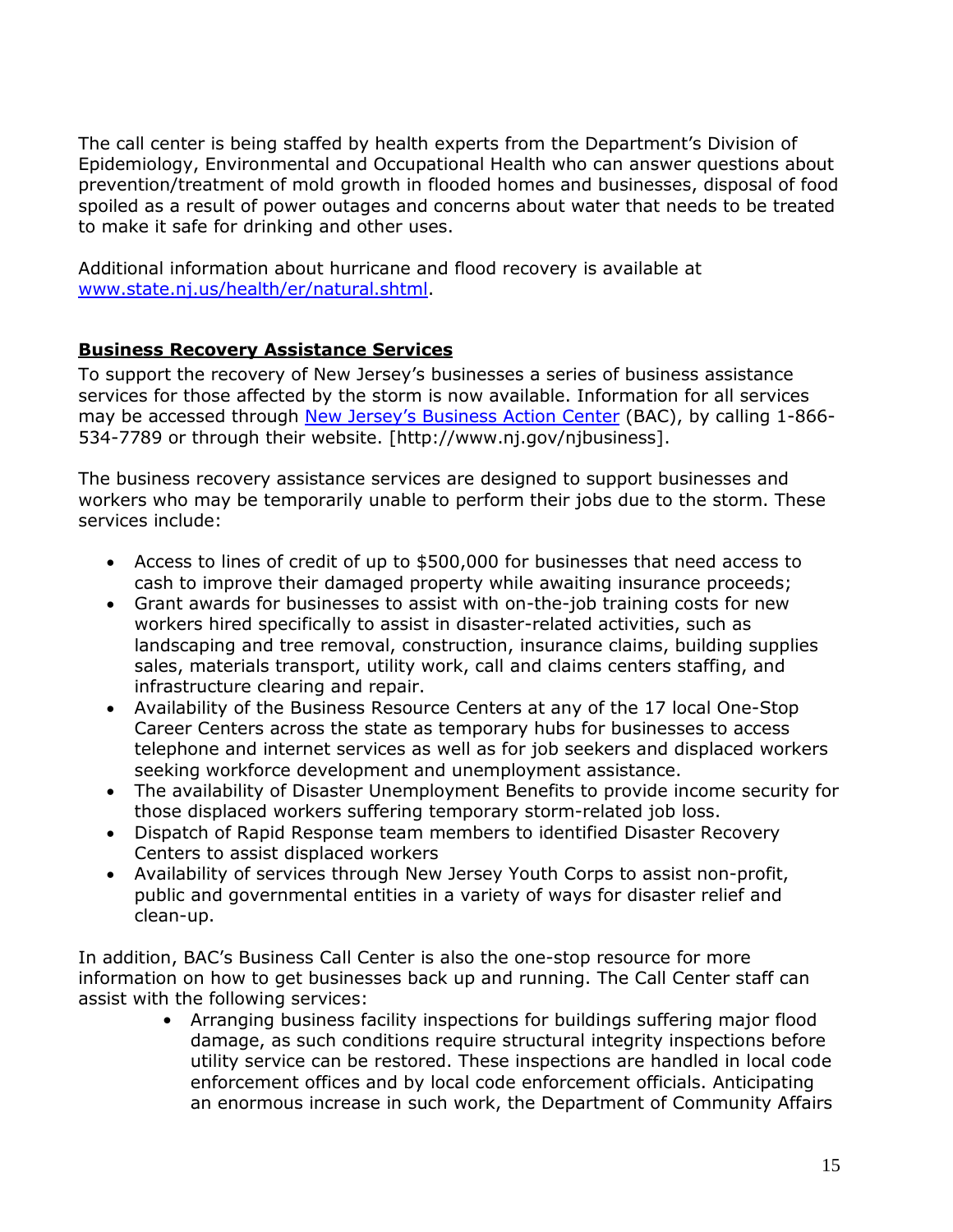has mobilized all qualified personnel to assist local governments in this effort.

- Advocate for businesses seeking assistance from local utilities to restore electric, phone, gas and water services.
- Advocate with insurance carriers to file and expedite claims.
- Provide information on how to qualify for federal recovery assistance, and
- Connect businesses to the other county and local business services and to the services offered by the Small Business Administration and Small Business Development Centers that include assistance with insurance claims, as well as loans and business plan revisions.

#### <span id="page-15-0"></span>**Document Replacement**

The New Jersey Bureau of Vital Statistics can help you replace lost marriage, birth and death certificates. For more information, call 609-292-4087 or visit <http://www.state.nj.us/health/vital/> or by mail contact:

> New Jersey Department of Health and Senior Services Bureau of Vital Statistics and Registration P.O. Box 360 Trenton, NJ 08625-0360

For Express Shipping – download application off the internet and mail to:

New Jersey Bureau of Vital Statistics and Registration Attn: Customer Service Unit H & A Bldg, 5th Floor Warren and Market Streets Trenton, NJ 08625 For applications received after 4 p.m., records will be mailed the next business day. To find a local registrar in your county visit: [www.state.nj.us/health/vital/regbycnty.shtml](http://www.state.nj.us/health/vital/regbycnty.shtml)

#### <span id="page-15-1"></span>**New Jersey Drivers License or ID**

Storm victims who wish to obtain a New Jersey Driver's License or ID will be required to meet the New Jersey documentation requirements. Visit<http://www.state.nj.us/mvc/> to download forms for new registration or driver's license.

#### <span id="page-15-2"></span>**New or Replacement Social Security Card**

Anyone receiving Social Security payments that have been interrupted can go to any Social Security office to get an emergency payment. For information about changing mailing addresses, obtaining a new card, direct deposit, or locating the nearest Social Security office, call 1-800-772-1213 (TTY 1-800-325-0778) from 7 a.m. – 7 p.m./ Monday through Friday or go online at [http://www.socialsecurity.gov](http://www.socialsecurity.gov/).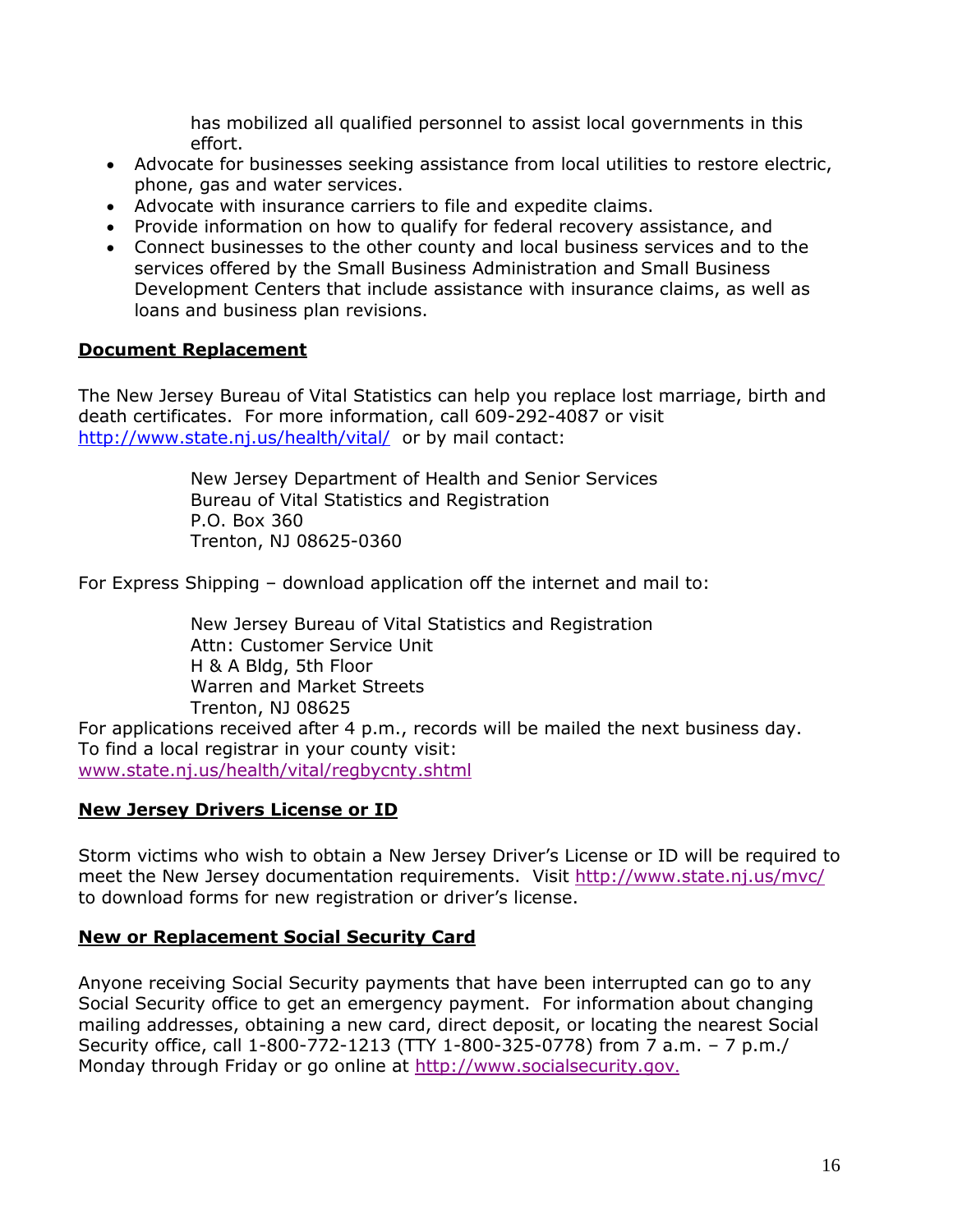## <span id="page-16-0"></span>**Supplemental Security Income (SSI) and Social Security Disability Insurance (SSDI)**

Storm victims who already receive SSI and SSDI should contact the Social Security Administration directly at 1-800-772-1213 to learn how checks may be reissued, cards replaced or to report a change in address.

# <span id="page-16-1"></span>**Suspension of Federal Student Loan Payments**

If you live in a federally declared disaster area, you may be eligible for relief that would temporarily suspend your federal student loan payments. Relief will not be proactively given to you—you must request it. You have different options for requesting relief, depending on how you received your loans:

- For Direct Loan (DL) program loans: Call the Direct Loan Servicing Center at 800.848.0979.
- For Federal Family Education Loan Program (FFELP) loans: Contact your lender directly or call 800.4FEDAID (800.433.3243).
- All borrowers can also contact the Federal Student Aid Ombudsman at 877.557.2575 or 202.377.3800 for assistance.

[Learn more.](http://www.asa.org/repay/options/disaster/default.aspx) [http://www.asa.org/repay/options/disaster/default.aspx]

# <span id="page-16-2"></span>**Tax Relief**

The IRS announced that it is providing tax relief to individual and business taxpayers impacted by Hurricane Irene that include certain taxpayers in New Jersey living in Bergen, Essex, Morris, Passaic or Somerset County. The tax relief postpones certain tax filing and payment deadlines to October 31, 2011. It includes corporations and businesses that previously obtained an extension until September 15, 2011, to file their 2010 returns and individuals and businesses that received similar extensions until October 17. It also includes the estimated tax payment for the third quarter of 2011, which would normally be due September 15.

For full details, including the start date for the relief in various locations and information on how to claim a disaster loss by amending a prior-year tax return can be found in tax relief announcements for individual states on [www.irs.gov.](http://www.irs.gov/) Governor Christie has not confirmed that he will be adhering to this policy for State Returns.

## <span id="page-16-3"></span>**Preserving Wet Documents**

To preserve family treasures, review this informational link at the National Archives [www.archives.gov/preservation/disaster-response/guidelines.html.](http://www.archives.gov/preservation/disaster-response/guidelines.html)

# <span id="page-16-4"></span>**Housing**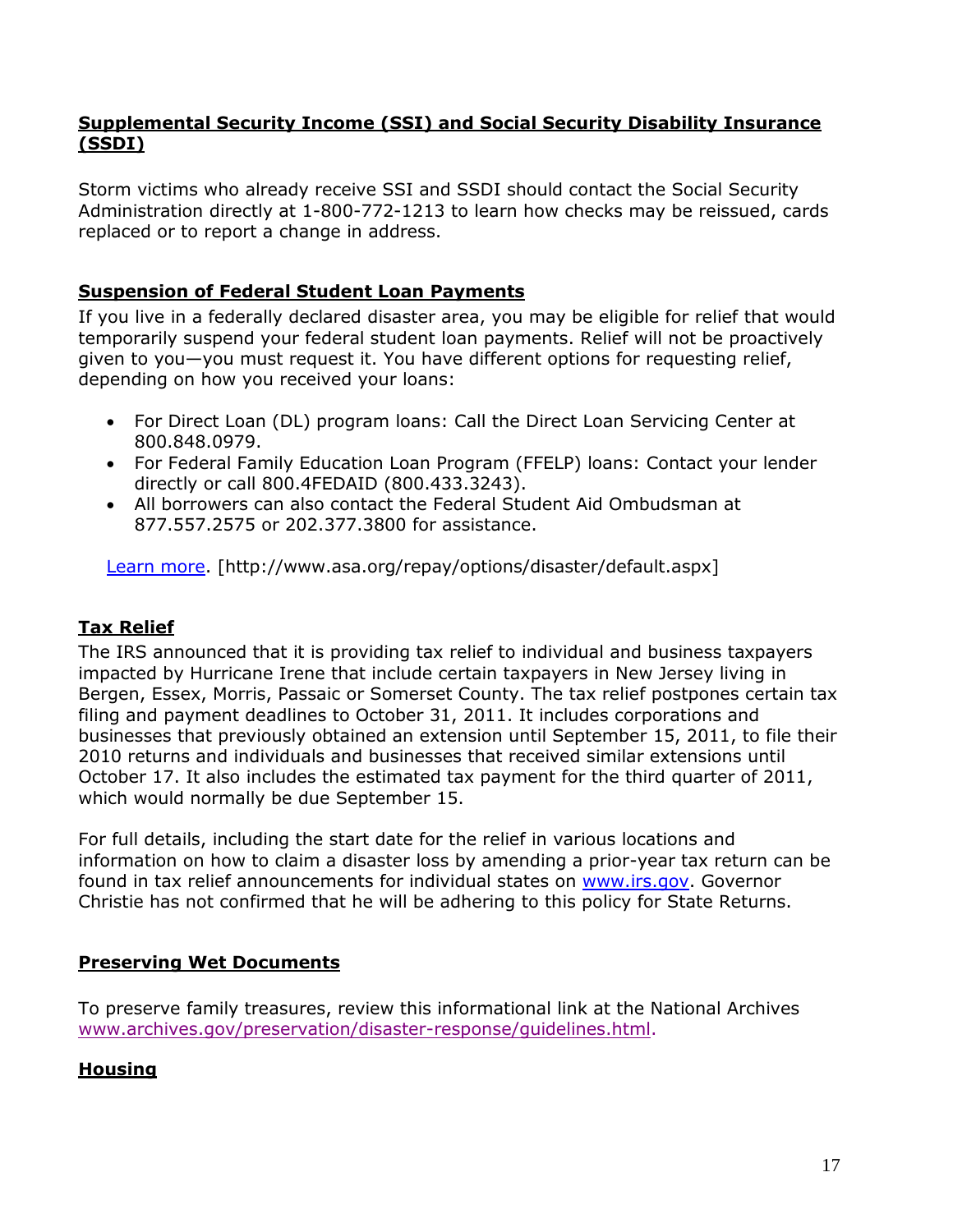There are a variety of local organizations working to develop housing options. For other information, dial 2-1-1 for local referrals.

**The NJ Housing Resource Center** provides an online resource tool for finding affordable rental properties; it can be accessed at <http://www.njhousing.gov/>.

# <span id="page-17-0"></span>**Change of Address**

A change of address form is available online at [http://www.usps.com](http://www.usps.com/) or at any U.S. Postal Service location. Please be sure when you find permanent housing that your address is current and that FEMA has also been notified if you are expecting assistance.

# <span id="page-17-1"></span>**Legal Services**

Legal Services of New Jersey can assist with civil legal services for low-income people including, housing, family, consumer, public entitlements, education, employment, and health care access. Please visit [www.lsnj.org](http://www.lsnj.org/) or call **1-888-LSNJ-LAW** (1-888-576- 5529). Local offices of New Jersey legal services providers can be found in the local county resource section of this guide.

# <span id="page-17-2"></span>**Your Rights as a Renter**

# **Rent Abatement and Security Deposits**

If you are a tenant and you have been displaced as a result of the storm, you may be entitled to a return of part of the rent you paid if you are unable to live in your home during that period of time. You also may not have to pay your rent for the months after that if you are not able to go back into your apartment. Finally, if you are able to return to your apartment, but it is not completely habitable, you may not have to pay all the rent

Your displacement due to this natural disaster, may also entitle you to have your security deposit returned quickly. A landlord must return your security deposit within five business days if:

- The displacement is cause by fire, flood, condemnation or evacuation; and
- An authorized public official posts the premises with a notice prohibiting occupancy, or
- A building inspector has certified within 48 hours that displacement is expected to continue longer than seven days and has so notified the owner in writing.

# <span id="page-17-3"></span>**Caring for Pets**

Once you and your pets return to your home, be careful about allowing your pets outdoors unattended and off-leash. The floods may have altered familiar scents and landmarks and your pet could easily get confused and become lost.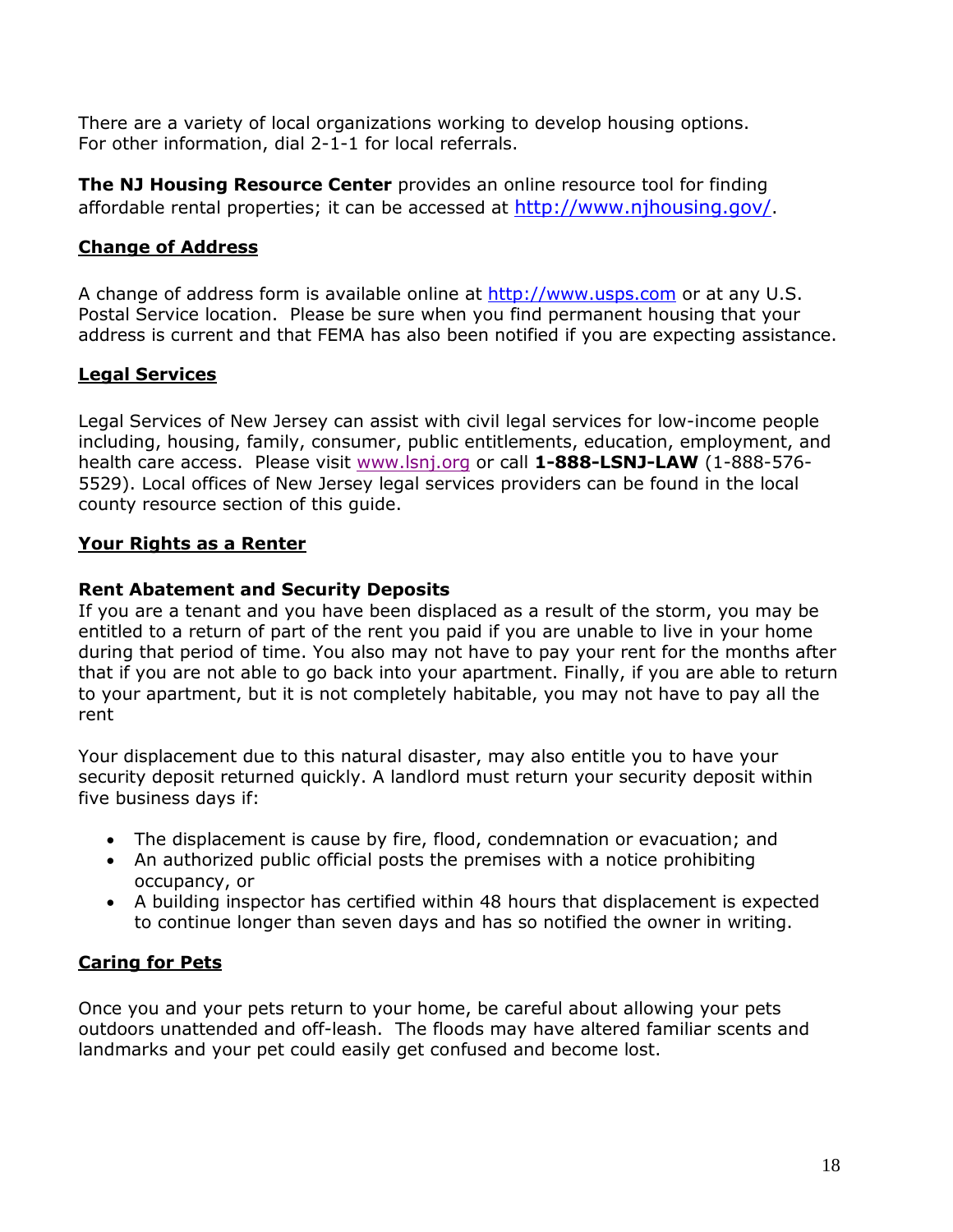In addition, sharp objects, downed electric lines, fallen trees and other debris, or contaminated water could present a real danger to your pet. Raccoons, skunks or other wild animals may have entered the area and could also present a danger to your pets.

If any animals are lost during the disaster, contact veterinarians, humane societies, pet shelters, and other facilities that might house animals. Be prepared to identify and document ownership when claiming lost livestock. The United States Department of Agriculture Missing Pet Network at [www.missingpet.net](http://www.missingpet.net/) may be of assistance.

## <span id="page-18-0"></span>**Caring for Farm Animals**

Many areas lost power for days as a result of the storm. If you are a farmer with herds of animals and are experiencing difficulties getting adequate food or water for your herds as a result of this disaster event contact your County Office of Emergency Management for assistance in solving the issue on a local level. County Animal Response Teams (CARTs) may have resources and/or connections to assist the farmers.

If you or someone you know has an agricultural or animal care issue related to the storm you may also contact New Jersey Department of Agriculture at the office in Trenton 609-292-3965. For more information, go to: [http://www.nj.gov/agriculture/news/hottopics/approved/topics110827.html.](http://www.nj.gov/agriculture/news/hottopics/approved/topics110827.html)

## <span id="page-18-1"></span>**Financial Services and Consumer Advice**

If you believe you have been the victim of a fraud, or if you want to find out how to avoid fraud when making purchases and paying for services, contact the NJ Division of Consumer Affairs by telephone at (973) 504-6200 or (800) 242-5846 (toll free, New Jersey only); E-mail: [askconsumeraffairs@lps.state.nj.us](mailto:askconsumeraffairs@lps.state.nj.us) ; or by mail at 124 Halsey Street, Newark, New Jersey 07102.

## **Other Resources Include:**

Better Business Bureau 609-588-0808 9 a.m. - 4:30 p.m. Monday through Friday

Consumer Credit Counseling Service Call 2-1-1 for the nearest location

Fraud Detection FEMA fraud detection 1-800-323-8603

Insurance Information National Flood Insurance Program (Customer Service) 1-800-427-4661 (Existing Policies) 1-800-638-6620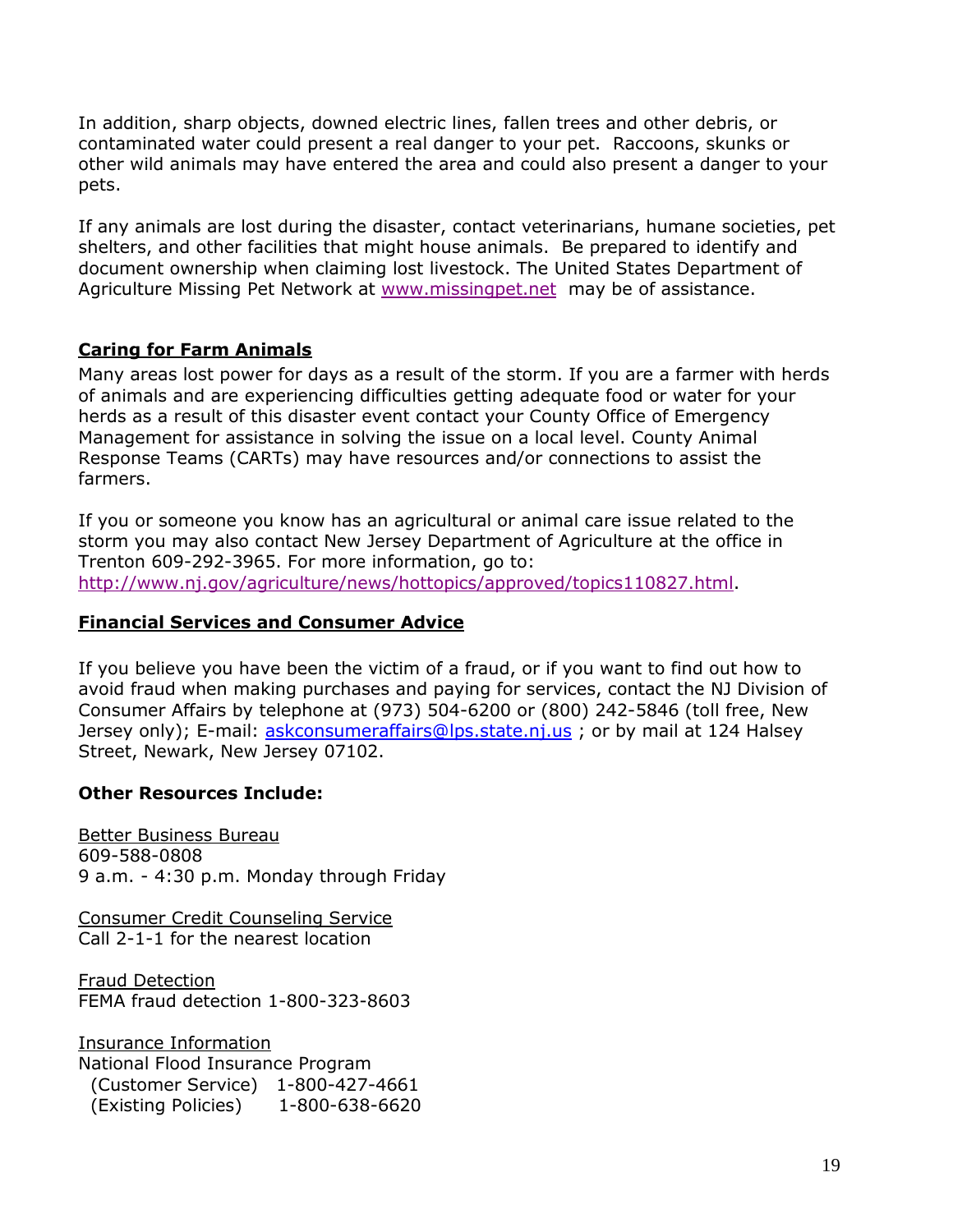Insurance Complaints and Assistance New Jersey Department of Banking and Insurance<br>Information 1-609-292-5360 Information 1-609-292-5360<br>Complaints 1-609-292-5316 Complaints 1-609-292-5316 To learn more go to [www.njdobi.org.](http://www.njdobi.org/)

Veterans Benefits U.S. Department of Veteran Affairs 1-800-827-1000 TTY 1-800-829-4833 Or online at **www.va.gov**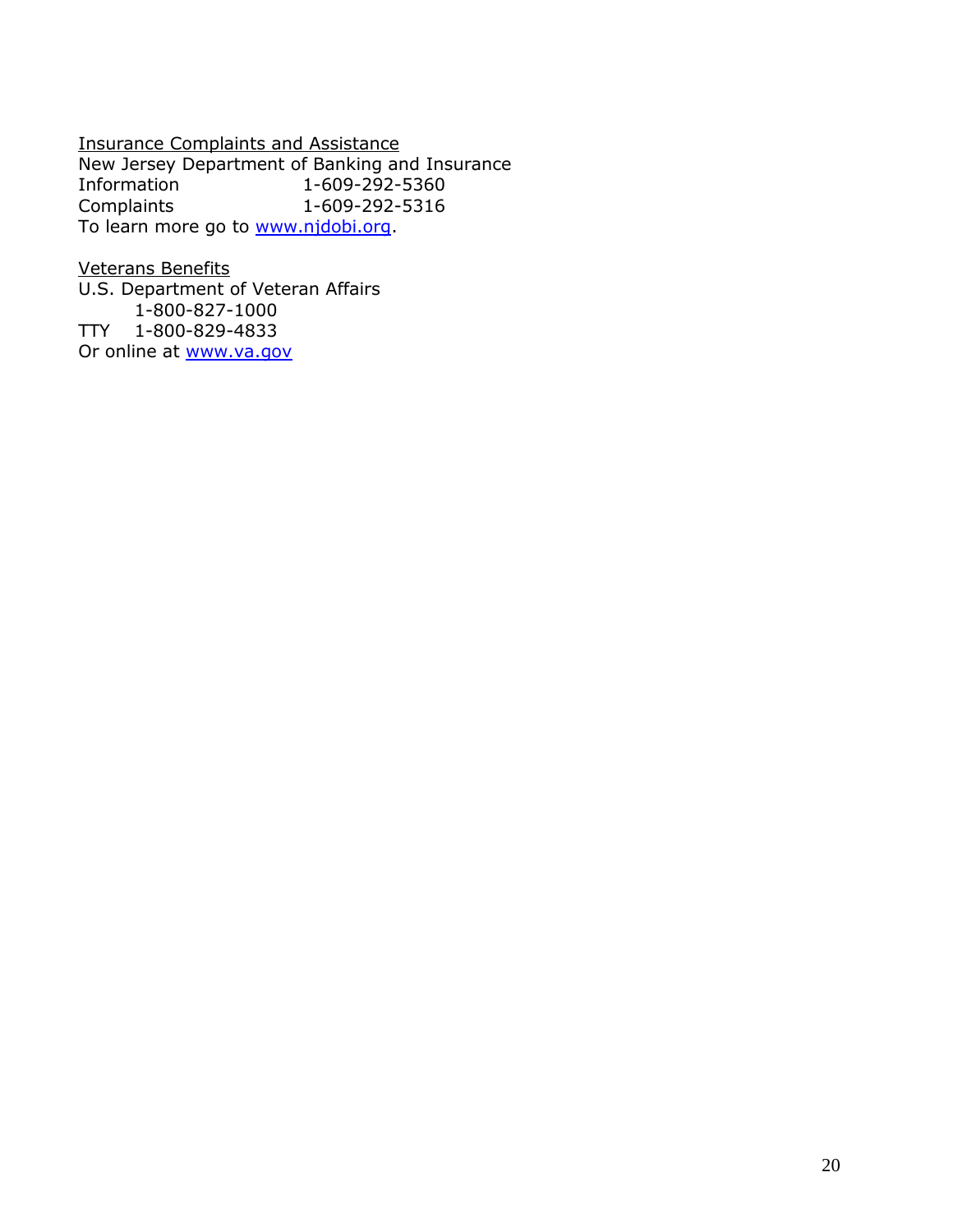# <span id="page-20-0"></span>**V. LOCAL COUNTY RESOURCES**

This section of our Guide is being continuously updated. It will be filled in rapidly as the storm passes and recovery plans are put into place. Please send any resources you think should be included to [info@nj211.org.](mailto:info@nj211.org)

| <b>COUNTY</b>              | <b>SERVICE</b>        | <b>AGENCY NAME</b>    | <b>CONTACT INFORMATION</b>                                                      | <b>HOURS &amp; OTHER INFORMATION</b> |
|----------------------------|-----------------------|-----------------------|---------------------------------------------------------------------------------|--------------------------------------|
|                            | <b>CLEAN-UP</b>       |                       |                                                                                 |                                      |
|                            | <b>AWAITING LOCAL</b> |                       | Call 2-1-1 if you are physically unable to manage clean-up efforts on your own. |                                      |
|                            | <b>RESOURCES</b>      |                       |                                                                                 |                                      |
|                            | <b>LEGAL SERVICES</b> | South Jersey          | 26 South Pennsylvania                                                           |                                      |
|                            |                       | <b>Legal Services</b> | Avenue                                                                          | Hours: 9:00 AM - 5:00 PM             |
|                            |                       |                       | Suite 100, 1st floor                                                            |                                      |
|                            |                       |                       | Atlantic City, NJ 08401                                                         |                                      |
| ATLANTIC<br>ated on 9.6.11 |                       |                       |                                                                                 |                                      |
|                            |                       |                       | (p): (609) 348-4200                                                             |                                      |
| Updated on                 |                       |                       | (e): SJLSAtlantic@lsnj.org                                                      |                                      |
|                            | <b>SHELTER</b>        | http://www.redcr      |                                                                                 |                                      |
|                            |                       | oss.org/cgi-          |                                                                                 |                                      |
|                            |                       | bin/chapts-           |                                                                                 |                                      |
|                            |                       | new.asp#NJ            |                                                                                 |                                      |

| <b>COUNTY</b>                      | <b>SERVICE</b>                                                                                                 | <b>AGENCY NAME</b>                                                                  | <b>CONTACT INFORMATION</b>                  | <b>HOURS &amp; OTHER INFORMATION</b>                                                                                |  |  |
|------------------------------------|----------------------------------------------------------------------------------------------------------------|-------------------------------------------------------------------------------------|---------------------------------------------|---------------------------------------------------------------------------------------------------------------------|--|--|
|                                    |                                                                                                                |                                                                                     |                                             | As a result of the damage caused by flooding to the PSE&G New Milford Sub Station, the Company had to initiate      |  |  |
|                                    |                                                                                                                |                                                                                     |                                             | rolling blackouts in the areas of Hillsdale, Dumont, Teaneck, New Milford and Bergenfield to reduce consumption and |  |  |
|                                    | stabilize the system over the next 72 hours. Customers are encouraged to try to reduce their power consumption |                                                                                     |                                             |                                                                                                                     |  |  |
|                                    |                                                                                                                | while the company continues its efforts to repair damage caused by Hurricane Irene. |                                             |                                                                                                                     |  |  |
|                                    | <b>CLEAN-UP</b>                                                                                                |                                                                                     |                                             |                                                                                                                     |  |  |
|                                    | <b>AWAITING</b>                                                                                                | Call 2-1-1 if you are physically unable to manage clean-up efforts on your own.     |                                             |                                                                                                                     |  |  |
|                                    | <b>LOCAL</b>                                                                                                   |                                                                                     |                                             |                                                                                                                     |  |  |
|                                    | <b>RESOURCES</b>                                                                                               |                                                                                     |                                             |                                                                                                                     |  |  |
|                                    | <b>FOOD</b>                                                                                                    | <b>Center for Food Action</b>                                                       | 316 First Street                            | There are many locations in Bergen County.                                                                          |  |  |
|                                    | <b>RESOURCES</b>                                                                                               |                                                                                     | Hackensack                                  | Call 201-883-9375 for information about the                                                                         |  |  |
|                                    |                                                                                                                |                                                                                     | 201-883-9375                                | location near you and to get hours of                                                                               |  |  |
|                                    |                                                                                                                |                                                                                     |                                             | operation.                                                                                                          |  |  |
|                                    | <b>SHELTER</b>                                                                                                 | http://www.redcross.org/cgi-                                                        | <b>Bergen County</b>                        |                                                                                                                     |  |  |
|                                    |                                                                                                                | bin/chapts-new.asp#NJ                                                               | <b>Community College</b><br>100 Paramus Rd. |                                                                                                                     |  |  |
|                                    |                                                                                                                |                                                                                     | Paramus, NJ                                 |                                                                                                                     |  |  |
| Updated on 9.6.11<br><b>BERGEN</b> | <b>LEGAL</b>                                                                                                   | Northeast New Jersey Legal                                                          | 190 Moore Street                            |                                                                                                                     |  |  |
|                                    | <b>SERVICES</b>                                                                                                | <b>Services</b>                                                                     | Hackensack, NJ                              | Hours: 8:30 AM to 5:00 PM                                                                                           |  |  |
|                                    |                                                                                                                |                                                                                     | 07601                                       | Web Site: www.lsnj.org/nnjls                                                                                        |  |  |
|                                    |                                                                                                                |                                                                                     |                                             |                                                                                                                     |  |  |
|                                    |                                                                                                                |                                                                                     | (p): (201) 487-2166                         |                                                                                                                     |  |  |
|                                    |                                                                                                                |                                                                                     | (e): NNJLS@lsnj.org                         |                                                                                                                     |  |  |
|                                    |                                                                                                                | Pro Bono Partnership                                                                | 973-240-6955                                | Nonprofit organizations (organizations only)                                                                        |  |  |
|                                    |                                                                                                                |                                                                                     |                                             | affected by the floods can get legal assistance                                                                     |  |  |
|                                    |                                                                                                                |                                                                                     |                                             | and help with paperwork, insurance claims,                                                                          |  |  |
|                                    |                                                                                                                |                                                                                     |                                             | etc.                                                                                                                |  |  |
|                                    |                                                                                                                | <b>Volunteer Center of Bergen</b>                                                   |                                             | Call or register on-line                                                                                            |  |  |
|                                    | Volunteering                                                                                                   | County                                                                              | (201) 489-9454                              | www.bergenvolunteers.org                                                                                            |  |  |
|                                    | <b>Document</b>                                                                                                | <b>County Clerk</b>                                                                 | 201-336-7000                                |                                                                                                                     |  |  |
|                                    | Replacement                                                                                                    |                                                                                     | www.co.bergen.nj.us/                        |                                                                                                                     |  |  |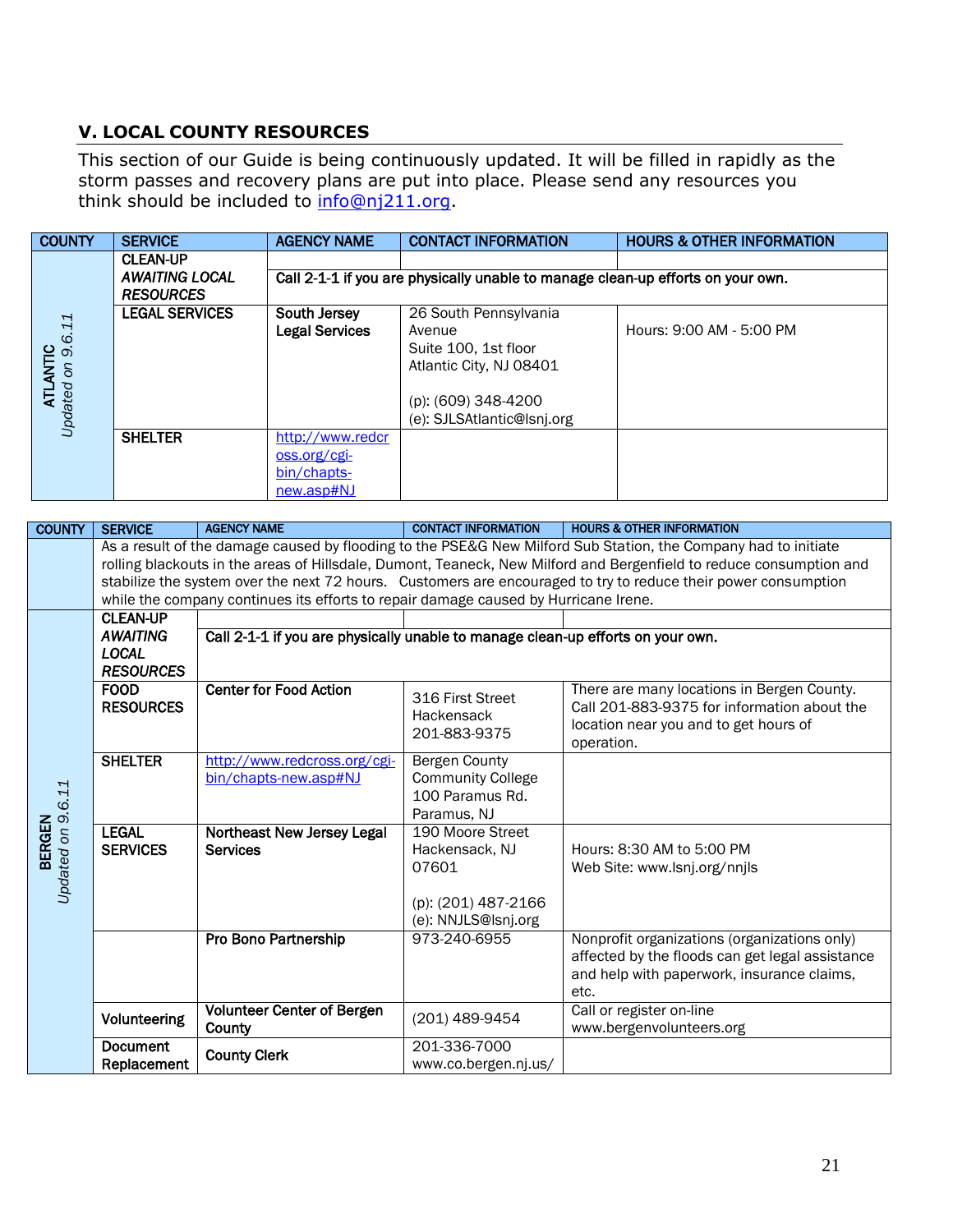| <b>COUNTY</b>                          | <b>SERVICE</b>                                               | <b>AGENCY NAME</b>                                                              | <b>CONTACT INFORMATION</b>                                                                                                                   | <b>HOURS &amp; OTHER INFORMATION</b>                                                                                                                                                                                                                                           |  |  |
|----------------------------------------|--------------------------------------------------------------|---------------------------------------------------------------------------------|----------------------------------------------------------------------------------------------------------------------------------------------|--------------------------------------------------------------------------------------------------------------------------------------------------------------------------------------------------------------------------------------------------------------------------------|--|--|
|                                        | <b>CLEAN-UP</b><br><b>AWAITING LOCAL</b><br><b>RESOURCES</b> |                                                                                 |                                                                                                                                              |                                                                                                                                                                                                                                                                                |  |  |
|                                        |                                                              |                                                                                 |                                                                                                                                              |                                                                                                                                                                                                                                                                                |  |  |
|                                        |                                                              | Call 2-1-1 if you are physically unable to manage clean-up efforts on your own. |                                                                                                                                              |                                                                                                                                                                                                                                                                                |  |  |
|                                        | FOOD/CLOTHING/<br><b>FURNITURE</b>                           | End Hunger NJ                                                                   | http://www.endhungernj.o<br>rg/                                                                                                              | Database of food resources<br>in NJ                                                                                                                                                                                                                                            |  |  |
|                                        |                                                              | <b>Emergency Services of</b><br><b>Catholic Charities</b>                       | 801 Burlington Avenue<br>Delanco, NJ<br>856-764-6940                                                                                         | Walk-in for food, clothing,<br>shelter.<br>Walk-ins Mon-Fri 9:30-<br>11:00am 1:30-3:30pm Food<br>Pantry hours; Mon,- Thurs<br>9:30am-11:00am and<br>1:00pm-4:00pm;                                                                                                             |  |  |
|                                        |                                                              | Fishes and Loaves Food<br>Pantry                                                | 228 E Washington St<br>Riverside Township, NJ<br>08075-3629<br>856-461-0132                                                                  | FOOD 9/17/11 ONLY-9:00 -<br>12:00 NOON<br>Food pantry is available to<br>residents of Riverside,<br>Delran and Delanco.                                                                                                                                                        |  |  |
| Updated on 9.6.11<br><b>BURLINGTON</b> |                                                              | St. Vincent De Paul Society                                                     | 1 Jones Road<br>Medford, NJ 08055<br>609-953-0021                                                                                            | Emergency Food M-9-11; T -<br>12-2; F-10-3; SA-9-11<br>Thrift Shop - M12-3;T/W 10-<br>3;TH 10-6;F 10-3;S10-1<br>Will try to help with other<br>necessities too after making<br>home visit.<br>Available to residents of<br>Medford, Medford Lakes,<br>Browns Hills, Moorestown |  |  |
|                                        | <b>LEGAL SERVICES</b>                                        | <b>South Jersey Legal Services</b>                                              | 107 High Street<br>Mount Holly, NJ 08060<br>(p): (609) 261-1088<br>$(e)$ :                                                                   | Hours: 9:00 AM to 5:00 PM                                                                                                                                                                                                                                                      |  |  |
|                                        |                                                              |                                                                                 | SJLSBurlington@lsnj.org                                                                                                                      |                                                                                                                                                                                                                                                                                |  |  |
|                                        | <b>SHELTER</b>                                               | http://www.redcross.org/cgi-<br>bin/chapts-new.asp#NJ                           | Fountain of Life Church<br>2035 Columbus Rd.<br><b>Burlington</b>                                                                            | <b>CLOSED 9.6.11</b>                                                                                                                                                                                                                                                           |  |  |
|                                        | (for your pet)                                               |                                                                                 |                                                                                                                                              |                                                                                                                                                                                                                                                                                |  |  |
|                                        | <b>Case Management</b>                                       | Burlington County Division of<br><b>Social Services</b>                         | 795 Woodlane Road<br><b>Human Services Facility</b><br>Mount Holly, NJ 08060<br>609-261-1000                                                 | Mon - Wed - Fri, 8:00am-<br>5:00pm                                                                                                                                                                                                                                             |  |  |
|                                        | Volunteering                                                 | <b>Volunteer Center of</b><br><b>Burlington County</b>                          | <b>Burlington County College</b><br>Parker Center-Room 221<br>601 Pemberton Browns<br>Mills Rd.<br>Pemberton, NJ 08068<br>609-894-9311 x1492 | E-mail:<br>volcenter@hotmail.com<br>www.volunteercenterburlingt<br>oncounty.org                                                                                                                                                                                                |  |  |
|                                        | <b>Document</b><br>Replacement                               | <b>County Clerk</b>                                                             | Courts Facility - 1st Floor<br>49 Rancocas Road, PO<br><b>Box 6000</b><br>Mt. Holly, NJ 08060<br>609-265-5122                                | Monday - Friday 8:00am -<br>4:00pm                                                                                                                                                                                                                                             |  |  |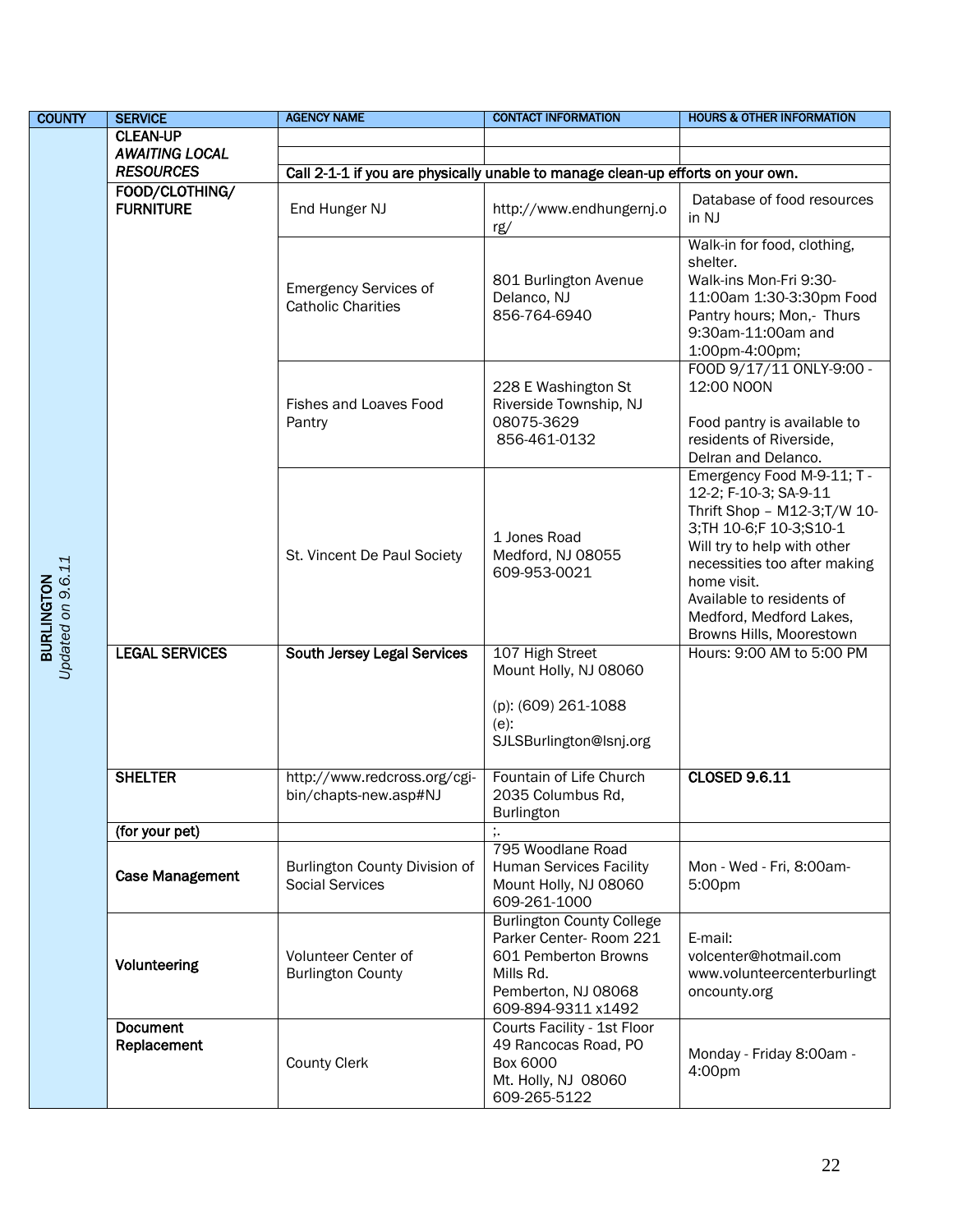| United Way / Unmet<br><b>Needs</b>          | United Way                                       | To receive help call 2-1-1                                                                                                 |                                    |
|---------------------------------------------|--------------------------------------------------|----------------------------------------------------------------------------------------------------------------------------|------------------------------------|
| Mold Problem                                | Burlington County Dept of<br>Health              | 15 Pioneer Blvd PO Box<br>6000<br>Raphael Meadow Health<br>Center<br>Mount Holly, NJ 08060<br>Environment 609-265-<br>5515 | Mon - Fri; 8:00am - 5:00pm         |
| <b>County Assistance</b><br><b>Programs</b> | Burlington County Division of<br>Social Services | 795 Woodlane Road<br><b>Human Services Facility</b><br>Mount Holly, NJ 08060<br>609-261-1000                               | Mon - Wed - Fri, 8:00am-<br>5:00pm |

| <b>COUNTY</b>      | <b>SERVICE</b>        | <b>AGENCY NAME</b>                 | <b>CONTACT INFORMATION</b>                                                     | <b>HOURS &amp; OTHER INFORMATION</b> |
|--------------------|-----------------------|------------------------------------|--------------------------------------------------------------------------------|--------------------------------------|
|                    | <b>CLEAN-UP</b>       |                                    |                                                                                |                                      |
|                    | <b>AWAITING LOCAL</b> |                                    |                                                                                |                                      |
|                    | <b>RESOURCES</b>      |                                    | Call 2-1-1 if you are physically unable to manage clean-up efforts on your own |                                      |
| 6.11               | <b>LEGAL SERVICES</b> | <b>South Jersey Legal Services</b> | 745 Market Street                                                              | Office Hours: 9:00 AM to             |
|                    |                       |                                    | Camden, NJ 08102                                                               | $5:00 \text{ PM}$                    |
| $\infty$<br>CAMDEN |                       |                                    | Intake Unit: 1-800-496-                                                        |                                      |
| S                  |                       |                                    | 4570                                                                           |                                      |
|                    |                       |                                    | (p): (856) 964-2010                                                            |                                      |
| <b>Jpdated</b>     |                       |                                    | (e): SJLSCamden@Isnj.org                                                       |                                      |
|                    |                       |                                    |                                                                                |                                      |
|                    | <b>SHELTER</b>        | http://www.redcross.org/cgi        |                                                                                |                                      |
|                    |                       | -bin/chapts-new.asp#NJ             |                                                                                |                                      |
|                    | (for your pet)        |                                    | ,,                                                                             |                                      |

| <b>COUNTY</b>                 | <b>SERVICE</b>                                 | <b>AGENCY NAME</b>                                                             | <b>CONTACT INFORMATION</b>           | <b>HOURS &amp; OTHER INFORMATION</b>                                                                                                      |  |
|-------------------------------|------------------------------------------------|--------------------------------------------------------------------------------|--------------------------------------|-------------------------------------------------------------------------------------------------------------------------------------------|--|
|                               |                                                | <b>EVACUATION ORDERED</b><br>8.26.11                                           |                                      | ALL TOLLS LIFTED For<br>evacuation routes:<br>http://www.capemaycount<br>ygov.net/Cit-e-<br>Access/webpage.cfm?TID=<br>5&TPID=725&DID=138 |  |
|                               | <b>CLEAN-UP</b>                                |                                                                                |                                      |                                                                                                                                           |  |
| Updated on 9.6.11<br>CAPE MAY | <b>AWAITING LOCAL RESOURCES</b>                | Call 2-1-1 if you are physically unable to manage clean-up efforts on your own |                                      |                                                                                                                                           |  |
|                               | <b>SHELTER</b>                                 | http://www.redcross.org<br>/cgi-bin/chapts-<br>new.asp#NJ                      |                                      |                                                                                                                                           |  |
|                               | (for your pet)                                 |                                                                                |                                      |                                                                                                                                           |  |
|                               | Volunteering                                   | Cape May United Way of<br><b>Cape May County</b>                               | 609-729-2002                         | www.uwcmc.org                                                                                                                             |  |
|                               | <b>Document Replacement</b>                    | <b>County Clerk</b>                                                            | 609-465-1010                         | Mon. - Fri. 8:30 - 4:30 pm                                                                                                                |  |
|                               | United Way / Unmet Needs                       | <b>United Way</b>                                                              | To receive help call<br>$2 - 1 - 1$  |                                                                                                                                           |  |
|                               | <b>Health Concerns Related to</b><br>Hurricane | <b>Public Health</b><br><b>Information Call Center</b>                         | 1-866-234-0964                       | http://www.state.nj.us/he<br>alth/er/natural.shtml                                                                                        |  |
|                               | <b>LEGAL SERVICES</b>                          | South Jersey Legal<br><b>Services</b>                                          | 1261 Route 9 South<br>Cape May Court | Office Hours: 9:00 AM to<br>5:00 PM                                                                                                       |  |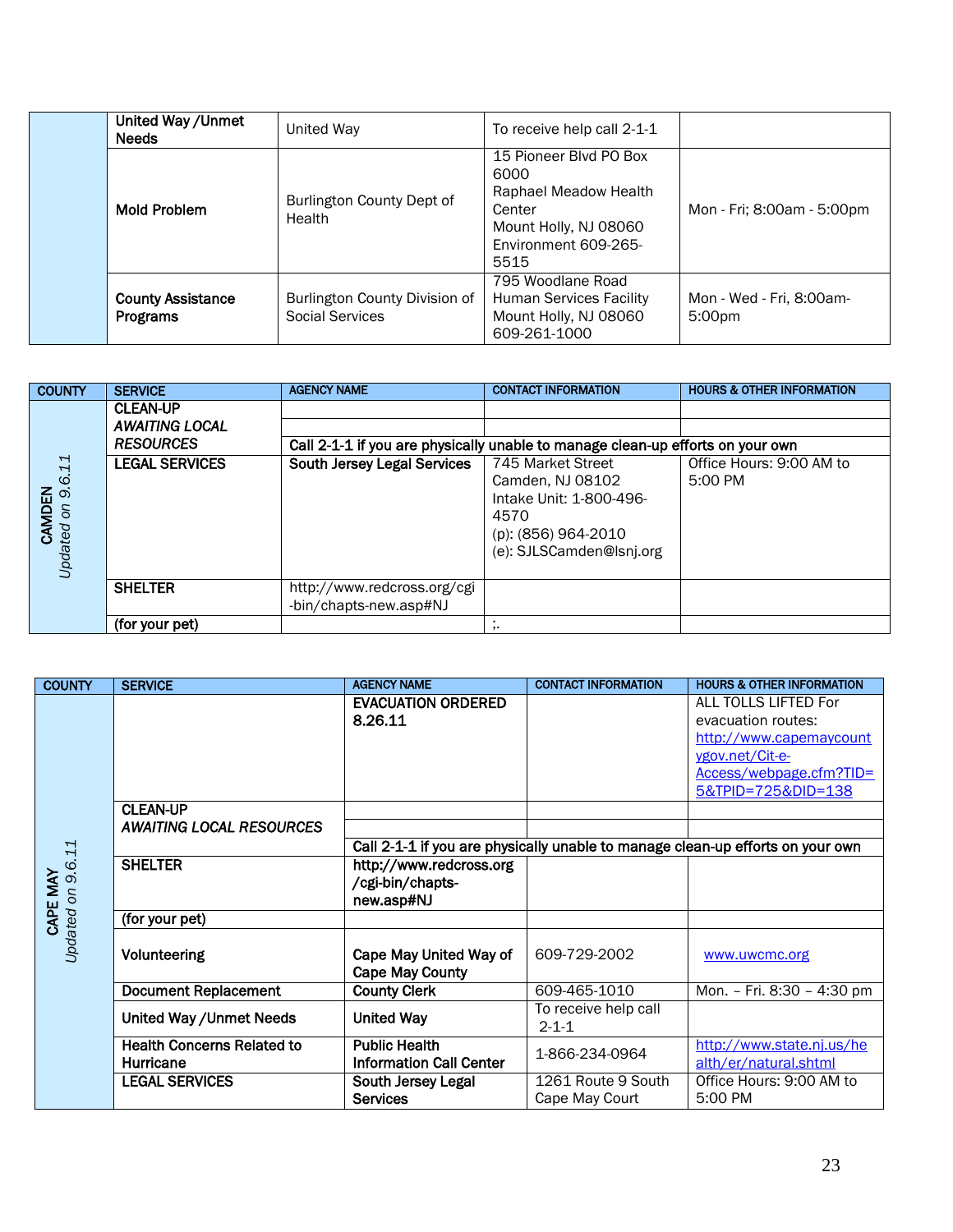|  | House, NJ 08210<br>$\frac{1}{2}$ (p): (609) 465-3001<br>$(e)$ :<br>SJLSCapeMay@lsnj.or<br>g |  |
|--|---------------------------------------------------------------------------------------------|--|
|  |                                                                                             |  |

| <b>COUNTY</b>              | <b>SERVICE</b>                  | <b>AGENCY NAME</b>   | <b>CONTACT INFORMATION</b>                                                      | <b>HOURS &amp; OTHER INFORMATION</b> |
|----------------------------|---------------------------------|----------------------|---------------------------------------------------------------------------------|--------------------------------------|
|                            | <b>CLEAN-UP</b>                 |                      |                                                                                 |                                      |
|                            | <b>AWAITING LOCAL RESOURCES</b> |                      |                                                                                 |                                      |
|                            |                                 |                      | Call 2-1-1 if you are physically unable to manage clean-up efforts on your own. |                                      |
|                            | <b>LEGAL SERVICES</b>           | South Jersey Legal   | 415 W. Landis Avenue                                                            | Office Hours: 9:00 AM to             |
| 9.6.11<br>$\frac{1}{2}$    |                                 | <b>Services</b>      | 2nd Floor                                                                       | 5:00 PM                              |
|                            |                                 |                      | Vineland, NJ 08360                                                              |                                      |
| <b>CUMBERL</b><br>$\delta$ |                                 |                      | (p): (856) 691-0494                                                             |                                      |
|                            |                                 |                      | (e):                                                                            |                                      |
| <b>Jpdated</b>             |                                 |                      | SJLSCumberland@lsnj.org                                                         |                                      |
|                            |                                 |                      |                                                                                 |                                      |
|                            | <b>SHELTER</b>                  | http://www.redcross  |                                                                                 |                                      |
|                            |                                 | .org/cgi-bin/chapts- |                                                                                 |                                      |
|                            |                                 | new.asp#NJ           |                                                                                 |                                      |

| <b>COUNTY</b>              | <b>SERVICE</b>                                    | <b>AGENCY NAME</b>                                                                                                                                                                                      | <b>CONTACT INFORMATION</b>                                                              | <b>HOURS &amp; OTHER INFORMATION</b>                                                                                                                                                                                                                            |  |
|----------------------------|---------------------------------------------------|---------------------------------------------------------------------------------------------------------------------------------------------------------------------------------------------------------|-----------------------------------------------------------------------------------------|-----------------------------------------------------------------------------------------------------------------------------------------------------------------------------------------------------------------------------------------------------------------|--|
|                            | <b>DRINKING WATER</b>                             | Boil Water notice remains in effect for parts of Essex and Union counties. Water<br>distribution sites: Maplewood at the Maplewood community pool and in West Orange<br>at the West Orange High School. |                                                                                         |                                                                                                                                                                                                                                                                 |  |
|                            | <b>CELL PHONE CHARGING</b><br><b>CENTER</b>       | Salvation Army                                                                                                                                                                                          | 13 Trinity Place,<br>Montclair                                                          |                                                                                                                                                                                                                                                                 |  |
|                            | <b>EMERGENCY FOOD</b><br><b>CANTEEN LOCATIONS</b> | <b>Salvation Army</b>                                                                                                                                                                                   | Fairfield Police Station,<br>230Fairfield Rd                                            | Noon-6PM                                                                                                                                                                                                                                                        |  |
|                            | <b>CLEAN-UP</b><br><b>AWAITING LOCAL</b>          | <b>Salvation Army</b>                                                                                                                                                                                   | Fairfield Police Station,<br>230 Fairfield Rd                                           | Noon-6PM                                                                                                                                                                                                                                                        |  |
|                            | <b>RESOURCES</b>                                  | Call 2-1-1 if you are physically unable to manage clean-up efforts on your own.                                                                                                                         |                                                                                         |                                                                                                                                                                                                                                                                 |  |
| Updated on 9.6.11<br>ESSEX | <b>LEGAL SERVICES</b>                             | <b>Essex-Newark Legal Services</b>                                                                                                                                                                      | 5 Commerce Street<br>2nd Floor<br>Newark, NJ<br>(973) 624-4500<br>e-mail: enls@lsnj.org | Office Hours: 8:00 AM to<br>5:00 PM Mon.-Fri.<br>Will assist low-income<br>individuals with flood-<br>related legal issues such<br>as landlord failure to make<br>repairs, return of security<br>deposit if they need to<br>move, insurance<br>questions, etc.; |  |
|                            | <b>SHELTER</b>                                    | http://www.redcross.org/cgi-<br>bin/chapts-new.asp#NJ                                                                                                                                                   |                                                                                         |                                                                                                                                                                                                                                                                 |  |

.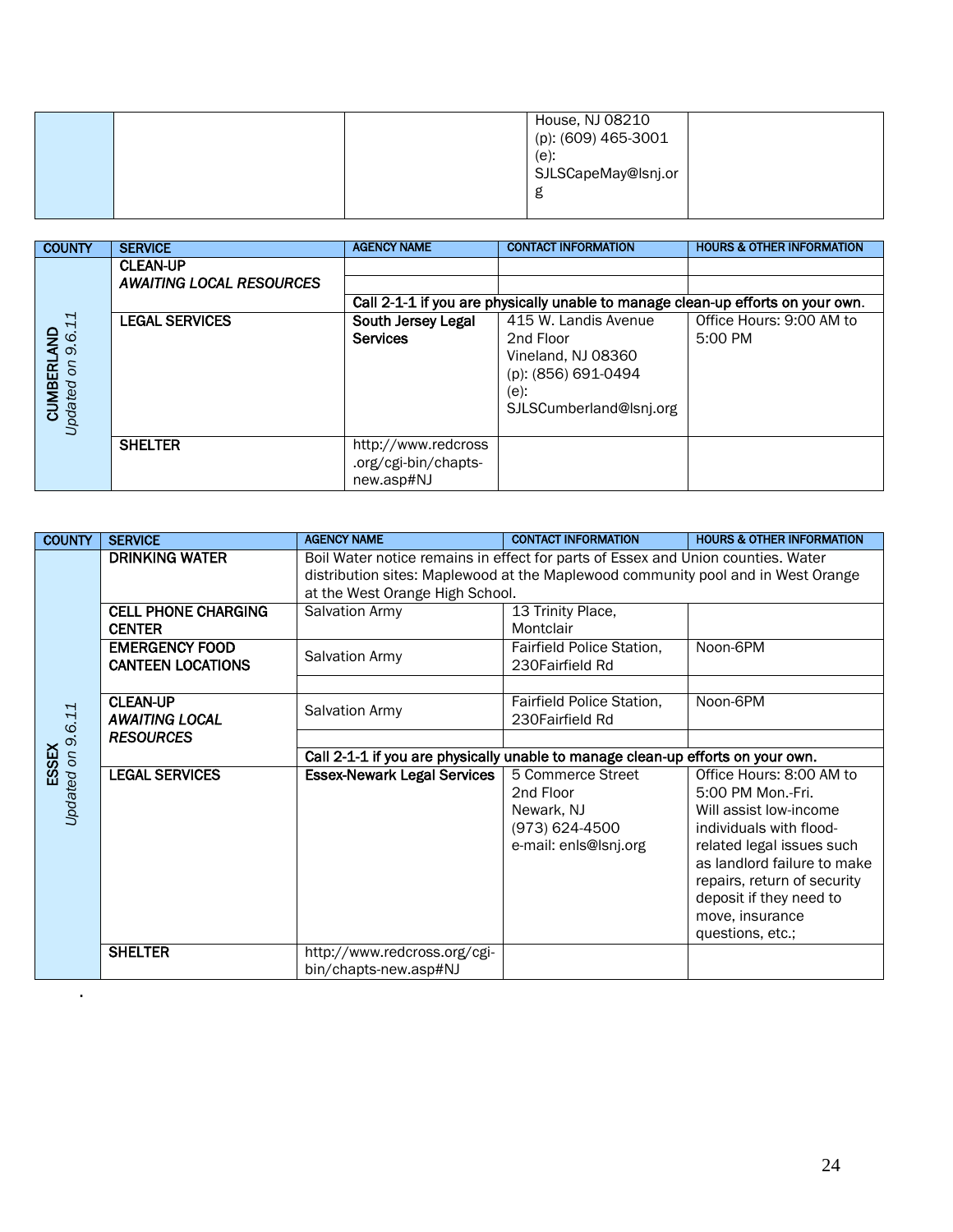| <b>COUNTY</b>          | <b>SERVICE</b>                  | <b>AGENCY NAME</b>                                                              | <b>CONTACT INFORMATION</b> | <b>HOURS &amp; OTHER INFORMATION</b> |  |  |
|------------------------|---------------------------------|---------------------------------------------------------------------------------|----------------------------|--------------------------------------|--|--|
|                        | <b>CLEAN-UP</b>                 |                                                                                 |                            |                                      |  |  |
|                        | <b>AWAITING LOCAL RESOURCES</b> |                                                                                 |                            |                                      |  |  |
|                        |                                 | Call 2-1-1 if you are physically unable to manage clean-up efforts on your own. |                            |                                      |  |  |
| 11                     | <b>LEGAL SERVICES</b>           | South Jersey Legal                                                              | 47 Newton Avenue           | Office Hours: 9:00 AM to             |  |  |
| 9.6.                   |                                 | <b>Services</b>                                                                 | Woodbury, NJ 08096         | 5:00 PM                              |  |  |
| <b>GLOUCESTER</b><br>S |                                 |                                                                                 | (p): (856) 848-5360        |                                      |  |  |
|                        |                                 |                                                                                 | (e):                       |                                      |  |  |
|                        |                                 |                                                                                 | SJLSGloucester@Isnj.org    |                                      |  |  |
| Updated                |                                 |                                                                                 |                            |                                      |  |  |
|                        | <b>SHELTER</b>                  | http://www.redcross                                                             |                            |                                      |  |  |
|                        |                                 | .org/cgi-bin/chapts-                                                            |                            |                                      |  |  |
|                        |                                 | new.asp#NJ                                                                      |                            |                                      |  |  |

| <b>COUNTY</b>       | <b>SERVICE</b>        | <b>AGENCY NAME</b>                                                              | <b>CONTACT INFORMATION</b> | <b>HOURS &amp; OTHER INFORMATION</b> |  |
|---------------------|-----------------------|---------------------------------------------------------------------------------|----------------------------|--------------------------------------|--|
|                     | <b>CLEAN-UP</b>       |                                                                                 |                            |                                      |  |
|                     | <b>AWAITING LOCAL</b> |                                                                                 |                            |                                      |  |
| 6.11                | <b>RESOURCES</b>      | Call 2-1-1 if you are physically unable to manage clean-up efforts on your own. |                            |                                      |  |
|                     | <b>LEGAL SERVICES</b> | Northeast New Jersey Legal                                                      | 574 Summit Avenue          | Office Hours: 8:30 AM to             |  |
| HUDSON<br>ted on 9. |                       | <b>Services</b>                                                                 | Jersey City, NJ 07306      | 5:00 PM                              |  |
|                     |                       |                                                                                 | (p): (201) 792-6363        | Web Site:                            |  |
|                     |                       |                                                                                 | (e): NNJLS@lsnj.org        | www.lsnj.org/nnjls                   |  |
| Updated             |                       |                                                                                 |                            |                                      |  |
|                     | <b>SHELTER</b>        | http://www.redcross.org/cgi-                                                    |                            |                                      |  |
|                     |                       | bin/chapts-new.asp#NJ                                                           |                            |                                      |  |

| <b>COUNTY</b>          | <b>SERVICE</b>        | <b>AGENCY NAME</b>                                                              | <b>CONTACT INFORMATION</b> | <b>HOURS &amp; OTHER INFORMATION</b> |
|------------------------|-----------------------|---------------------------------------------------------------------------------|----------------------------|--------------------------------------|
|                        | <b>CLEAN-UP</b>       |                                                                                 |                            |                                      |
|                        | <b>AWAITING LOCAL</b> |                                                                                 |                            |                                      |
|                        | <b>RESOURCES</b>      | Call 2-1-1 if you are physically unable to manage clean-up efforts on your own. |                            |                                      |
|                        |                       | <b>JCP&amp;L Providing Those</b>                                                | ShopRite, 50 Wal-          |                                      |
|                        | <b>WATER AND ICE</b>  | <b>Without Power in JCP&amp;L</b>                                               | Mart Plaza, Clinton        |                                      |
|                        |                       | Service Area                                                                    |                            |                                      |
| on 9.6.11<br>HUNTERDON | <b>LEGAL SERVICES</b> | <b>Legal Services of Northwest</b>                                              | 82 Park Avenue             | Office Hours: 8:30 AM to             |
|                        |                       | <b>Jersey</b>                                                                   | Flemington, NJ             | 5:00 PM                              |
| Jodated                |                       |                                                                                 | (p): (908) 782-7979        | Web Site: www.lsnj.org/lsnwj         |
|                        |                       |                                                                                 | $(e)$ : Isnwi-             |                                      |
|                        |                       |                                                                                 | hunterdon@Isnj.org         |                                      |
|                        |                       |                                                                                 |                            |                                      |
|                        | <b>SHELTER</b>        | http://www.redcross.org/cgi-                                                    |                            |                                      |
|                        |                       | bin/chapts-new.asp#NJ                                                           |                            |                                      |

| <b>COUNTY</b>  | <b>SERVICE</b>        | <b>AGENCY NAME</b>          | <b>CONTACT</b>                                                                  | <b>HOURS &amp; OTHER INFORMATION</b> |
|----------------|-----------------------|-----------------------------|---------------------------------------------------------------------------------|--------------------------------------|
|                |                       |                             | <b>INFORMATION</b>                                                              |                                      |
|                | <b>CLEAN-UP</b>       |                             |                                                                                 |                                      |
|                | <b>AWAITING LOCAL</b> |                             |                                                                                 |                                      |
| 9.6.11         | <b>RESOURCES</b>      |                             | Call 2-1-1 if you are physically unable to manage clean-up efforts on your own. |                                      |
|                | <b>LEGAL SERVICES</b> | <b>Central Jersey Legal</b> | 198 West State                                                                  | Web Site: www.lsnj.org/cils          |
| $\delta$       |                       | <b>Services</b>             | <b>Street</b>                                                                   |                                      |
| <b>MERCER</b>  |                       |                             | Trenton, NJ                                                                     |                                      |
|                |                       |                             | (p): (609) 695-                                                                 |                                      |
| <b>Updated</b> |                       |                             | 6249                                                                            |                                      |
|                |                       |                             | (e): cjls@lsnj.org                                                              |                                      |
|                |                       |                             | Office Hours: 9:00                                                              |                                      |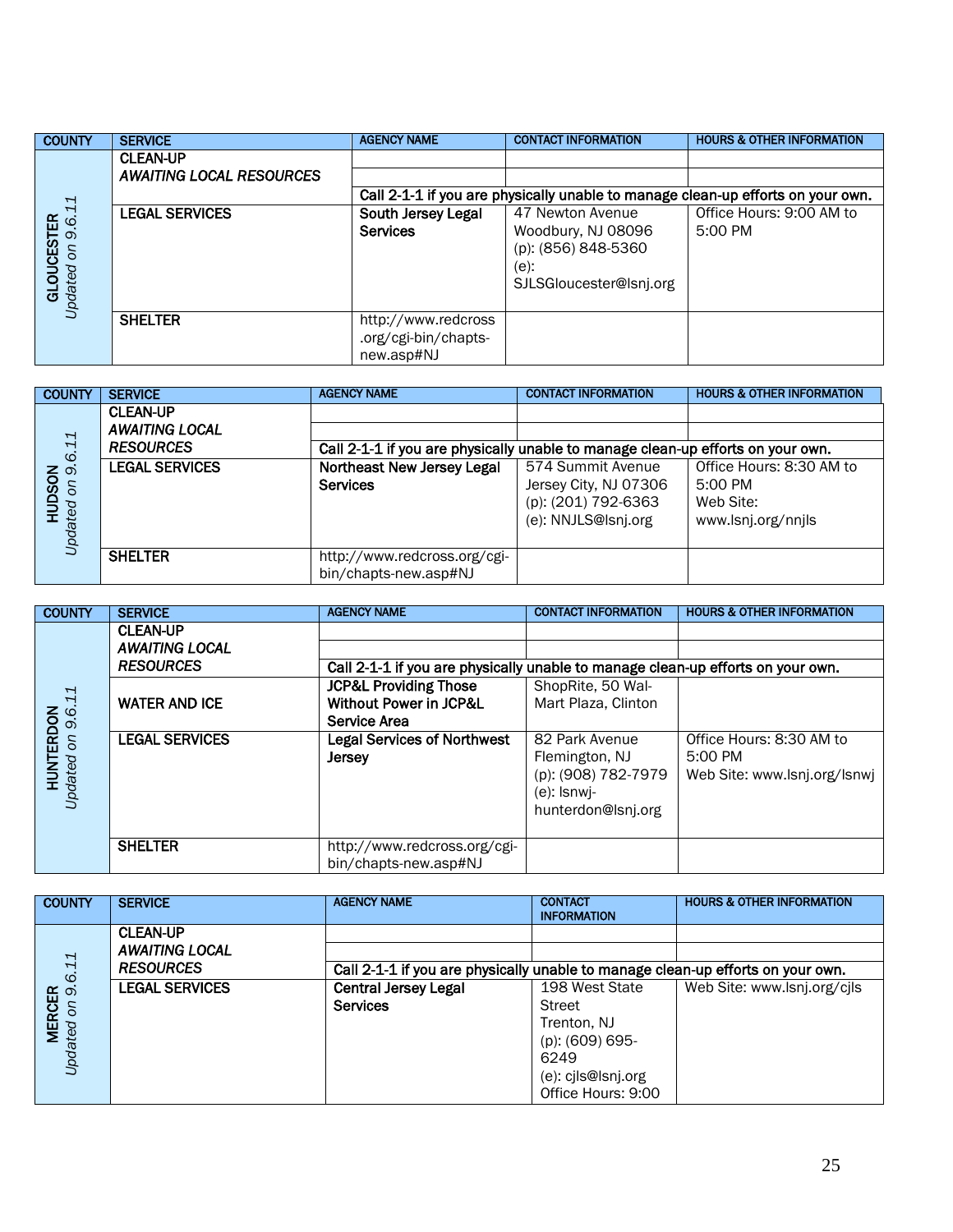|                |                                                       | AM to 5:00 PM |  |
|----------------|-------------------------------------------------------|---------------|--|
| <b>SHELTER</b> | http://www.redcross.org/cgi-<br>bin/chapts-new.asp#NJ |               |  |
| (for your pet) |                                                       |               |  |

| <b>COUNTY</b>    | <b>SERVICE</b>        | <b>AGENCY NAME</b>                                                              | <b>CONTACT</b><br><b>INFORMATION</b> | <b>HOURS &amp; OTHER INFORMATION</b> |
|------------------|-----------------------|---------------------------------------------------------------------------------|--------------------------------------|--------------------------------------|
|                  | <b>CLEAN-UP</b>       |                                                                                 |                                      |                                      |
|                  | <b>AWAITING LOCAL</b> |                                                                                 |                                      |                                      |
|                  | <b>RESOURCES</b>      | Call 2-1-1 if you are physically unable to manage clean-up efforts on your own. |                                      |                                      |
| 9.6.11           | <b>LEGAL SERVICES</b> | <b>Central Jersey Legal</b>                                                     | 317 George Street                    | Office Hours: 9:00 AM to             |
|                  |                       | <b>Services</b>                                                                 | Suite 201                            | 5:00 PM                              |
| S                |                       |                                                                                 | (p): (732) 249-                      | Web Site: www.lsnj.org/cjls          |
| <b>MIDDLESEX</b> |                       |                                                                                 | 7600                                 |                                      |
| Jpdated          |                       |                                                                                 | (e): cjls@lsnj.org                   |                                      |
|                  | <b>SHELTER</b>        | http://www.redcross.org/cgi-                                                    |                                      |                                      |
|                  |                       | bin/chapts-new.asp#NJ                                                           |                                      |                                      |
|                  | (for your pet)        |                                                                                 |                                      |                                      |

| <b>COUNTY</b>           | <b>SERVICE</b>        | <b>AGENCY NAME</b>                                                              | <b>CONTACT</b><br><b>INFORMATION</b> | <b>HOURS &amp; OTHER INFORMATION</b> |
|-------------------------|-----------------------|---------------------------------------------------------------------------------|--------------------------------------|--------------------------------------|
|                         | <b>CLEAN-UP</b>       |                                                                                 |                                      |                                      |
|                         | <b>AWAITING LOCAL</b> |                                                                                 |                                      |                                      |
|                         | <b>RESOURCES</b>      | Call 2-1-1 if you are physically unable to manage clean-up efforts on your own. |                                      |                                      |
| 11                      | <b>LEGAL SERVICES</b> | <b>Ocean-Monmouth Legal</b>                                                     | 303 West Main                        | Office Hours: 8:30 AM to             |
|                         |                       | <b>Services</b>                                                                 | Street                               | 4:30 PM                              |
| 9.6.<br><b>MONMOUTH</b> |                       |                                                                                 | 3rd Floor                            | Web Site: www.lsnj.org/omls          |
| S                       |                       |                                                                                 | Freehold, NJ                         |                                      |
|                         |                       |                                                                                 | 07728                                |                                      |
|                         |                       |                                                                                 | (p): (732) 866-                      |                                      |
| Jpdated                 |                       |                                                                                 | 0020                                 |                                      |
|                         |                       |                                                                                 |                                      |                                      |
|                         | <b>SHELTER</b>        | http://www.redcross.org/cgi-                                                    |                                      |                                      |
|                         |                       | bin/chapts-new.asp#NJ                                                           |                                      |                                      |
|                         | (for your pet)        |                                                                                 | ,.                                   |                                      |

| <b>COUNTY</b>                                | <b>SERVICE</b>                | <b>AGENCY NAME</b>                                                              | <b>CONTACT INFORMATION</b> | <b>HOURS &amp; OTHER</b><br><b>INFORMATION</b> |
|----------------------------------------------|-------------------------------|---------------------------------------------------------------------------------|----------------------------|------------------------------------------------|
|                                              |                               | <b>JCP&amp;L Providing Those</b>                                                | Kings, 191 South Street,   |                                                |
|                                              | <b>WATER AND ICE</b>          | <b>Without Power in JCP&amp;L</b>                                               | Morristown                 |                                                |
|                                              |                               | <b>Service Area</b>                                                             | Kings, 194 Columbia        |                                                |
|                                              |                               |                                                                                 | Turnpike, Florham Park     |                                                |
|                                              |                               |                                                                                 | ShopRite of Rockaway,      |                                                |
|                                              |                               |                                                                                 | 437 Route 46, Dover        |                                                |
|                                              |                               |                                                                                 | ShopRite, 314 Route 15,    |                                                |
| <b>MORRIS</b><br>ted on 9.6.11<br>Updated on |                               |                                                                                 | Wharton                    |                                                |
|                                              | <b>CLEAN-UP</b>               |                                                                                 | Lincoln Park, Firehouse    | Noon-6PM                                       |
|                                              |                               |                                                                                 | at 39 Pinebrook Rd.        |                                                |
|                                              |                               | Call 2-1-1 if you are physically unable to manage clean-up efforts on your own. |                            |                                                |
|                                              | <b>EMERGENCY FOOD CANTEEN</b> | <b>Salvation Army</b>                                                           | Lincoln Park, Firehouse    | Noon-6PM                                       |
|                                              | LOCATIONS                     |                                                                                 | at 39 Pinebrook Rd.        |                                                |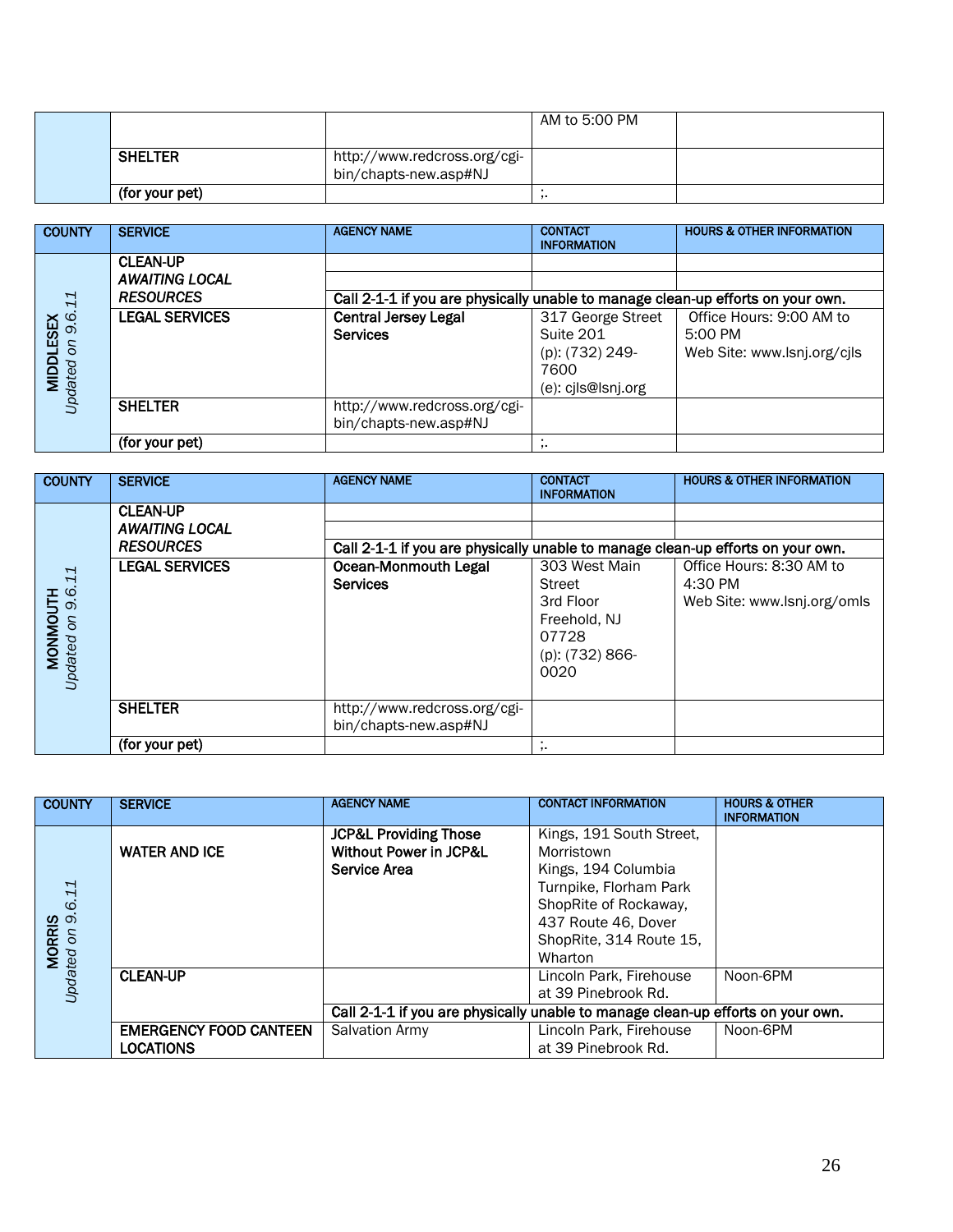| <b>LEGAL SERVICES</b> | <b>Legal Services of Northwest</b><br>NJ              | 30 Schuyler Place<br>2nd Floor<br>Morristown, NJ 07963<br>(973) 285-6911<br>e-mail: Isnwi-<br>morris@lsnj.org | Office Hours: 8:30 AM<br>to 5:00 PM Mon.-Fri.<br>Will assist low-income<br>individuals with flood-<br>related legal issues<br>such as landlord<br>failure to make<br>repairs, return of<br>security deposit if they<br>need to move.<br>insurance questions,<br>etc.: |
|-----------------------|-------------------------------------------------------|---------------------------------------------------------------------------------------------------------------|-----------------------------------------------------------------------------------------------------------------------------------------------------------------------------------------------------------------------------------------------------------------------|
| <b>SHELTER</b>        | http://www.redcross.org/cgi-<br>bin/chapts-new.asp#NJ |                                                                                                               |                                                                                                                                                                                                                                                                       |

| <b>COUNTY</b>                      | <b>SERVICE</b>                                                                                                                            | <b>AGENCY NAME</b>                                                              | <b>CONTACT</b><br><b>INFORMATION</b>                                       | <b>HOURS &amp; OTHER INFORMATION</b>                               |  |  |
|------------------------------------|-------------------------------------------------------------------------------------------------------------------------------------------|---------------------------------------------------------------------------------|----------------------------------------------------------------------------|--------------------------------------------------------------------|--|--|
|                                    | Mandatory evacuation of Long Beach Island 8 AM 8/26/11; recommended evacuation of all barrier islands, low<br>lying and flood prone areas |                                                                                 |                                                                            |                                                                    |  |  |
|                                    | <b>CLEAN-UP</b><br><b>AWAITING LOCAL</b>                                                                                                  |                                                                                 |                                                                            |                                                                    |  |  |
|                                    | <b>RESOURCES</b>                                                                                                                          | Call 2-1-1 if you are physically unable to manage clean-up efforts on your own. |                                                                            |                                                                    |  |  |
| 9.6.11                             | <b>SHELTER</b>                                                                                                                            | http://www.redcross.org/cgi-<br>bin/chapts-new.asp#NJ                           |                                                                            |                                                                    |  |  |
| <b>OCEAN</b><br>ed on S<br>Jpdated | <b>LEGAL SERVICES</b>                                                                                                                     | <b>Ocean-Monmouth Legal</b><br><b>Services</b>                                  | 599 Route 37<br>West<br>Toms River, NJ<br>08755<br>(p): (732) 341-<br>2727 | Office Hours: 8:30 AM to<br>4:30 PM<br>Web Site: www.lsnj.org/omls |  |  |
|                                    |                                                                                                                                           |                                                                                 |                                                                            |                                                                    |  |  |

| <b>COUNTY</b>                       | <b>SERVICE</b>              | <b>AGENCY NAME</b>                                                                                                                 | <b>CONTACT INFORMATION</b>                                                              | <b>HOURS &amp; OTHER</b><br><b>INFORMATION</b> |  |  |  |
|-------------------------------------|-----------------------------|------------------------------------------------------------------------------------------------------------------------------------|-----------------------------------------------------------------------------------------|------------------------------------------------|--|--|--|
|                                     | <b>COUNTY AND MUNICIPAL</b> | Paterson Hurricane Hot line 973 321 1382                                                                                           |                                                                                         |                                                |  |  |  |
|                                     | <b>ANNOUNCEMENTS</b>        |                                                                                                                                    |                                                                                         |                                                |  |  |  |
|                                     |                             |                                                                                                                                    | Wayne Emergency Management operations remain actively engaged in emergency              |                                                |  |  |  |
|                                     |                             | response and assisting residents with evacuations. Residents who wish to evacuate and<br>require assistance may call 973-694-5050. |                                                                                         |                                                |  |  |  |
|                                     |                             | Any residents of Little Falls still in their homes within the flood area are urged to call the                                     |                                                                                         |                                                |  |  |  |
| <b>PASSAIC</b><br>Updated on 9.6.11 |                             | Little Falls Police at 973-256-0301.                                                                                               |                                                                                         |                                                |  |  |  |
|                                     |                             |                                                                                                                                    | Verizon and AT&T have set up a mobile communications trailer at the corner of Haledon   |                                                |  |  |  |
|                                     |                             |                                                                                                                                    | Ave and North Main St. Residents can make free local and domestic long distance calls   |                                                |  |  |  |
|                                     |                             |                                                                                                                                    | throughout the days ahead. A variety of device charging capability and Internet access, |                                                |  |  |  |
|                                     |                             |                                                                                                                                    | including WiFi in an air conditioned communication center is also available.            |                                                |  |  |  |
|                                     |                             |                                                                                                                                    | THESE SERVICES ARE BEING PROVIDED FREE OF CHARGE TO ANYONE - (YOU                       |                                                |  |  |  |
|                                     |                             | DO NOT HAVE TO BE A CUSTOMER)                                                                                                      |                                                                                         |                                                |  |  |  |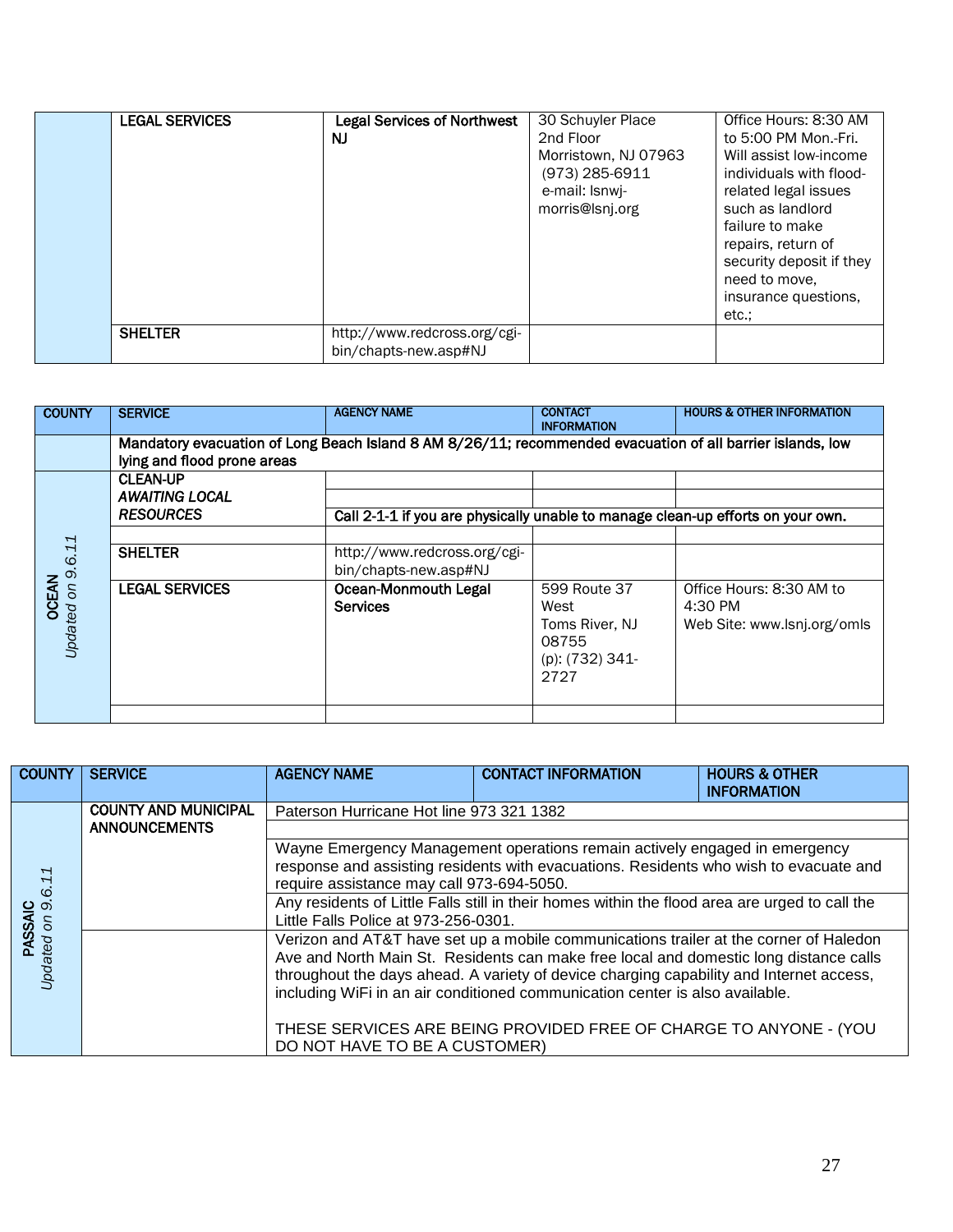| <b>DISASTER CASE</b><br><b>MANAGEMENT</b>         | Catholic Family &<br><b>Community Services</b>        | 24 DeGrasse St. Paterson,<br>NJ 07505,<br>973-279-7100                          | Office hours 8:30am to<br>4:30pm<br>Will assist those affected by<br>the floods to access<br>resources to help with<br>recovery |  |
|---------------------------------------------------|-------------------------------------------------------|---------------------------------------------------------------------------------|---------------------------------------------------------------------------------------------------------------------------------|--|
| <b>CLEAN-UP</b>                                   | <b>Salvation Army</b>                                 | Pompton Lakes, Corner of<br><b>Lincoln and Dawes</b>                            | Noon - 6PM                                                                                                                      |  |
|                                                   | <b>Salvation Army</b>                                 | Wayne, 4 Ryerson Ave                                                            | Noon-6PM                                                                                                                        |  |
|                                                   |                                                       | South Street & Black Oak Ridge<br>Road, Wayne, NJ                               |                                                                                                                                 |  |
|                                                   |                                                       |                                                                                 |                                                                                                                                 |  |
|                                                   |                                                       |                                                                                 |                                                                                                                                 |  |
| <b>SHELTER</b>                                    |                                                       | Call 2-1-1 if you are physically unable to manage clean-up efforts on your own. |                                                                                                                                 |  |
|                                                   | http://www.redcross.org/cgi-<br>bin/chapts-new.asp#NJ | East Side High School, 150<br>Park Ave, Paterson                                |                                                                                                                                 |  |
|                                                   |                                                       | P <sub>S</sub> #24<br>50 Nineteenth St<br>Paterson, NJ 07502                    |                                                                                                                                 |  |
| <b>EMERGENCY FOOD</b><br><b>CANTEEN LOCATIONS</b> | <b>Salvation Army</b>                                 | Pompton Lakes, Corner of<br><b>Lincoln and Dawes</b>                            | Noon - 6PM                                                                                                                      |  |
|                                                   | <b>Salvation Army</b>                                 | Wayne, 4 Ryerson Ave                                                            | Noon-6PM                                                                                                                        |  |
|                                                   |                                                       | South Street & Black Oak Ridge                                                  |                                                                                                                                 |  |
|                                                   |                                                       | Road, Wayne, NJ                                                                 |                                                                                                                                 |  |
|                                                   |                                                       | <b>Civic Center</b><br>19 Warren St                                             |                                                                                                                                 |  |
| <b>FOOD</b>                                       |                                                       | Applications Taken Starting September 7th in various locations                  |                                                                                                                                 |  |
|                                                   | Disaster Food Assistance                              | in Passaic County; Find a site near you.                                        |                                                                                                                                 |  |
|                                                   | Program (DSNAP)                                       | [http://nj211.org/images/Hurricane/DSNAPPassaicCounty.pdf]                      |                                                                                                                                 |  |
|                                                   |                                                       | 223 Ellison St,                                                                 | Mon-Fri 8:30 am - 2:30 pm                                                                                                       |  |
|                                                   | CUMAC / ECHO                                          | Paterson<br>973-742-5518                                                        | Closed Sept. 2nd                                                                                                                |  |
|                                                   | <b>Father English Community</b><br>Center             | 435 Main Street,<br>Paterson<br>973-881-0127                                    | M-F 8-11; bring some form of<br>ID                                                                                              |  |
|                                                   | <b>Oasis</b>                                          | 59 Mill Street                                                                  | Lunch, formula and food                                                                                                         |  |
|                                                   |                                                       | 973.881.8307                                                                    | pantry bags for women and<br>children M-F 12-1                                                                                  |  |
|                                                   | Love of Jesus Church                                  | 385 Boulevard<br>Paterson, NJ                                                   | Wednesday 10 am - 12 pm<br>(not confirmed)                                                                                      |  |
|                                                   | Hispanic Multi-Purpose                                | 911 E 23rd St                                                                   | Mon, Wed, Thurs. 1-3pm                                                                                                          |  |
|                                                   | Service Center                                        | Paterson                                                                        | (not confirmed)                                                                                                                 |  |
|                                                   |                                                       | 545 W. Broadway                                                                 | Food Pantry not open until                                                                                                      |  |
|                                                   | <b>Salvation Army</b>                                 | Paterson, NJ 07522<br>973-790-4817                                              | Friday due to flooding; call<br>first                                                                                           |  |
| <b>CLOTHING/FURNISHINGS</b>                       | <b>CUMAC</b>                                          | Paterson, Ellison Street (across<br>from shelter at Passaic County              | Thrift shop is open from<br>10:00 AM - 3:00 PM                                                                                  |  |
|                                                   |                                                       | Community College)<br>973-742-5518                                              | Closed Sept. 2nd                                                                                                                |  |
|                                                   | <b>Father English Community</b>                       | 435 Main Street,                                                                | M-F 8-11; bring some form of                                                                                                    |  |
|                                                   | Center                                                | Paterson<br>Call Carlos at 973-881-0127                                         | ID                                                                                                                              |  |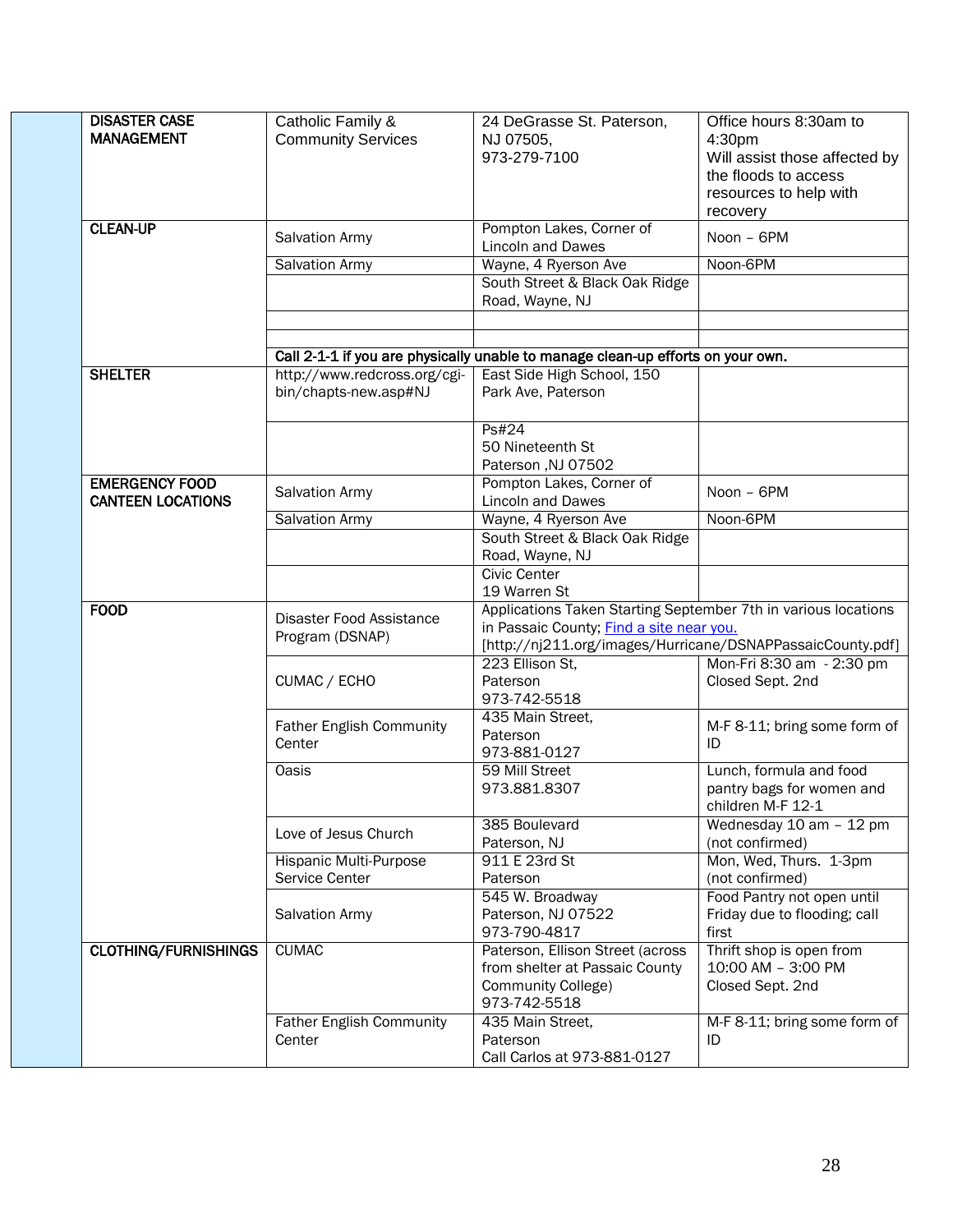|                       | Oasis                                    | 59 Mill Street<br>973.881.8307                                                      | Diapers and baby clothes<br>M 9-11:30 (agency referrals<br>only)<br>M, TH 12:30-1:30 open to all                                                                                                                                                            |
|-----------------------|------------------------------------------|-------------------------------------------------------------------------------------|-------------------------------------------------------------------------------------------------------------------------------------------------------------------------------------------------------------------------------------------------------------|
| <b>LEGAL SERVICES</b> | <b>Legal Services of Northwest</b><br>NJ | 152 Market Street<br>Paterson, NJ 07505 (973) 523-<br>2900<br>e-mail: NJLS@Isni.org | Office Hours: 8:30 AM to<br>5:00 PM Mon.-Fri.<br>Will assist low-income<br>individuals with flood-related<br>legal issues such as landlord<br>failure to make repairs,<br>return of security deposit if<br>they need to move,<br>insurance questions, etc.; |

| <b>COUNTY</b>                 | <b>SERVICE</b>                           | <b>AGENCY NAME</b>                                                              | <b>CONTACT INFORMATION</b>                                                                                       | <b>HOURS &amp; OTHER INFORMATION</b>  |
|-------------------------------|------------------------------------------|---------------------------------------------------------------------------------|------------------------------------------------------------------------------------------------------------------|---------------------------------------|
|                               | <b>CLEAN-UP</b><br><b>AWAITING LOCAL</b> |                                                                                 |                                                                                                                  |                                       |
|                               | <b>RESOURCES</b>                         | Call 2-1-1 if you are physically unable to manage clean-up efforts on your own. |                                                                                                                  |                                       |
|                               |                                          |                                                                                 |                                                                                                                  |                                       |
| <b>SALEM</b><br>ted on 9.6.11 | <b>SHELTER</b>                           | http://www.redcross.org/cgi-<br>bin/chapts-new.asp#NJ                           |                                                                                                                  |                                       |
| Jpdated                       | <b>LEGAL SERVICES</b>                    | South Jersey Legal Services                                                     | 390 North Broadway<br>Suite 1300<br>Pennsville, NJ<br>08070<br>(p): (856) 678-6492<br>(e):<br>SJLSSalem@Isnj.org | Office Hours: By<br>appointment only. |

| <b>COUNTY</b>                     | <b>SERVICE</b>                                                                                                                                                                                                                                                                                                                                                                                                                                                                                                                                                                                                                                                                                                                                                                                                                                                                                                                                                                                                                                                                                                                                                                                                                                                                                                                                              | <b>AGENCY NAME</b>                                    | <b>CONTACT INFORMATION</b>                                                                    | <b>HOURS &amp; OTHER INFORMATION</b> |
|-----------------------------------|-------------------------------------------------------------------------------------------------------------------------------------------------------------------------------------------------------------------------------------------------------------------------------------------------------------------------------------------------------------------------------------------------------------------------------------------------------------------------------------------------------------------------------------------------------------------------------------------------------------------------------------------------------------------------------------------------------------------------------------------------------------------------------------------------------------------------------------------------------------------------------------------------------------------------------------------------------------------------------------------------------------------------------------------------------------------------------------------------------------------------------------------------------------------------------------------------------------------------------------------------------------------------------------------------------------------------------------------------------------|-------------------------------------------------------|-----------------------------------------------------------------------------------------------|--------------------------------------|
| 11<br>Updated on 9.6.<br>SOMERSET | <b>COUNTY AND MUNICIPAL</b><br>County Human Services building, 27 Warren St., Somerville, will remain without<br>power through the end of this week; employees should report to work. Clients are<br><b>ANNOUNCEMENTS</b><br>asked to call first if they have an appointment or need to speak to a staff person. A<br>list of phone numbers can be found at<br>http://www.co.somerset.nj.us/hservices/index.html<br><b>County Transportation</b> Division is operating a limited version of DASH, from<br>Davidson Avenue to New Brunswick only; limited version of SCOOT, along route<br>206 only; CAT1R and CAT2R are operating. Para-transit services are available to<br>all accessible locations. SCOOTR1 and SCOOTR2 are not operating<br>Senior Centers The Manville Senior Center on South Third Street and the Somerset<br>County Senior Wellness Center, located at 202 Mt. Airy Road in Bernards, will be<br>closed Wednesday (Aug. 31). No Meals on Wheels will be delivered in Manville;<br>residents may use the non-perishable meals provided earlier in the year. Some<br>areas of Bound Brook and South Bound Brook also may have limited meal-delivery<br>service due to flooding or other hazardous road conditions. For more information<br>about the county Office on Aging and Disability Services, call toll free 1-888-747-<br>1122 |                                                       |                                                                                               |                                      |
|                                   | <b>SHELTER</b>                                                                                                                                                                                                                                                                                                                                                                                                                                                                                                                                                                                                                                                                                                                                                                                                                                                                                                                                                                                                                                                                                                                                                                                                                                                                                                                                              | http://www.redcross.org/cgi-<br>bin/chapts-new.asp#NJ | Raritan Valley<br><b>Community College</b><br>Lamington Rd.<br>Manville VFW<br>600 Washington |                                      |
|                                   | <b>CLEAN-UP</b>                                                                                                                                                                                                                                                                                                                                                                                                                                                                                                                                                                                                                                                                                                                                                                                                                                                                                                                                                                                                                                                                                                                                                                                                                                                                                                                                             | <b>Somerset County</b><br>Organizations Assisting in  |                                                                                               |                                      |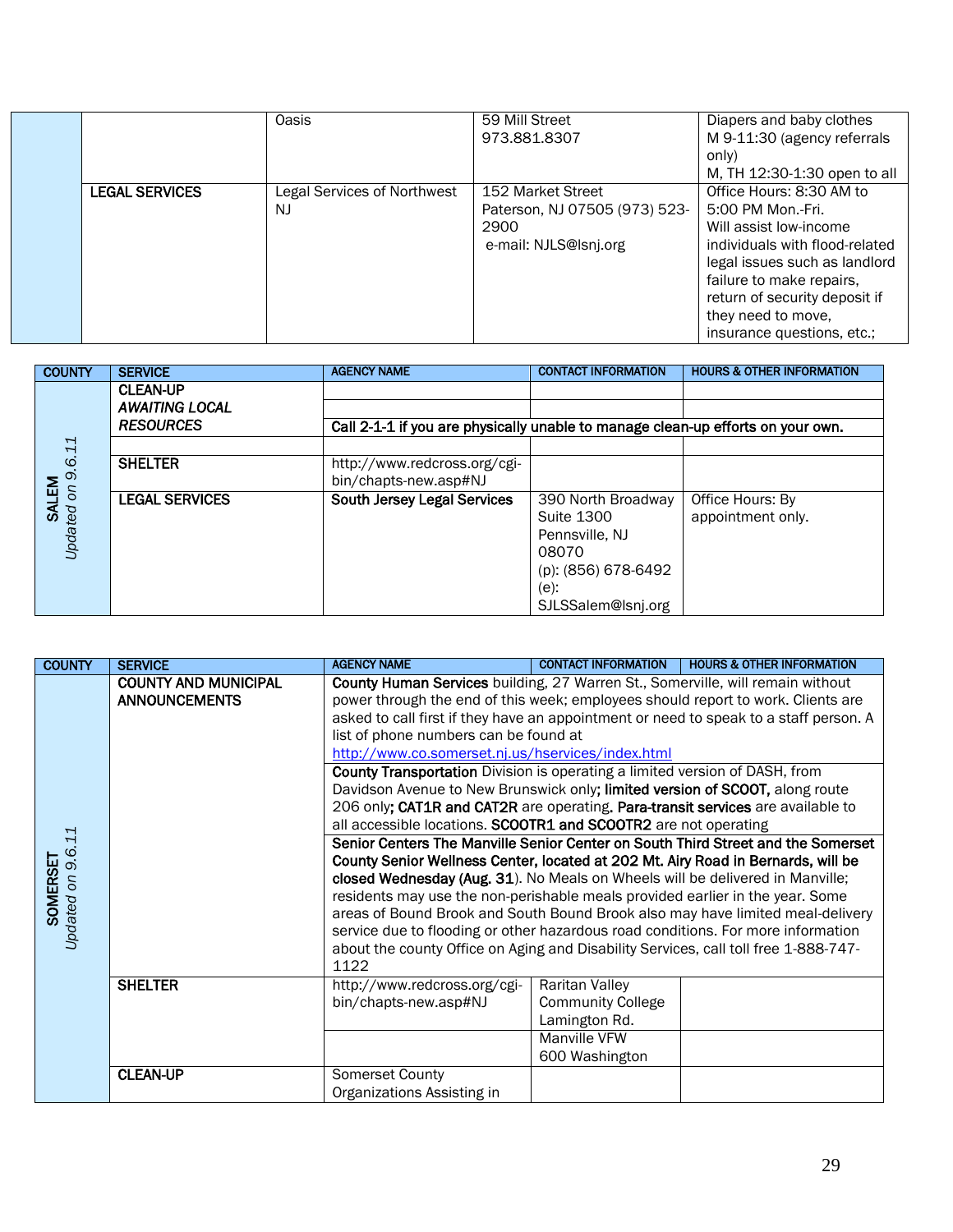|                                                   | Disasters (SCOAD)                                                               |                                                                                                                                      |                                                                                                                                                                  |
|---------------------------------------------------|---------------------------------------------------------------------------------|--------------------------------------------------------------------------------------------------------------------------------------|------------------------------------------------------------------------------------------------------------------------------------------------------------------|
|                                                   |                                                                                 |                                                                                                                                      |                                                                                                                                                                  |
|                                                   | Call 2-1-1 if you are physically unable to manage clean-up efforts on your own. |                                                                                                                                      |                                                                                                                                                                  |
| <b>EMERGENCY FOOD CANTEEN</b><br><b>LOCATIONS</b> | <b>Salvation Army</b>                                                           | Bound Brook, 108<br><b>Hamilton St</b>                                                                                               | Noon-6PM                                                                                                                                                         |
|                                                   | <b>American Red Cross</b>                                                       | Foundation of Life<br>Church in<br>Burlington, NJ<br>2035 Columbus Rd                                                                |                                                                                                                                                                  |
|                                                   | <b>American Red Cross</b>                                                       | Raritan Valley<br>Community College,<br>118 Lamington Rd,<br>Branchburg, NJ                                                          |                                                                                                                                                                  |
| <b>FOOD PANTRY</b>                                | <b>Foodbank Network of</b><br>Somerset                                          | 9 Easy St.,<br>Bridgewater<br>732-560-1813                                                                                           | M-F 9-3:30<br>Must be county resident<br>and bring personal ID and<br>some proof of residency<br>(piece of mail or bill)<br>Call for Saturday Food<br>locations. |
|                                                   | <b>South Bound Brook Soup</b><br>Kitchen                                        | 113 Clinton St.,<br>South Bound Brook,<br>NJ 08880                                                                                   | Dinner served every<br>Wednesday at 5:30 PM<br>Food giveaway every TH 3-<br>6:45                                                                                 |
|                                                   | <b>Franklin Township Food</b><br>Pantry                                         | 60 Millstone Rd,<br>Somerset<br>732-246-0009                                                                                         | M-TH 12-3; S 10-12<br>Must be a Franklin<br>Township resident and bring<br>a form of ID                                                                          |
| <b>LEGAL SERVICES</b>                             | <b>Legal Services of Northwest</b><br>Jersey                                    | 34 West Main<br><b>Street</b><br>Suite 301<br>Somerville, NJ<br>08876<br>(p): (908) 231-<br>0840<br>(e): Isnwj-<br>somerset@lsnj.org | Office Hours: 8:30 AM to<br>5:00 PM<br>Web Site:<br>www.lsnj.org/lsnwj                                                                                           |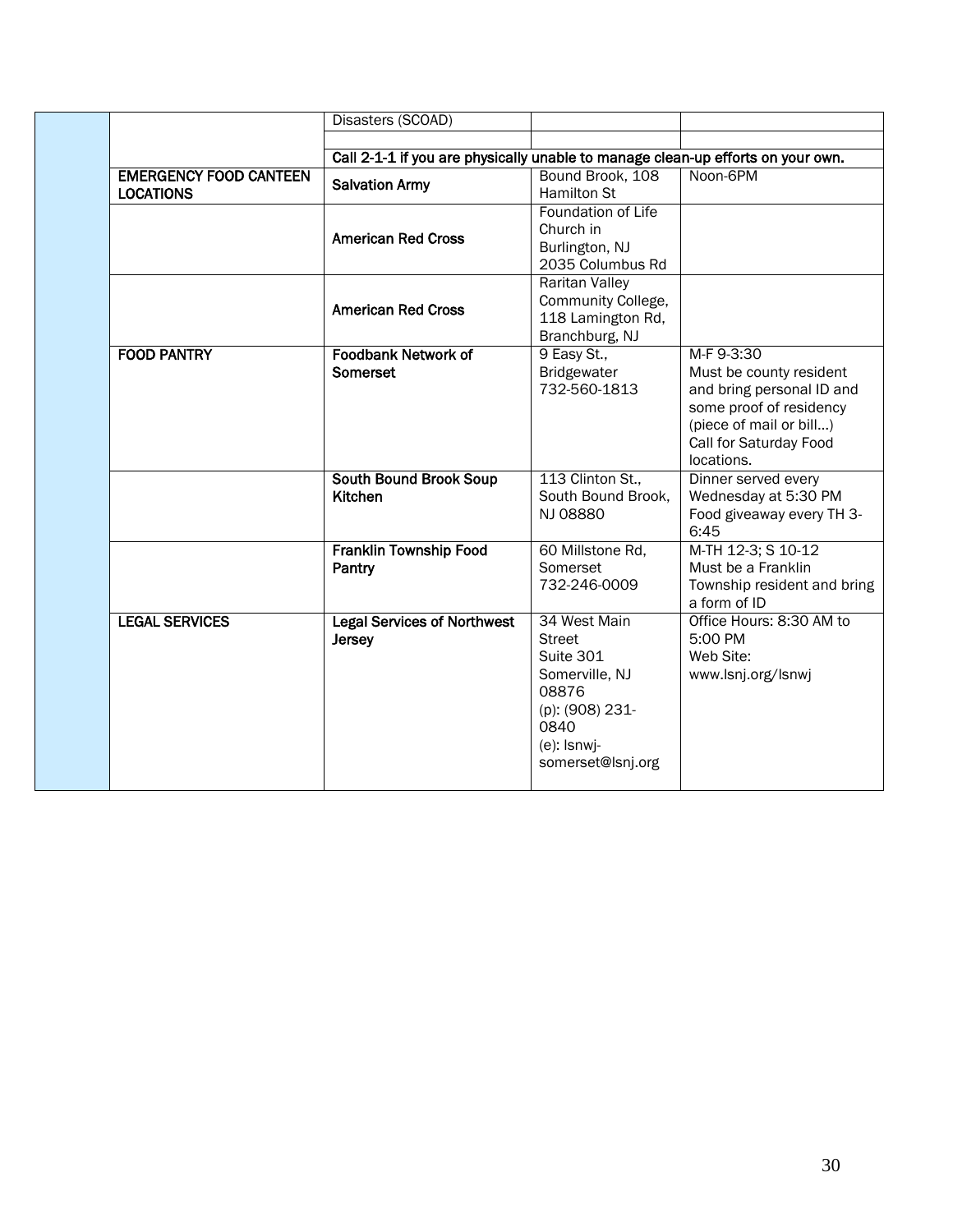| <b>COUNTY</b>     | <b>SERVICE</b>        | <b>AGENCY NAME</b>                                                              | <b>CONTACT INFORMATION</b> | <b>HOURS &amp; OTHER INFORMATION</b> |
|-------------------|-----------------------|---------------------------------------------------------------------------------|----------------------------|--------------------------------------|
|                   | <b>CLEAN-UP</b>       |                                                                                 |                            |                                      |
|                   |                       |                                                                                 |                            |                                      |
|                   |                       | Call 2-1-1 if you are physically unable to manage clean-up efforts on your own. |                            |                                      |
|                   | <b>LEGAL SERVICES</b> | <b>Legal Services of Northwest</b>                                              | 18 Church Street           | Office Hours: 8:30 AM to             |
|                   |                       | <b>Jersey</b>                                                                   | Suite 120                  | 5:00 PM                              |
|                   |                       |                                                                                 | Newton, NJ                 | Web Site: www.lsnj.org/lsnwj         |
|                   |                       |                                                                                 | (p): (973) 383-            |                                      |
|                   |                       |                                                                                 | 7400                       |                                      |
| <b>SUSSEX</b>     |                       |                                                                                 | $(e)$ : Isnwi-             |                                      |
|                   |                       |                                                                                 | sussex@lsnj.org            |                                      |
| Updated on 9.6.11 | <b>SHELTER</b>        | http://www.redcross.org/cgi-                                                    |                            |                                      |
|                   |                       | bin/chapts-new.asp#NJ                                                           |                            |                                      |
|                   | <b>Drinking Water</b> | Vernon Police Dept.                                                             | 21 Church St.              | Free to those who need it if         |
|                   |                       |                                                                                 | Vernon                     | their drinking water has             |
|                   |                       |                                                                                 |                            | been compromised due to              |
|                   |                       |                                                                                 |                            | storm                                |
|                   |                       |                                                                                 |                            |                                      |

| <b>COUNTY</b>                     | <b>SERVICE</b>        | <b>AGENCY NAME</b>           | <b>CONTACT</b><br><b>INFORMATION</b>                                            | <b>HOURS &amp; OTHER INFORMATION</b> |  |  |  |
|-----------------------------------|-----------------------|------------------------------|---------------------------------------------------------------------------------|--------------------------------------|--|--|--|
|                                   | <b>DRINKING WATER</b> | Awaiting word                |                                                                                 |                                      |  |  |  |
|                                   | <b>CLEAN-UP</b>       |                              |                                                                                 |                                      |  |  |  |
|                                   | <b>AWAITING LOCAL</b> |                              |                                                                                 |                                      |  |  |  |
|                                   | <b>RESOURCES</b>      |                              | Call 2-1-1 if you are physically unable to manage clean-up efforts on your own. |                                      |  |  |  |
| 9.6.11                            |                       |                              |                                                                                 |                                      |  |  |  |
|                                   | <b>SHELTER</b>        | http://www.redcross.org/cgi- |                                                                                 |                                      |  |  |  |
|                                   |                       | bin/chapts-new.asp#NJ        |                                                                                 |                                      |  |  |  |
| <b>NOIND</b><br><b>Jpdated on</b> | <b>LEGAL SERVICES</b> | <b>Central Jersey Legal</b>  | 60 Prince Street                                                                | Office Hours: 9:00 AM to             |  |  |  |
|                                   |                       | <b>Services</b>              | Elizabeth, NJ                                                                   | 5:00 PM                              |  |  |  |
|                                   |                       |                              | 07208                                                                           | Web Site: www.lsnj.org/cils          |  |  |  |
|                                   |                       |                              | (p): (908) 354-                                                                 |                                      |  |  |  |
|                                   |                       |                              | 4340                                                                            |                                      |  |  |  |
|                                   |                       |                              | (e): cjls@lsnj.org                                                              |                                      |  |  |  |
|                                   |                       |                              |                                                                                 |                                      |  |  |  |

| <b>COUNTY</b>        | <b>SERVICE</b>        | <b>AGENCY NAME</b>                                                              | <b>CONTACT INFORMATION</b> | <b>HOURS &amp; OTHER</b><br><b>INFORMATION</b> |
|----------------------|-----------------------|---------------------------------------------------------------------------------|----------------------------|------------------------------------------------|
|                      | <b>CLEAN-UP</b>       |                                                                                 |                            |                                                |
|                      | <b>AWAITING LOCAL</b> |                                                                                 |                            |                                                |
|                      | <b>RESOURCES</b>      | Call 2-1-1 if you are physically unable to manage clean-up efforts on your own. |                            |                                                |
|                      |                       | <b>JCP&amp;L Providing Those</b>                                                | ShopRite of Greenwich,     |                                                |
|                      | <b>WATER AND ICE</b>  | <b>Without Power in JCP&amp;L</b>                                               | 1207 US Highway 22,        |                                                |
| 9.6.11               |                       | Service Area                                                                    | Phillipsburg               |                                                |
|                      |                       |                                                                                 |                            |                                                |
| WARREN<br>Jpdated on | <b>SHELTER</b>        | http://www.redcross.org/cgi-                                                    |                            |                                                |
|                      |                       | bin/chapts-new.asp#NJ                                                           |                            |                                                |
|                      | <b>LEGAL SERVICES</b> | <b>Legal Services of Northwest</b>                                              | 91 Front Street            | Office Hours: 8:30 AM                          |
|                      |                       | <b>Jersey</b>                                                                   | Belvidere, NJ 07823        | to 5:00 PM                                     |
|                      |                       |                                                                                 | (p): (908) 475-2010        | Web Site:                                      |
|                      |                       |                                                                                 | (e): Isnwi-                | www.lsnj.org/lsnwj                             |
|                      |                       |                                                                                 | warren@lsnj.org            |                                                |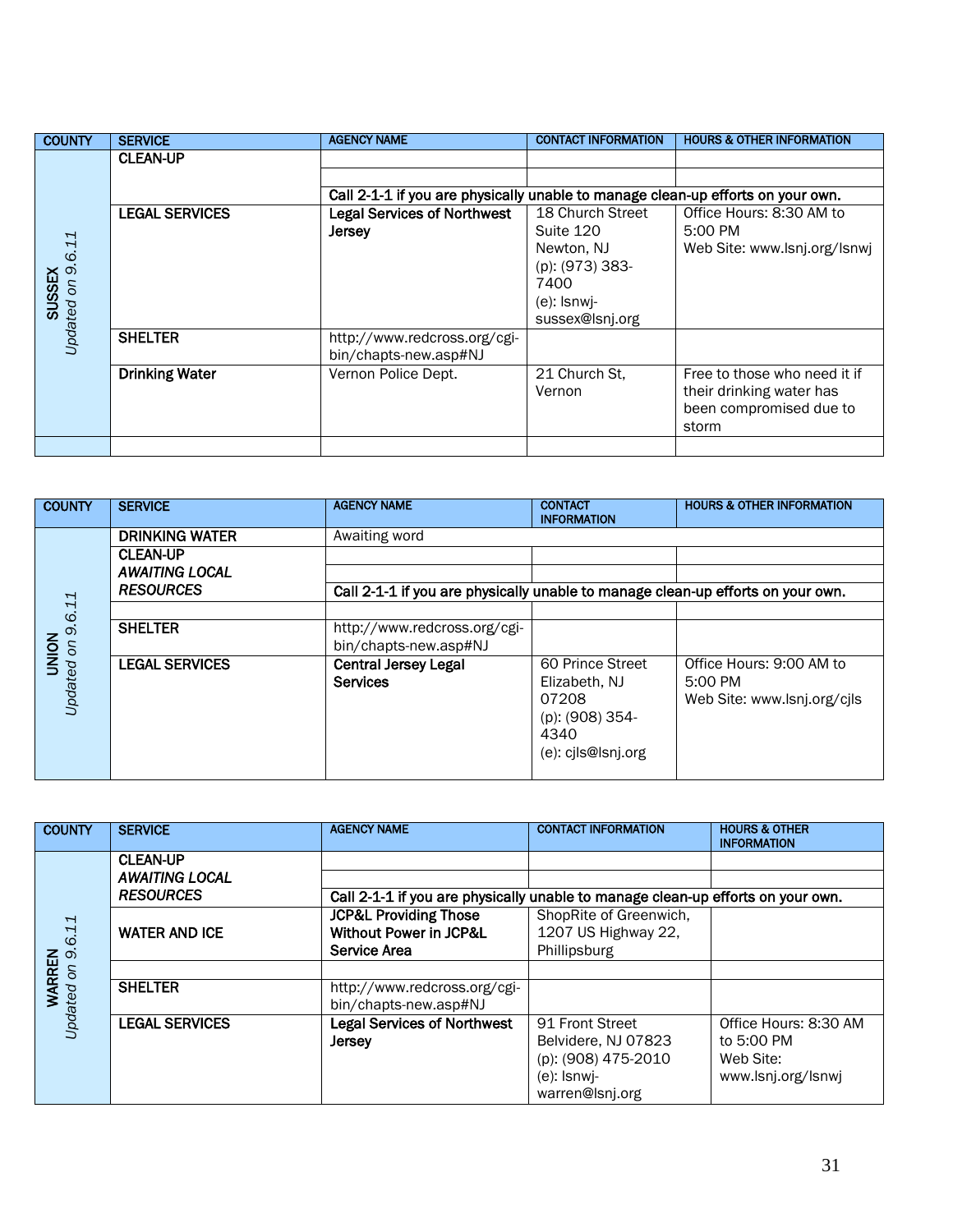#### <span id="page-31-0"></span>**Mobile Feeding**

See county listing above

## <span id="page-31-1"></span>**Mobile Bulk Distribution**

See county listing above.

## <span id="page-31-2"></span>**Disaster Related Food Assistance Program (DSNAP)**

Applications Taken Starting September 7th in Passaic County Other Counties to Follow

DHS is working with Food and Nutrition Services to make available disaster-specific Supplemental Nutritional Assistance Program (SNAP) benefits for residents of New Jersey who experienced extensive material losses.

New Jersey residents who are not currently SNAP recipients but who have disasterrelated expenses beyond the loss of food due to power outages may apply for Disaster SNAP (DSNAP) benefits at their county welfare agency or alternate sites, as designated by their county for this purpose. The five counties first designated by FEMA will begin taking DSNAP applications sometime this week: Passaic, Bergen, Essex, Somerset, Morris.

Passaic County will begin Wednesday, September 7. Passaic County Residents - [Find](http://nj211.org/images/Hurricane/DSNAPPassaicCounty.pdf)  [out how to apply for DSNAP benefits.](http://nj211.org/images/Hurricane/DSNAPPassaicCounty.pdf) [http://nj211.org/images/Hurricane/DSNAPPassaicCounty.pdf]

#### <span id="page-31-3"></span>**Disaster Assessment**

The Red Cross Disaster Assessment teams will be working in the areas where flood waters have receded to identify damage and the needs of the community.

## <span id="page-31-4"></span>**Clean-Up Resources**

Stations are now set up in local areas that will distribute food and clean-up kits. Mobile clean-up distribution units are also going into areas affected by the flood to distribute materials.

NJ 2-1-1 is one of many organizations involved in assisting people who are unable to manage clean-up efforts independently. In order to assure a coordinated and responsible clean-up effort many organizations must work together. A plan is now in place and NJ 2-1-1 is currently registering people in need of assistance. With the caller's permission, we will pass this clean-up request on to the World Cares, the organization that is coordinating the efforts of groups that have volunteered to perform clean-up operations.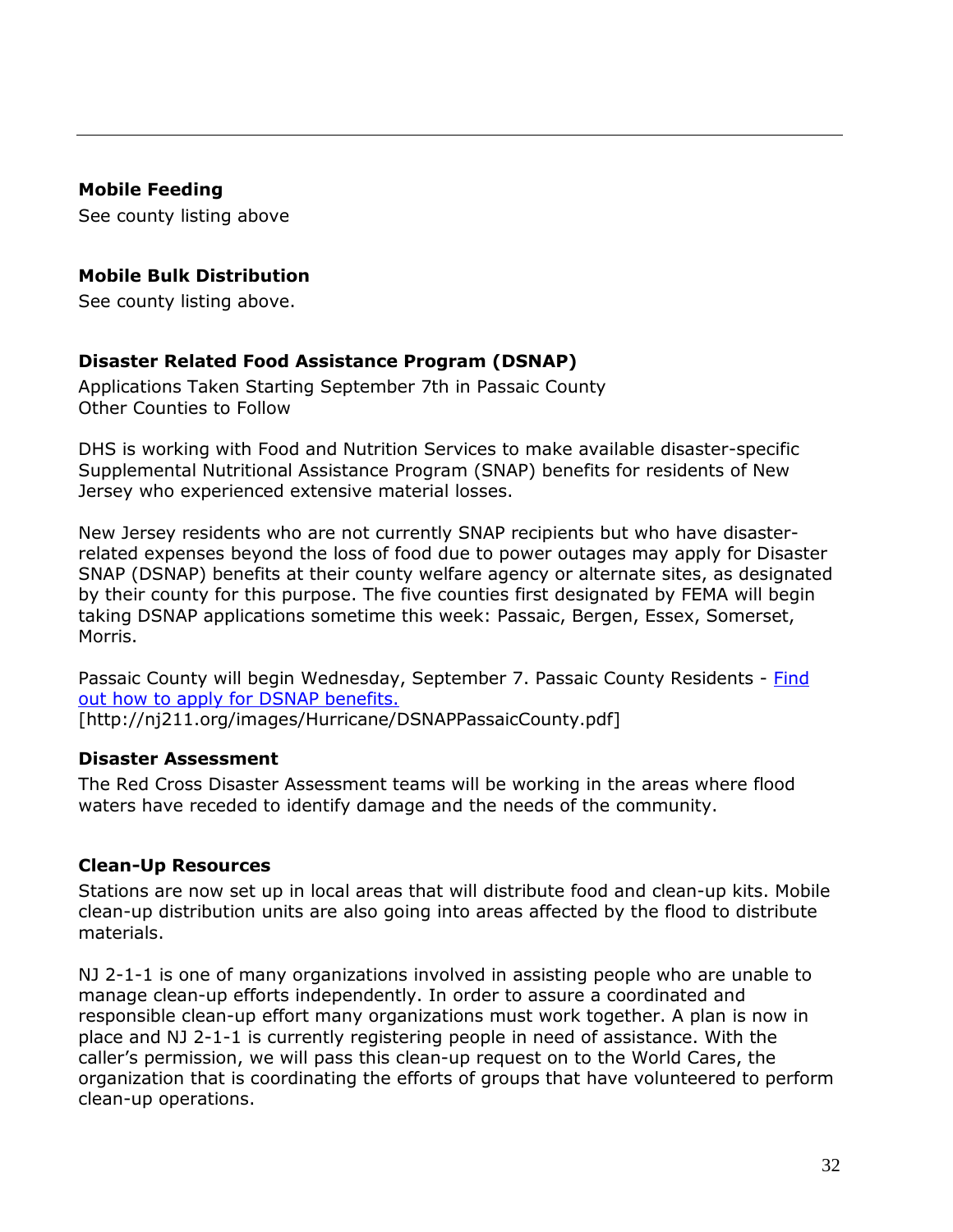Once you have registered for assistance through 2-1-1 please contact us if you decide to make other arrangements so that we can notify the volunteer groups who will then be free to assist others. Remember, flood waters must recede before clean-up can begin and there are many people who have been affected by this storm so you may have to wait for assistance.

Download a clean-up flyer in **English / [Spanish](http://nj211.org/images/Hurricane/211CleanUpFlyerSpanish.pdf) / [Korean](http://nj211.org/images/Hurricane/211CleanUpFlyerKorean.pdf)**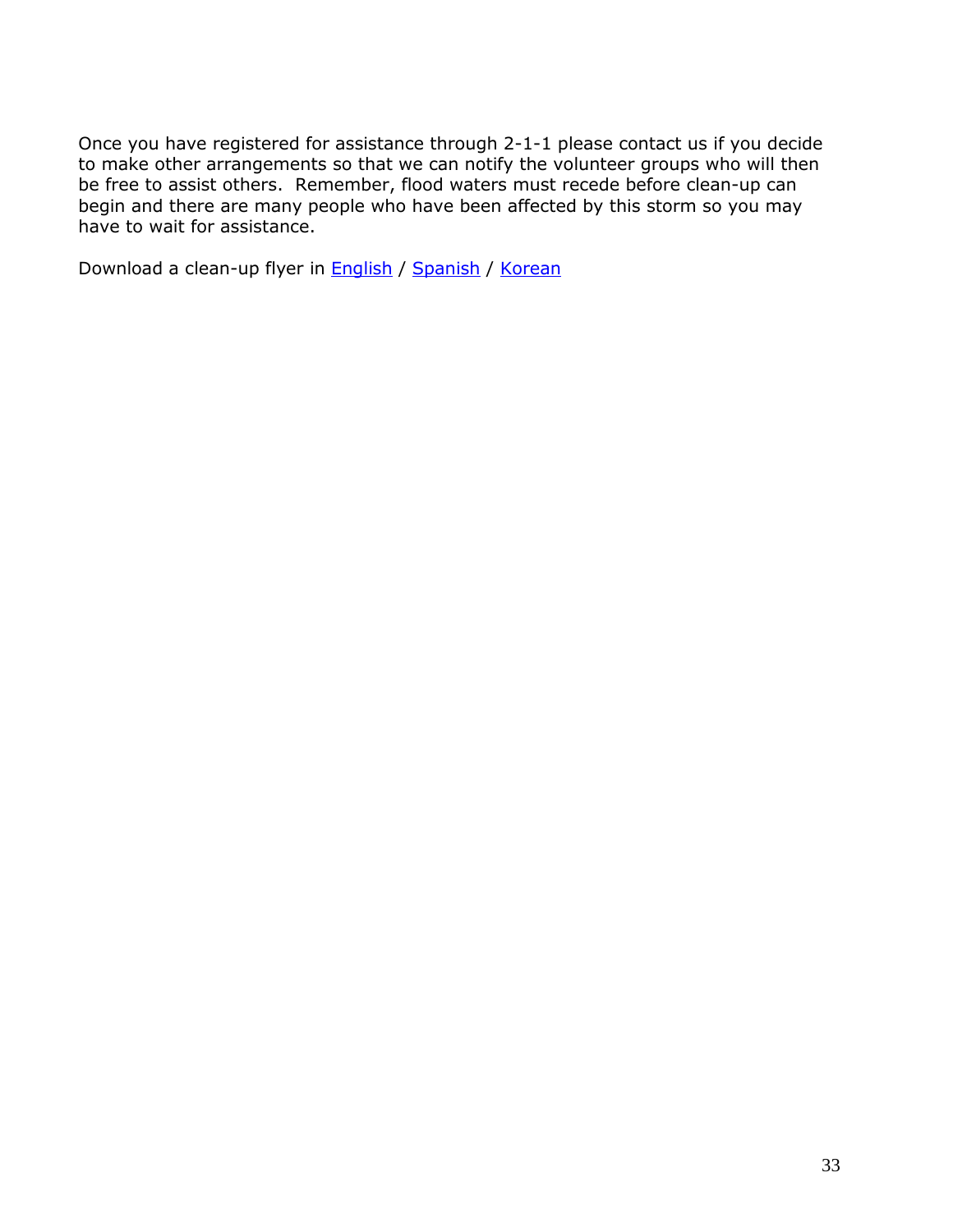# <span id="page-33-0"></span>**VI. RETURNING HOME AND CLEAN-UP**

## <span id="page-33-1"></span>**Drinking Water Precautions**

Power outages often occur in many municipalities as a result of storm waters. Public Water Utilities in these areas recommend specific safety precautions be taken to be sure that the water is safe for drinking, cooking, bathing and washing. To find out what is recommended in your area, contact your local municipality or call your water company.

## **BOIL WATER ADVISORIES IN EFFECT AS OF 9.5.11 AT 11AM**

None noted in most recent report received from area water companies.

If you get your water from a private well, flush the well until the water is clear and free of sediment. To do this, attach a hose to an outside spigot and turn the water on. After the water is clear, then test the well for coliform bacteria. Do not drink the water until it has been tested if your well was under floodwater or if the water was dirty or cloudy when you turned it on.

Use bottled or boiled water until the testing can be done. To properly boil water, bring water to a rolling boil and hold it there for one minute. Let it cool and use as needed for drinking, cooking, brushing teeth, washing hands and for your pets.

Call your [local health department](http://www.state.nj.us/health/lh/directory/lhdselectcounty.shtml) for information on disinfecting private wells.

## <span id="page-33-2"></span>**Debris Removal**

Call your local municipality to find out what is being done to collect debris in your area.

## <span id="page-33-3"></span>**Flood Water Clean-up Tips**

For information about Flooding and Power Outages the following Web sites can help provide reassurance about how to prepare and what to do.

In an emergency, **call 9-1-1**. If you, a family member or others are in immediate danger or your property is threatened by flood, fire or downed power lines, call **9-1-1 immediately**.

For general information, contact the NJ Office of Emergency Management <http://www.nj.gov/njoem> **or** Contact the Center for Disease Control and Prevention at http://emergency.cdc.gov/disasters/hurricanes/

An informational brochure is available from the New Jersey Department of Community Affairs at <http://www.state.nj.us/dca/divisions/codes/alerts/pdfs/flood.pdf> entitled *Flooding Hazards: What You Need to Know*.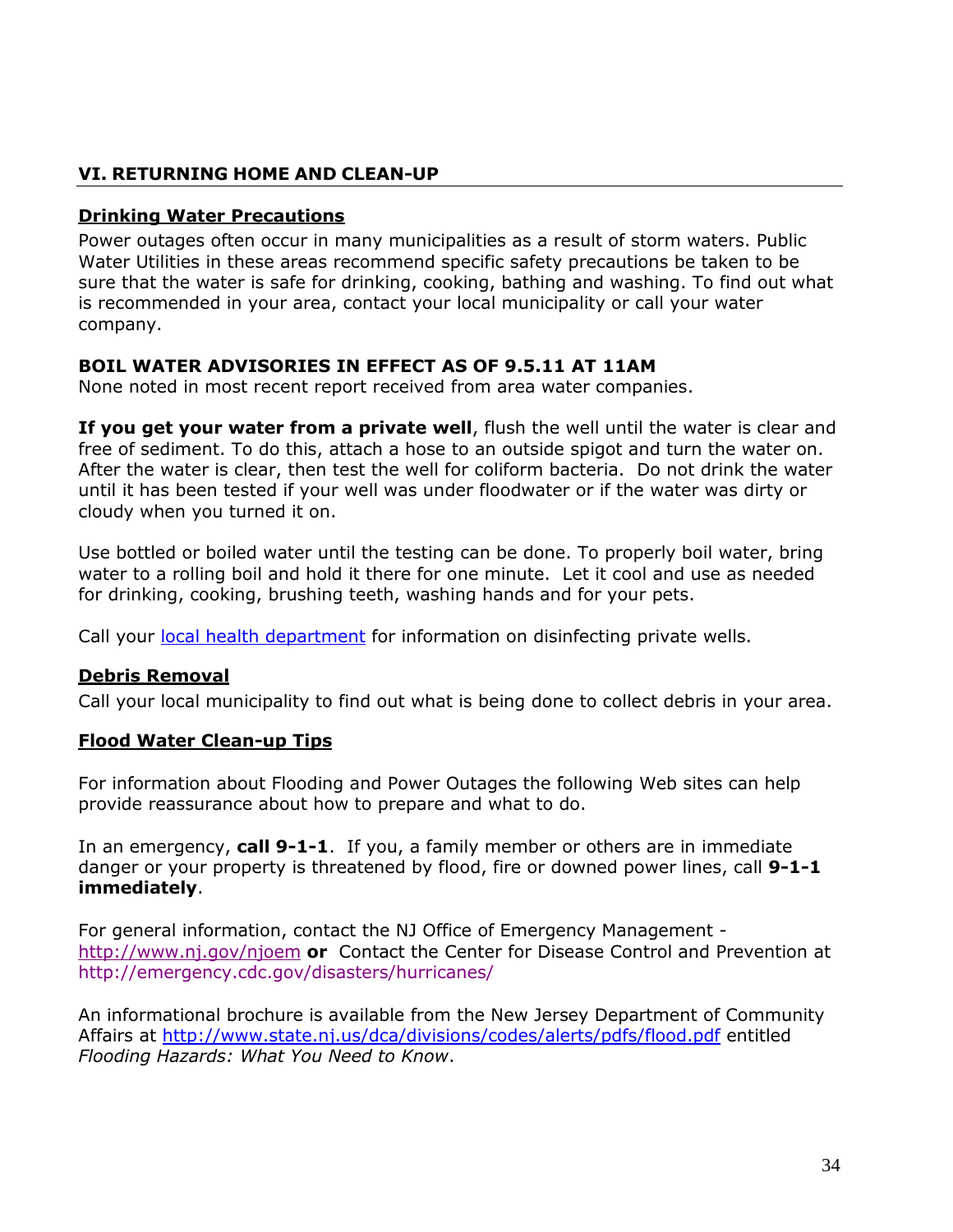*Creating a Healthy Home – [A Field Guide for Cleanup of Flooded Homes](http://nchh.org/LinkClick.aspx?fileticket=ANhnOoaHSfY%3d&tabid=311)* is a do-ityourself booklet that provides easy, step-by-step instructions on how to handle mold removal in flooded homes before starting to rebuild or renovate. Agencies working directly with individuals impacted by the floods can also order a shipment of printed booklets to distribute to those needing assistance. Please call the National Center for Healthy Housing (NCHH) at 877.312.3046 for more information.

# <span id="page-34-0"></span>**Inside the Home**

- Keep children and pets out of the affected area until cleanup has been completed.
- Wear rubber boots, rubber gloves, and goggles during cleanup of affected area.
- Remove and discard items that cannot be washed and disinfected (such as, mattresses, carpeting, carpet padding, rugs, upholstered furniture, cosmetics, stuffed animals, baby toys, pillows, foam-rubber items, books, wall coverings, and most paper products).
- Remove and discard drywall and insulation that has been contaminated with sewage or flood waters.
- Thoroughly clean all hard surfaces (such as flooring, concrete, molding, wood and metal furniture, countertops, appliances, sinks, and other plumbing fixtures) with hot water and laundry or dish detergent.
- Help the drying process by using fans, air conditioning units, and dehumidifiers.
- After completing the cleanup, wash your hands with soap and water. Use water that has been boiled for 1 minute (allow the water to cool before washing your hands).
- Or you may use water that has been disinfected for personal hygiene use (solution of ⅛ teaspoon of household bleach per 1 gallon of water). Let it stand for 30 minutes. If the water is cloudy, use a solution of ¼ teaspoon of household bleach per 1 gallon of water.
- Wash all clothes worn during the cleanup in hot water and detergent. These clothes should be washed separately from uncontaminated clothes and linens.
- Wash clothes contaminated with flood or sewage water in hot water and detergent. It is recommended that a laundromat be used for washing large quantities of clothes and linens until your onsite waste-water system has been professionally inspected and serviced.
- Seek immediate medical attention if you become injured or ill.

# <span id="page-34-1"></span>**Mold**

## **Para informacion en Espanol, favor visitar el sitio de internet <http://www.bt.cdc.gov/disasters/mold/es/moldprotection.asp>**

Mold in a damaged home can create serious health problems for residents following severe storms and flooding FEMA officials warn.

Mold flourishes in moist environments in water-damaged homes. It often appears as a fuzzy growth or a discoloration of surfaces, and may be accompanied by a musty, earthy odor or a foul stench. Residents are advised to use care when cleaning up the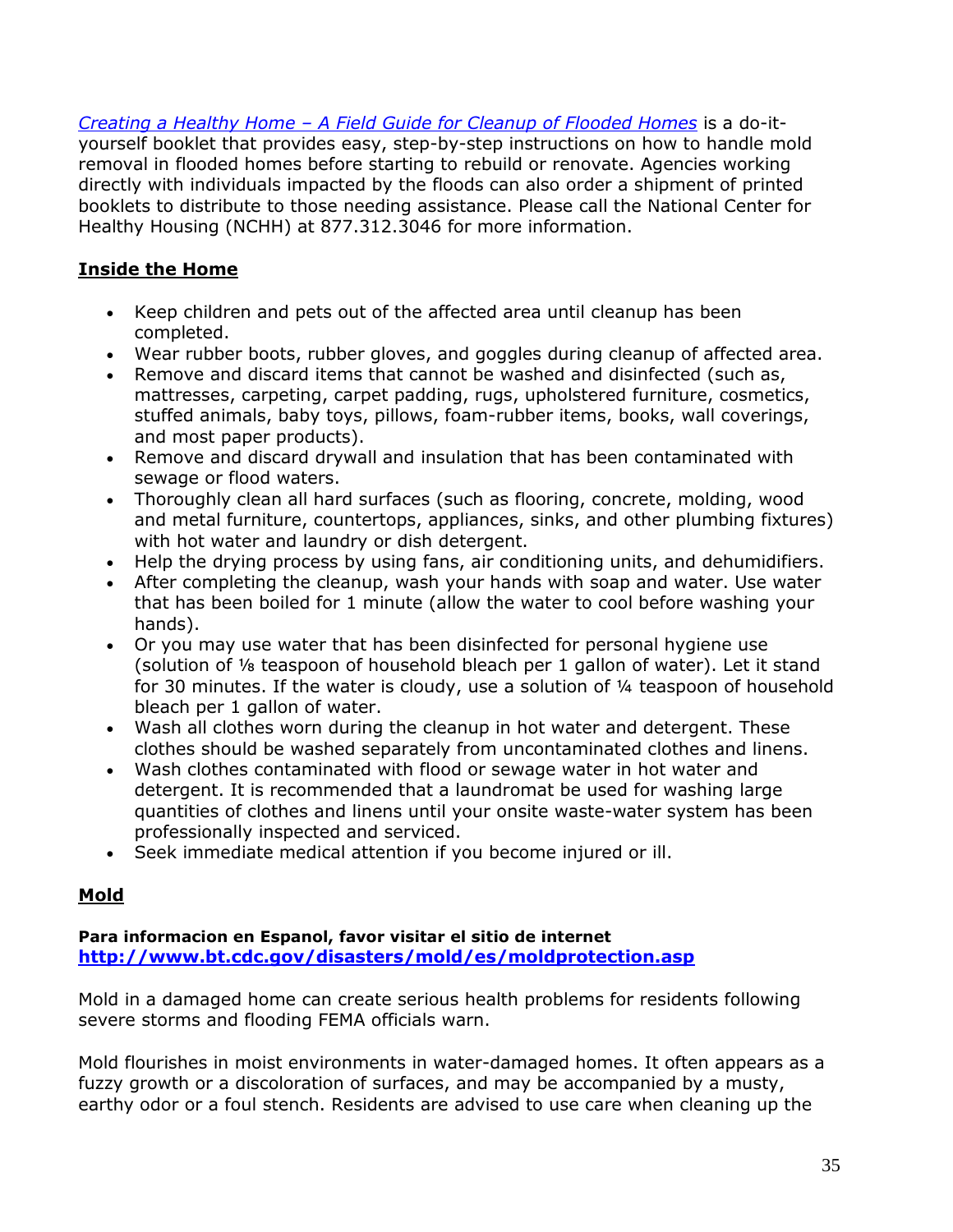mold. If there are signs of mold growth in your home before you do anything about it you must decide who is best equipped to do the clean-up. This depends on a number of factors.

One consideration is the size of the mold problem. If the moldy area is less than about 10 square feet (roughly, less than a 3 ft. by 3 ft. patch), in most cases, you can handle the job yourself, following the guidelines below. If there has been a lot of water damage, and/or mold growth covers more than 10 square feet you may want to consult with a professional cleaning service. Who should do the cleanup depends on a number of factors. One consideration is the size of the mold problem. If the moldy area is less than about 10 square feet (roughly, less than a 3 ft. by 3 ft. patch), in most cases, you can handle the job yourself, following the guidelines below. However:

- If there has been a lot of water damage, and/or mold growth covers more than 10 square feet you may want to consult with a professional cleaning service.
- If you choose to hire a contractor (or other professional service provider) to do the cleanup, make sure the contractor has experience cleaning up mold. Check references and ask the contractor to follow the recommendations in EPA's *[Mold](http://www.epa.gov/mold/mold_remediation.html)  [Remediation in Schools and Commercial Buildings](http://www.epa.gov/mold/mold_remediation.html)*, the guidelines of the American Conference of Governmental Industrial Hygienists (ACGIH), or other guidelines from professional or government organizations.
- If you suspect that the heating/ventilation/air conditioning (HVAC) system may be contaminated with mold (it is part of an identified moisture problem, for instance, or there is mold near the intake to the system), consult EPA's guide *[Should You Have the Air Ducts in Your Home Cleaned?](http://www.epa.gov/iaq/pubs/airduct.html)* before taking further action. Do not run the HVAC system if you know or suspect that it is contaminated with mold - it could spread mold throughout the building.
- If the water and/or mold damage was caused by sewage or other contaminated water, then call in a professional who has experience cleaning and fixing buildings damaged by contaminated water. To access lists of consultants, laboratories, remediation firms and trade groups who provide various environmentally-related services click [here.](http://www.state.nj.us/health/iep/mold_ta.shtml)
	- [http://www.state.nj.us/health/iep/mold\_ta.shtml]
- If you have health concerns, consult a health professional before starting cleanup.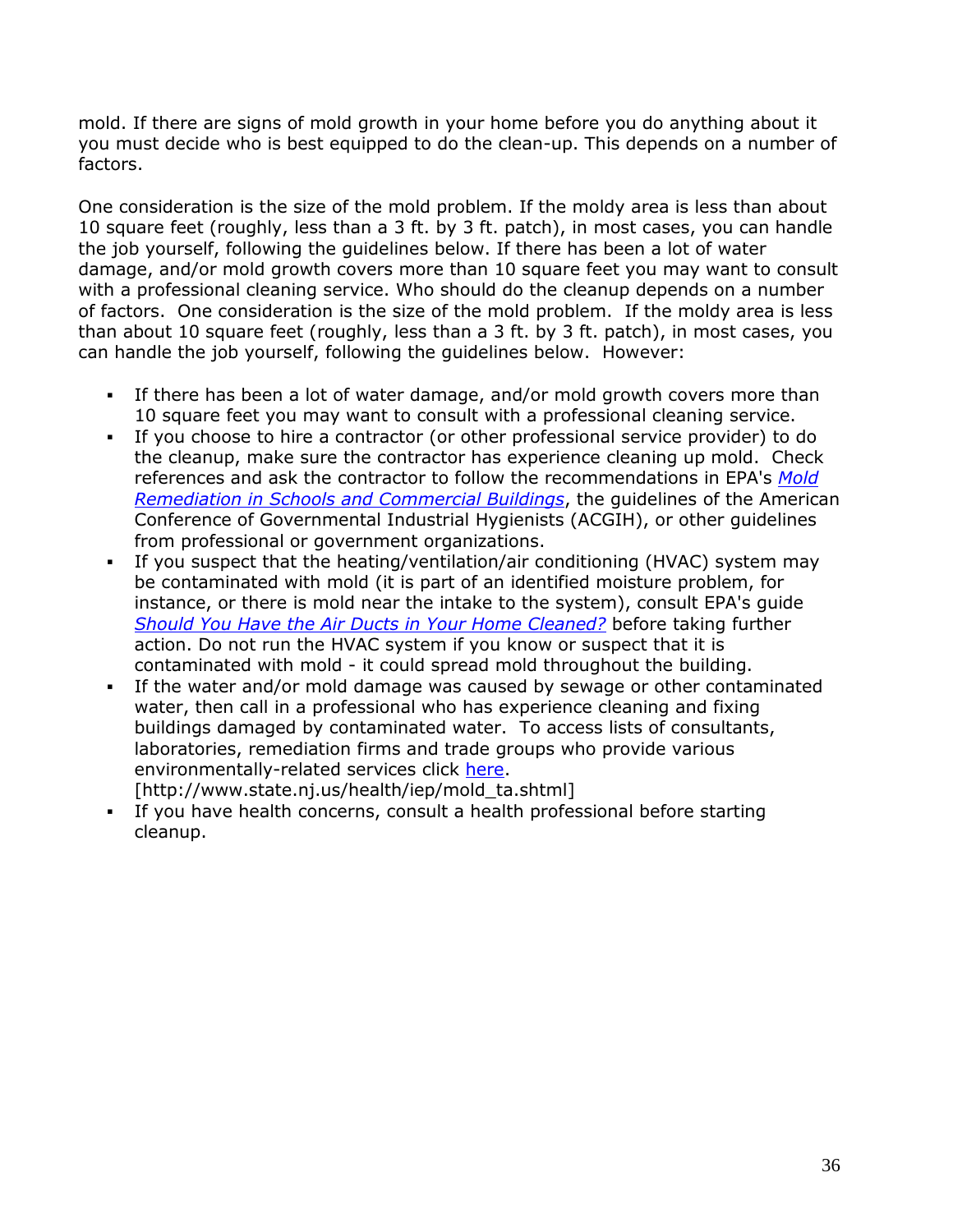#### **HAZARDS OF MOLD INFESTATION**

- **Do not spend time in houses with mold.** Nasal stuffiness, throat irritation, coughing or wheezing, eye irritation, or, in some cases, skin irritation may occur.
- **People with mold allergies may have more severe reactions.** Immunecompromised people and people with chronic lung illnesses, such as obstructive lung disease, may get serious infections in their lungs when they are exposed to mold. These people should stay away from areas that are likely to have mold.

#### <span id="page-36-0"></span>**Tips and Techniques to Remove Mold**

The tips and techniques presented in this section will help you clean up your mold problem. Professional cleaners may use methods not covered in this publication. Please note that mold may cause staining and cosmetic damage. It may not be possible to clean an item so that its original appearance is restored.

## **Before you begin**

Use fans at open windows or doors to dry a flooded residence, but be sure they blow outward, not inward, to avoid spreading the mold. Accelerate the drying process by using a dehumidifier to extract moisture from the air and the contents of your home. Do not use an air conditioning system until it has been checked by a professional. Using a system contaminated by mold will spread the mold throughout the house. Instead, open windows and doors to provide fresh air.

Discard porous materials such as carpet, mattresses, upholstered furniture insulation and ceiling tiles which are infected by mold. Wallboard, drywall and particle board are also porous and should be discarded. Workers should wear masks, protective eyewear and non-porous gloves while handling anything that is suspected of containing mold.

## **Immediate actions you can take to remove mold:**

- Clean the area to remove, as much as possible, the mold and the material on which it is growing
- Clean with a non-ammonia detergent in hot water
- Scrub the entire area affected by the moisture
- Use a stiff brush or cleaning pad on block walls or uneven surfaces
- Rinse the area with clean water
- Thoroughly dry the area as quickly as possible
- Repeat cleaning as necessary to remove mold
- Disinfect with a 10% bleach solution (1 cup of bleach to 1 gallon of water), by applying a thin coat of bleach solution to the entire area, ensuring that the entire area is cleaned, not just the area where the moisture problem occurred. Use a sprayer or a sponge to apply the solution liberally, but avoid excessive amounts of runoff or standing pools
- Allow the area to dry naturally. Drying time is important for the disinfectant to be effective at killing mold and bacteria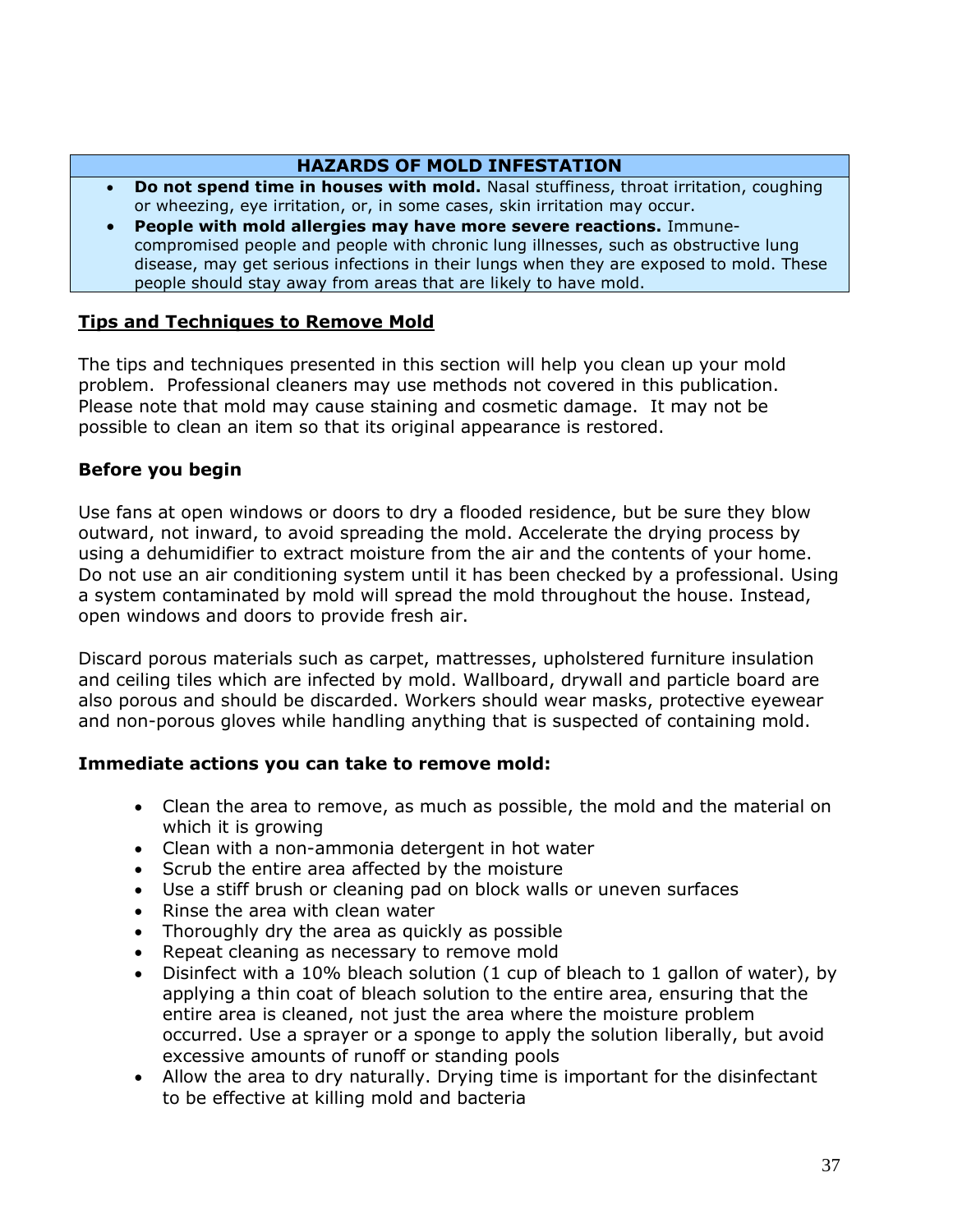## **Further Advice**

- **Never mix bleach and ammonia. The fumes are toxic!**
- Do not paint or caulk moldy surfaces. Clean up the mold and dry the surfaces before painting. Paint applied over moldy surfaces is likely to peel.
- If you are unsure about how to clean an item, or if the item is expensive or of sentimental value, you may wish to consult a specialist. Specialists in furniture repair, restoration, painting, art restoration and conservation, carpet and rug cleaning, water damage, and fire or water restoration are commonly listed in phone books. Be sure to ask for and check references. Look for specialists who are affiliated with professional organizations.

Learn more about mold clean-up, and prevention [here.](http://www.bt.cdc.gov/disasters/mold/protect.asp) [http://www.bt.cdc.gov/disasters/mold/protect.asp]

If you have health related questions regarding mold or other affects of the storm call New Jersey's Public Health Information Call Center at 1-866-234-0964 or visit their website at [www.state.nj.us/health/er/natural.shtml](http://www.state.nj.us/health/er/natural.shtml) .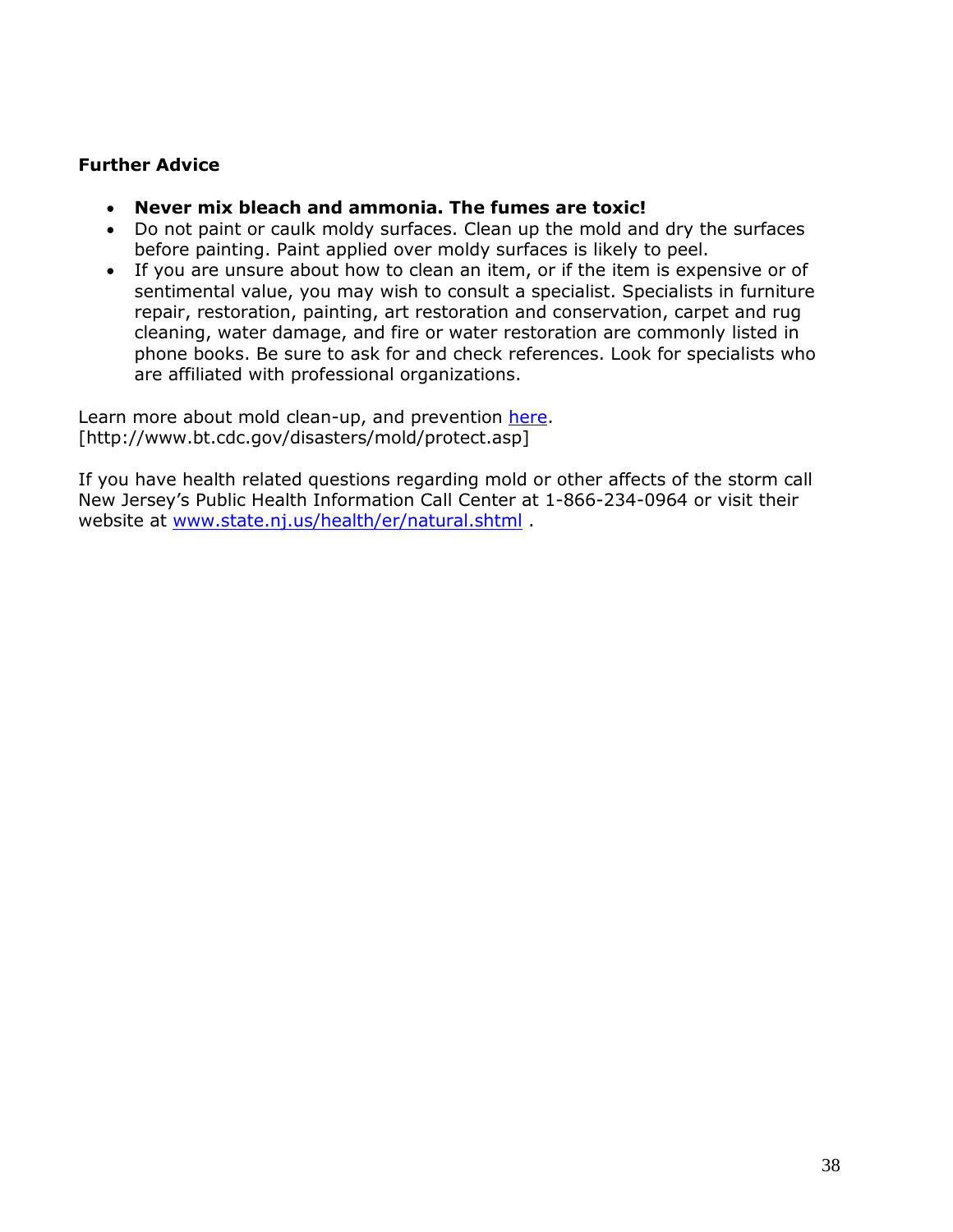# <span id="page-38-0"></span>**VII. REPAIRS AND REBUILDING**

## **NJ Board of Public Utility Advises Impacted Flood Victims of Available Assistance For HVAC, Boilers, Hot Water Heaters And Other Equipment**

The New Jersey's Clean Energy Program™ may be able to help you to replace damaged equipment, by providing you with rebates and incentives towards the incremental cost of purchasing higher efficiency replacement equipment. The WARMAdvantage, COOLAdvantage or Home Performance with ENERGY STAR® programs are designed to help you save on energy costs now and in the future. For more info click here: [www.njcleanenergy.com.](http://www.njcleanenergy.com/) Questions regarding the program also can be answered by calling toll-free to 1-866-657-6278.

## <span id="page-38-1"></span>**Beware of Scams**

- Don't become the victim of disaster-related scams. The following tips are provided by the NJ Division of Consumer Affairs.
- Before you begin making repairs to your home make sure that the professional you are about to hire is licensed to do the repair work.
- Ask to see identification before you let anyone who claims to be from a utility company inspect your home.
- Never give your credit card number or financial information to strangers over the phone or on the Internet.
- It is customary not to pay for the entire home improvement project in advance. Pay one-third beforehand, one-third halfway through and one-third upon completion.

Read more on this topic here: [Tips for Flood Victims: Avoid Disaster-Related Scams -](http://www.njconsumeraffairs.com/disaster/floodtipsflyer_1.pdf) NJ [Division of Consumer Affairs](http://www.njconsumeraffairs.com/disaster/floodtipsflyer_1.pdf)

[http://www.njconsumeraffairs.com/disaster/floodtipsflyer\_1.pdf] [Surgerencias Para las Víctimas de las Inundaciones: Cómo Evitar Estafas Relacionadas](http://www.njconsumeraffairs.com/press/SPfloodvictims.pdf)  con los Desastres - [NJ Division of Consumer Affairs](http://www.njconsumeraffairs.com/press/SPfloodvictims.pdf) [http://www.njconsumeraffairs.com/press/SPfloodvictims.pdf]

Learn more at the [Division of Consumer Affairs website.](http://www.njconsumeraffairs.com/disaster/) [http://www.njconsumeraffairs.com/disaster/]

# <span id="page-38-2"></span>**Licensed Home Improvement Contractors**

Paterson Habitat for Humanity Offers *[Tips to Hiring a Contractor](http://www.nj211.org/images/Flood/Tips%20to%20Hiring%20a%20Contractor.pdf)* [http://www.nj211.org/images/Flood/Tips%20to%20Hiring%20a%20Contractor.pdf]

Visit<http://www.njconsumeraffairs.gov/brief/improve.pdf> to receive tips from the NJ Division of Consumer Affairs on how to hire a home improvement contractor.

At this site you can also **search by name for licensed contractors** and for **other licensed professionals** including master plumbers and electrical contractors <http://www.njconsumeraffairs.gov/list1.htm>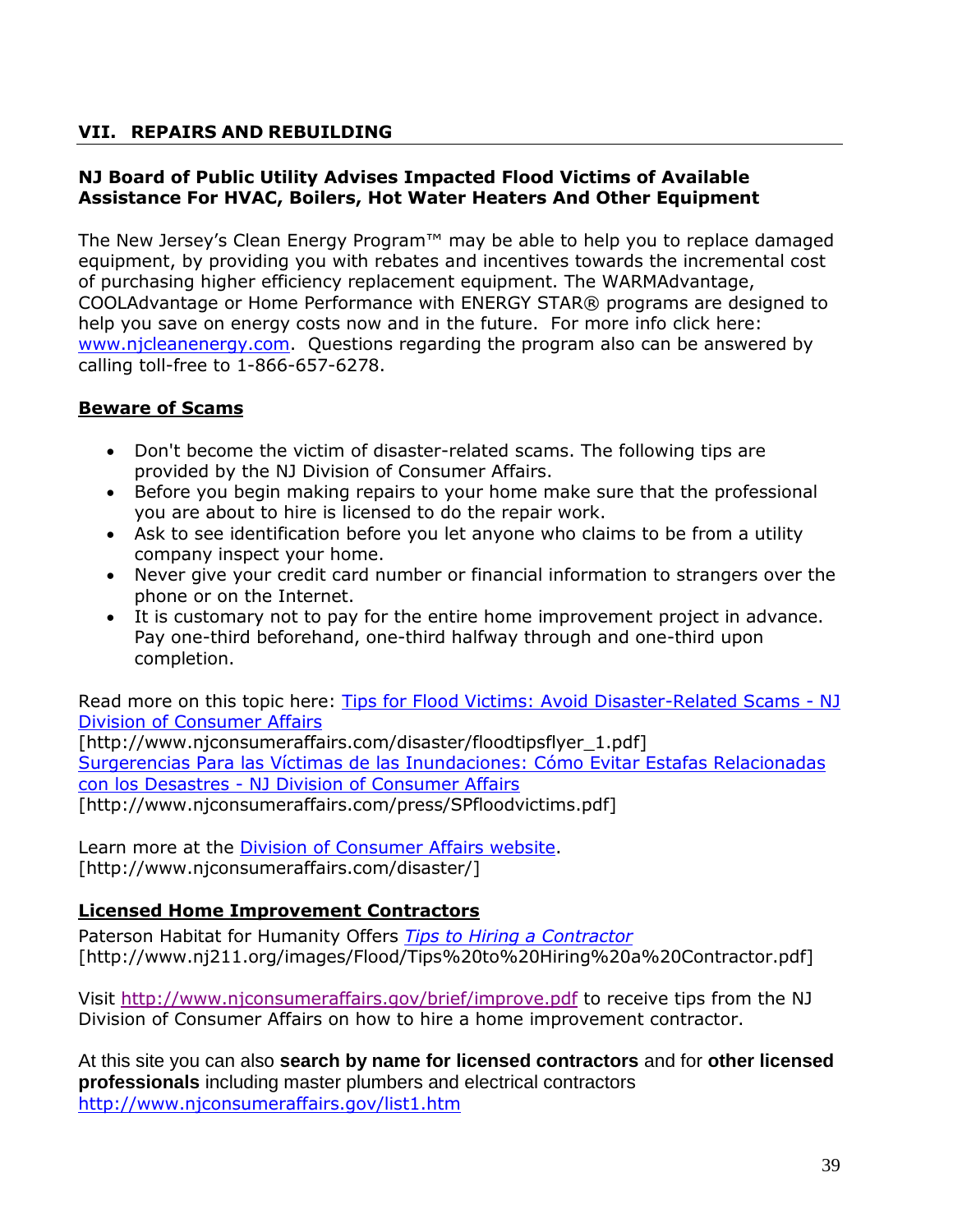**Consumer Complaint forms** can be found at the same site at <http://www.njconsumeraffairs.gov/ocp/ocpform.htm>

# <span id="page-39-0"></span>**Tips for Repairing your Home**

The American Red Cross articles on what to do after a flood are available at [http://www.redcross.org/www](http://www.redcross.org/www-files/Documents/pdf/Preparedness/file_cont333_lang0_150.pdf)[files/Documents/pdf/Preparedness/file\\_cont333\\_lang0\\_150.pdf](http://www.redcross.org/www-files/Documents/pdf/Preparedness/file_cont333_lang0_150.pdf) or En Español - <http://www.redcross.org/images/pdfs/repairingFloodedHomeSp.pdf>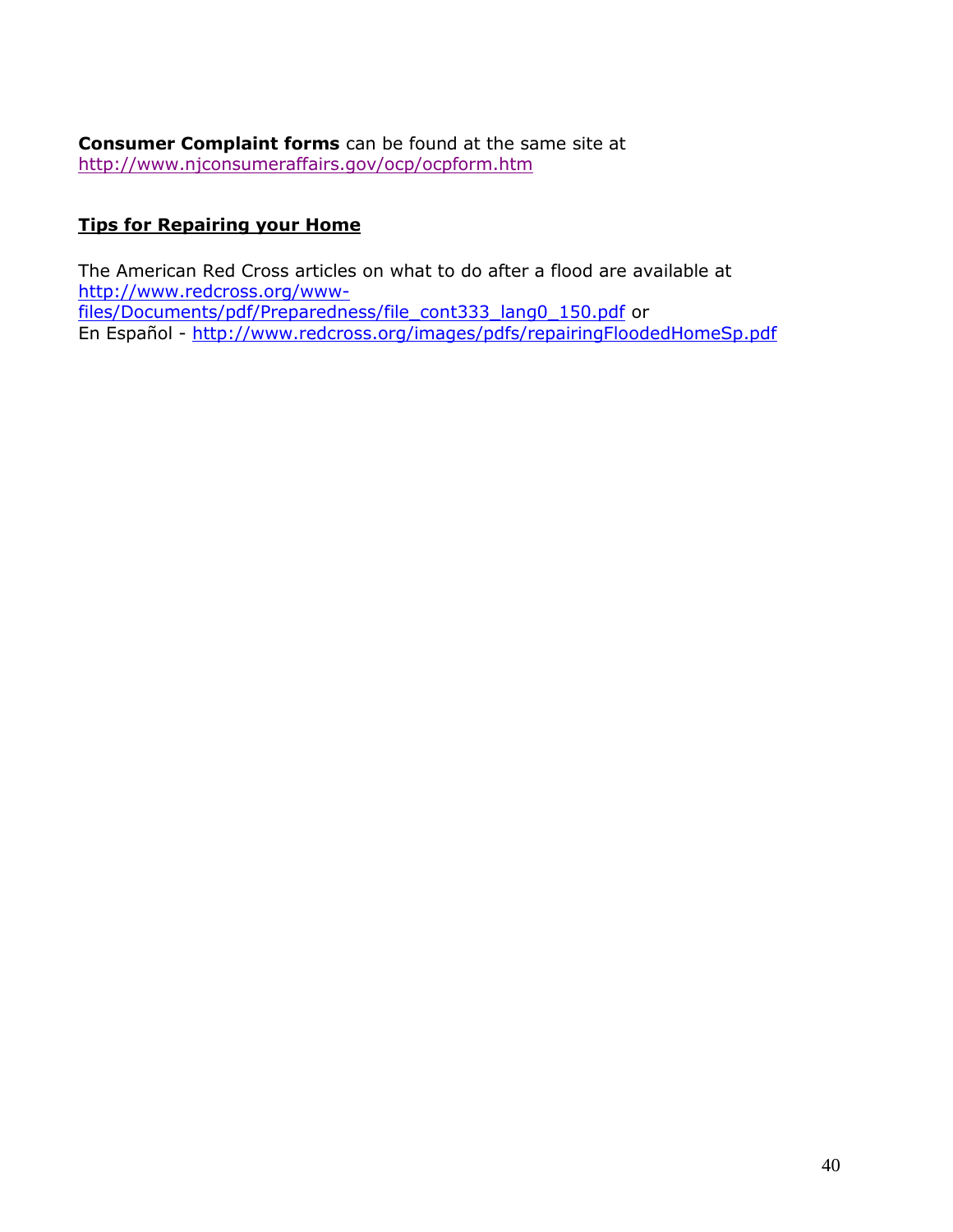## **To report problems with utilities or when utilities need to be shut off or during reconstruction, please refer to the following numbers:**

| <b>Electrical</b><br><b>Service</b>                                                            | <b>Contact</b><br><b>Numbers</b>                                                          | <b>Web Site</b>                                  | <b>Hours</b>                      |
|------------------------------------------------------------------------------------------------|-------------------------------------------------------------------------------------------|--------------------------------------------------|-----------------------------------|
| <b>First Energy</b><br>(JCP&L)<br>Sussex, Passaic,<br>Morris, Warren and<br>Hunterdon Counties | $1 - 800 - 662 -$<br>3115 (general<br>info)<br>$1 - 800 - 221 -$<br>0479 (TTY)            | https://www.firstenergycorp.com/JCP L/index.html |                                   |
| <b>Rockland Electric</b><br>Parts of Passaic and<br>Bergen Counties                            | 1-877-434-<br>4100                                                                        | http://www.oru.com                               | M-F<br>$8:00$ AM $-$<br>$7:00$ PM |
| <b>Public Service</b><br><b>Electric &amp; Gas</b><br>Mercer, Essex and<br>Bergen Counties     | $1 - 800 - 436 -$<br>7734 (general<br>info)<br>1-800-357-<br>2262 (payment<br>assistance) | www.pseg.com                                     | 24/7                              |

| <b>Natural Gas / Area Served</b>                                                 | <b>Contact Numbers</b>                                                     | <b>Web Site</b>          | <b>Hours</b>                            |
|----------------------------------------------------------------------------------|----------------------------------------------------------------------------|--------------------------|-----------------------------------------|
| <b>Elizabethtown Gas</b><br>Sussex, Warren and Hunterdon<br>Counties             | 1-800-492-4009                                                             | www.elizabethtowngas.com |                                         |
| <b>Public Service Electric &amp; Gas</b><br>Mercer, Essex and Bergen<br>Counties | 1-800-436-7734<br>(general info)<br>1-800-357-2262<br>(payment assistance) | www.pseq.com             | Mon - Fri<br>$7:30$ am $-$<br>$8:00$ pm |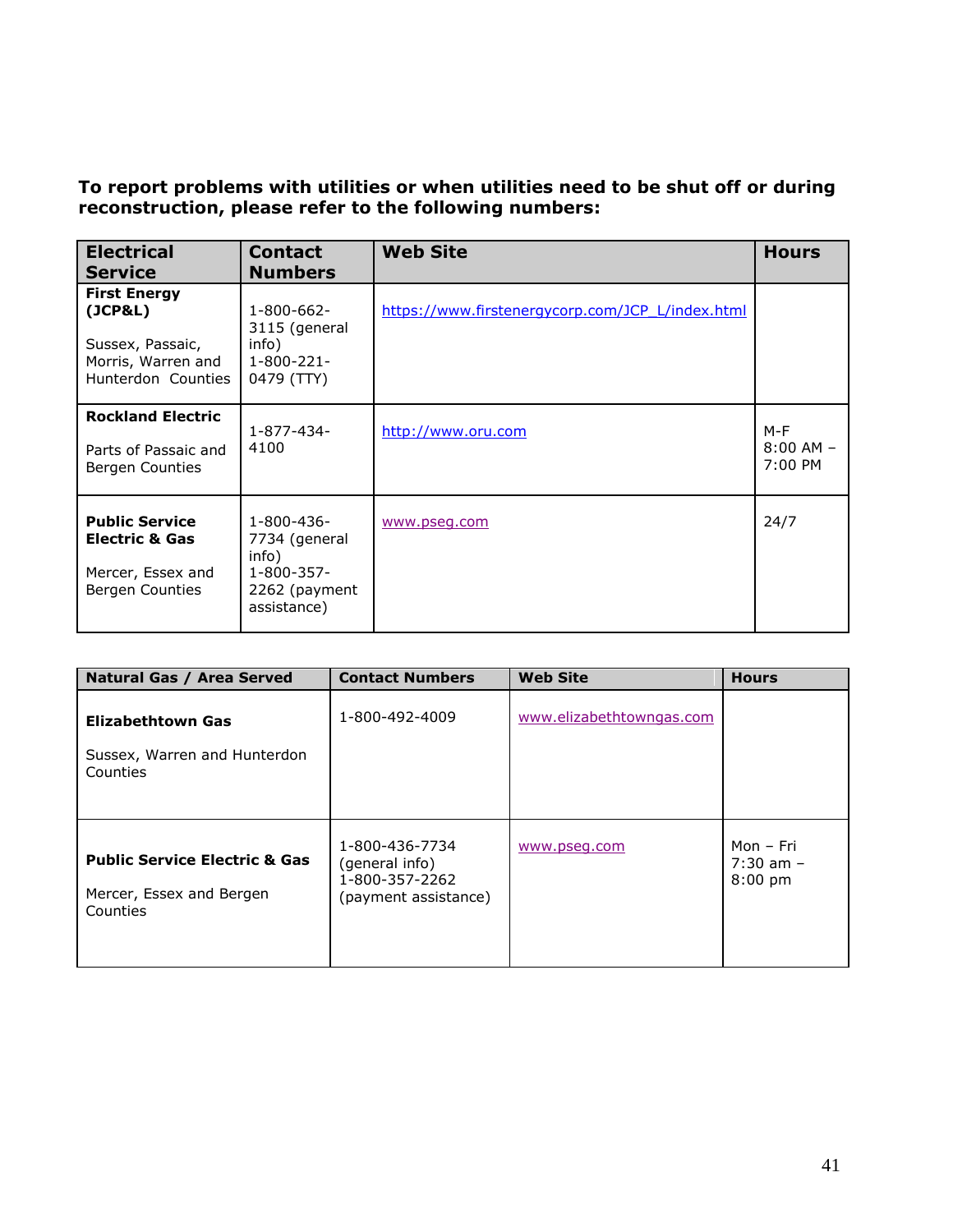| <b>Telephone Service</b>    | <b>Contact Numbers</b>                  | <b>Web Site</b>     | <b>Hours</b> |
|-----------------------------|-----------------------------------------|---------------------|--------------|
| <b>ATT</b>                  | 1-800-288-2747                          | www.att.com         |              |
| Verizon                     | 1-800-427-9977<br>TTY<br>1-800-974-6006 | www.verizon.com     |              |
| <b>CenturyLink (Embarq)</b> | 1-800-788-3600                          | www.centurylink.com |              |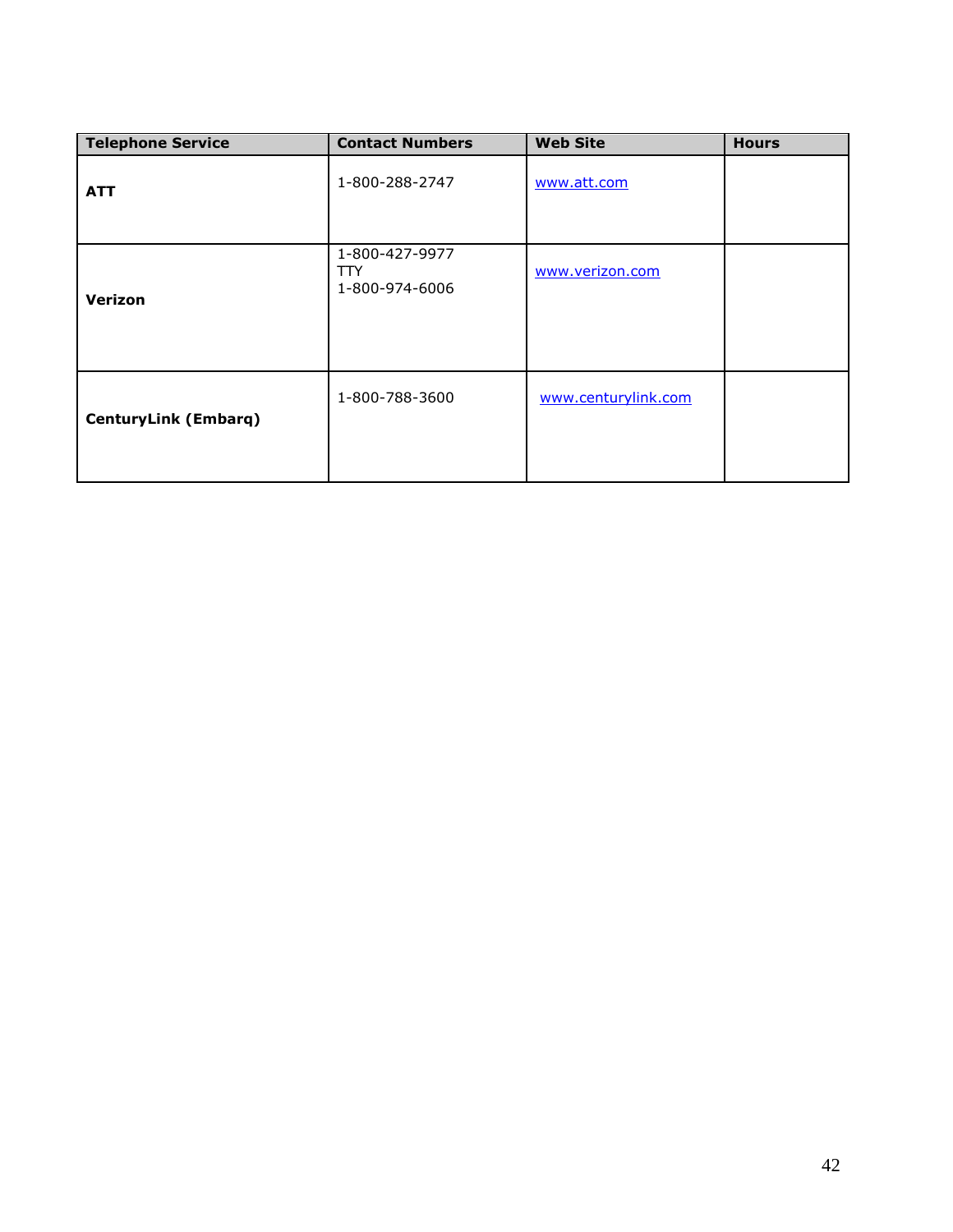# <span id="page-42-0"></span>**VIII. INFORMATION ABOUT DONATIONS**

#### <span id="page-42-1"></span>**Verifying the credibility of an organization**

To verify the legitimacy of any organization you can check Charitable Registration Section of the [NJ Attorney General's Web site,](http://www.njconsumeraffairs.gov/ocp/charities.htm) [http://www.njconsumeraffairs.gov/ocp/charities.htm ] or call 973-504-6215**.**

#### <span id="page-42-2"></span>**Volunteer Your Services**

Agencies looking for volunteers may register their needs, and volunteers willing to assist in relief efforts, may search for opportunities at [VolunteerNewJersey.org.](http://www.volunteernewjersey.org/vnj/) This statewide database is maintained by The Association of New Jersey Volunteer Centers and the Governor's Office of Volunteerism. You can reach them by phone at (609) 633- 9629 or (609) 775-5236.

#### **Clean-up Services**

World Cares Center is acting as the liaison between NJ 211 and the organizations providing free flood cleanup services to those New Jersey residents in need. If you represent an organization that is providing free flood cleanup services, please contact World Cares Center at njcleanup@worldcares.org or call 212-563-7570. For more information on the process, please visit [http://njcleanup.worldcares.org](http://njcleanup.worldcares.org/)

#### **Other**

Call your local food bank or Red Cross Chapter to learn of other volunteer opportunities.

## <span id="page-42-3"></span>**Donations Needed**

## **Supplies and Monetary Donations**

Local food pantries are always in need of food. [Find a pantry near you.](http://endhungernj.com/) First Responder organizations: [The American Red Cross](http://www.redcross.org/) (accepting donations online and by phone at (800) 733-2767) and [The Salvation Army](http://www.use.salvationarmy.org/use/www_use.nsf) (accepting donations online, by phone at (800) SAL-ARMY or by texting the word "storm" to 80888, which will send an automatic \$10 donation from mobile phones.)

NJ 2-1-1 as well as all of the organization listed in the local resources section of this guide are directing all of their staff efforts to assisting people in need throughout this disaster and throughout the year. All of these organizations are non-profit and could always use your support. Please donate to the organization of your choice if you can.

Flood victims in Denville are "desperately in need" of clothing store gift cards. Township officials are asking anyone who can donate to drop off gift cards to the Social Services Department located at 1 St. Mary's Place inside Town Hall.

**No clothing donations are being requested at this time.** Before beginning any sort of collection drive, it is important to first call a charitable agency and confirm that there